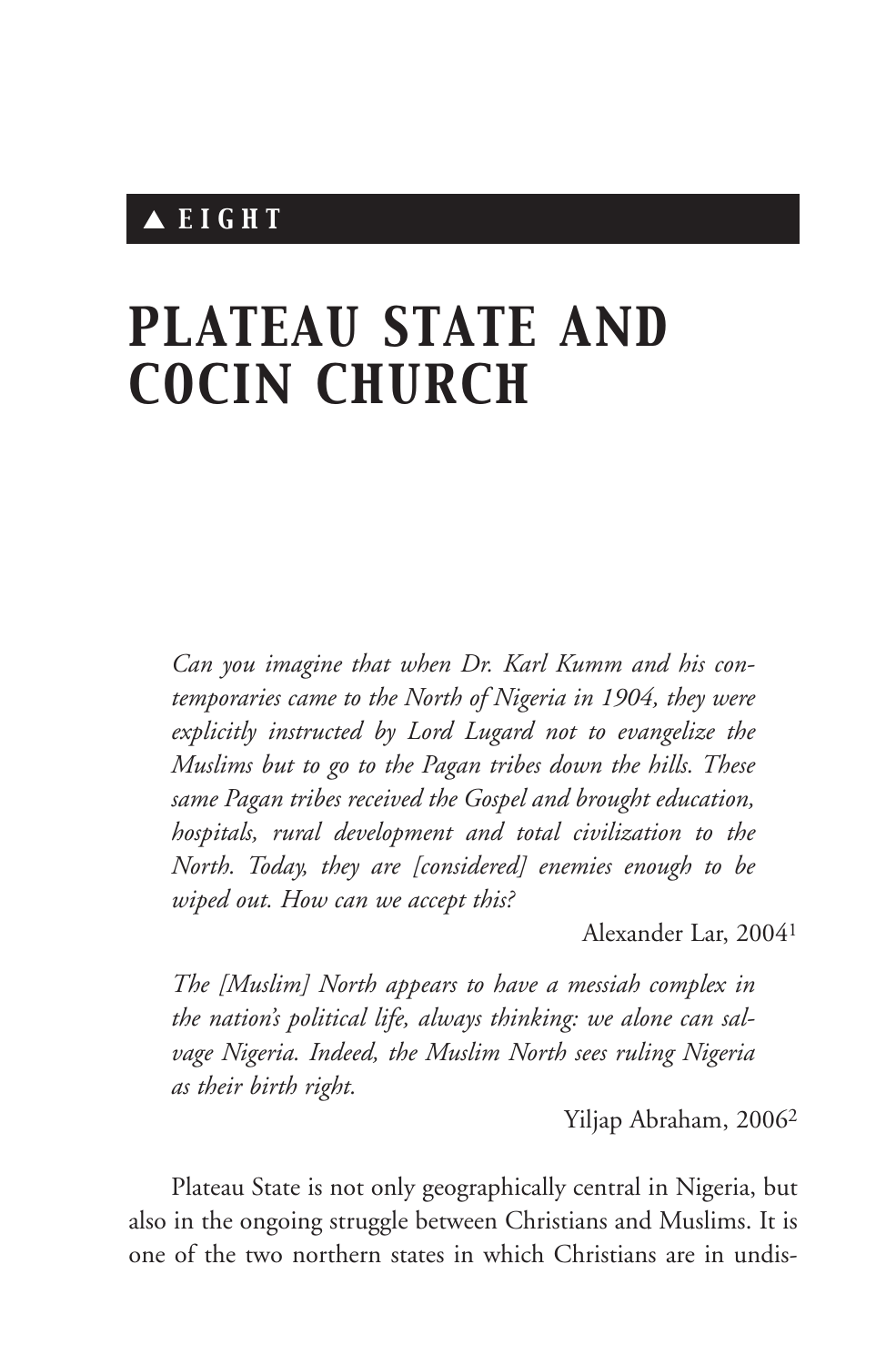puted majority,<sup>3</sup> the other being Benue State. This has become more clearly the case since Nasarawa State was carved out of Plateau to establish a new state that was to be dominated by Muslims, even if their majority has not been established.4 In Plateau, that move greatly changed the proportion of Muslims to Christians in favour of the latter. As important as it is, Benue State has for a number of reasons not been involved in the Christian-Muslim struggle as has Plateau, though it undoubtedly is also a target for Islamization. Though Plateau is no sharia state, there has been much turmoil there that most Christians and, certainly, COCIN, insist on closely associating with the struggle for sharia.

Plateau is an important Christian centre, at least partially due to its central location and its favourable Mediterranean climate. It is the headquarters of several denominations, especially COCIN and ECWA, and of other Christian organizations. It has recently become an archbishopric for both the Anglican and Roman Catholic Churches. It is the base of at least three major seminaries. While these and other denominations have a significant presence in the state, especially in the capital, Jos, none is more closely identified with the state than COCIN.

The relationship of COCIN to the State Government and other authorities is almost a Nigerian form of *Corpus Christianum*. The congratulations that the Gbong Gwom, the Chief of Jos, and *LB* extended to each other almost turned them into a mutual admiration society.5 *On behalf of the Plateau State Ministry of Justice*, the Attorney General and Commissioner for Justice, Barrister Dakas C. Dakas, published a paid ad in *LB*, congratulating her for her first anniversary. His message included the sentence, "Our darling newspaper has done us proud."6

Governor Dariye's gubernatorial career must surely be the most embattled, attracting international attention and generating international policing, what with British accusations of corruption and with two attempted impeachments in his resume.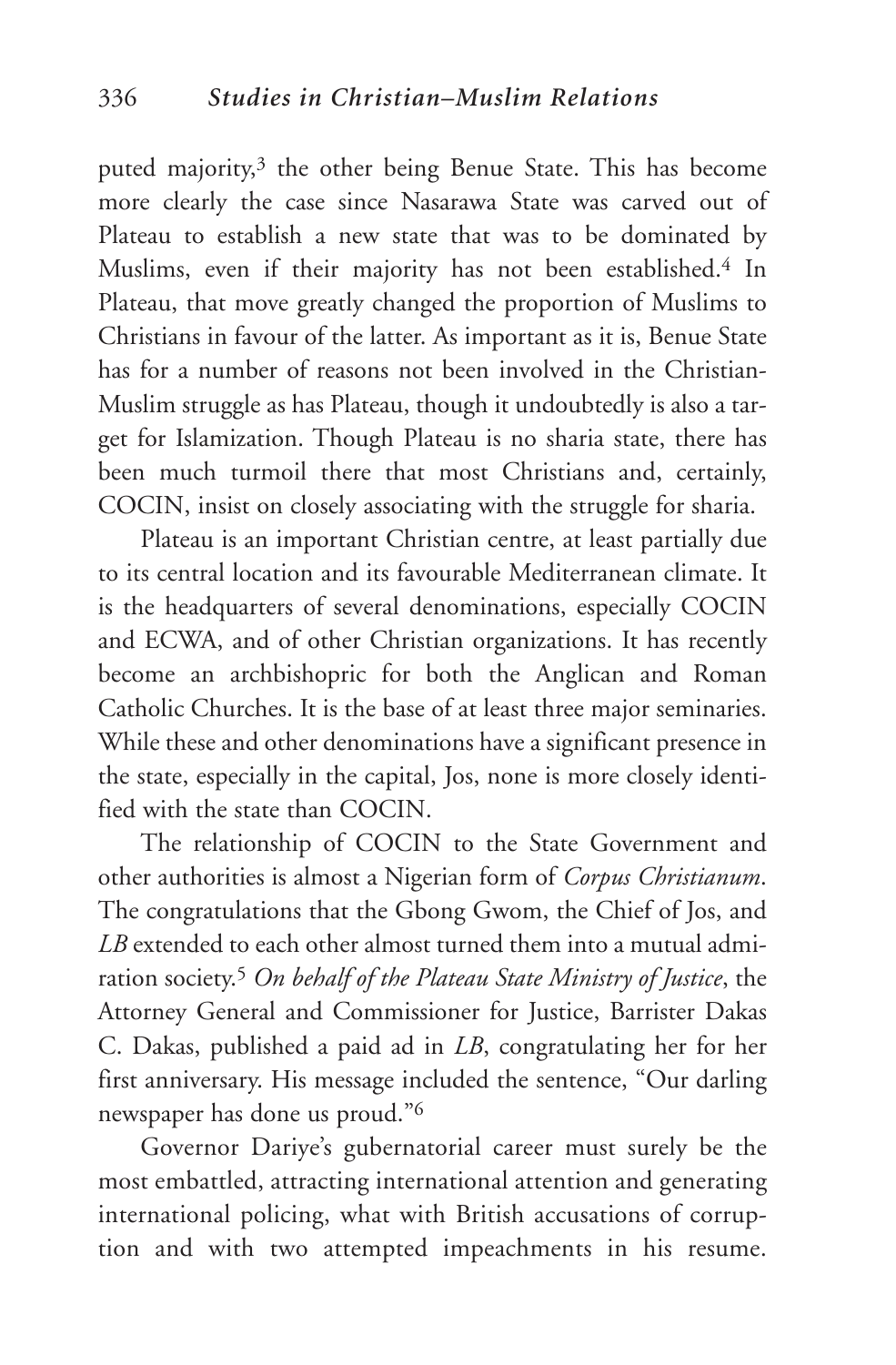TCNN is a theological institution closely related to COCIN, whose first Nigerian principal was Dr. Musa Gotom, later to become COCIN President. It had invited Dariye as their guest of honour at the 2007 graduation ceremonies. They could hardly have chosen a more controversial figure. He himself probably realized the dangerous nature of such exposure: He sent commissioner Daniel Danjang to represent him, according to Ibrahim Abdulsalami, but another reliable informant tells me that Valentina Dariye, the Governor's wife, spoke and sang.7 That invitation exposed TCNN to some potentially very ugly associations. Though history has shown that such close relationship of the church to civil authorities is not generally advisable, in the most complicated context of Plateau State with a perceived common enemy there may well be a need for this kind of unusual and close mutual support. I hesitate to criticise at arm's length, but I do have my misgivings. Information from friends<sup>8</sup> about Governor-Elect Da Jonah David Jang and his demonstrated Christian commitment during and after his tenure as Military Governor give some hope for an improved Plateau future. May he understand how to embrace all of Plateau's people and spend their money on *them*! Him being a COCIN pastor, the stage is all set for a new love affair.

This Church regards itself as the spiritual guardian for the entire state, its major Christian voice and the most vociferous opponent to the process of Islamization. It sees itself as *the* Northern bastion against Muslim plans to take over the state and from there, the nation. Though it is not a sharia state, the threat of sharia is uppermost in its mind.

Other well-known Christian organizations also have a strong presence in Plateau. Though they do receive some attention of their own throughout this book, they are dominated by COCIN. TEKAN has its own independent office next door to that of the COCIN headquarters, while its current President is Musa Gotom,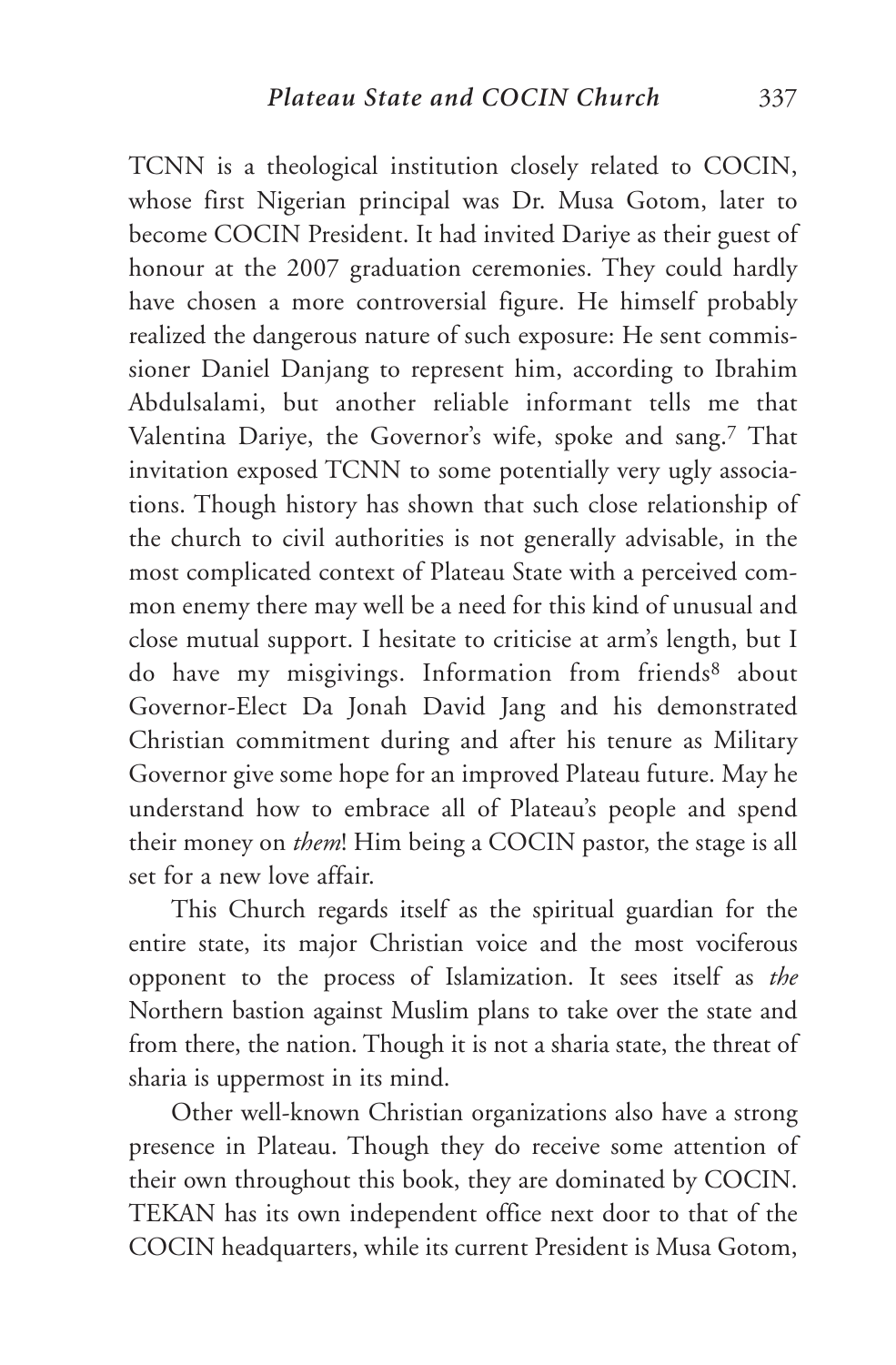a retired COCIN General Secretary and President. Its first Nigerian General Secretary, A. W. Machunga, is also a COCIN member. And COCIN was the first and possibly still is the only denomination that is member of both the older Christian Council of Nigeria and the newer Evangelical Fellowship of Nigeria. Many of the shakers and movers in the state featured in this chapter are/were COCIN members, including former governors, the late Joseph Gomwalk (Military), Solomon Lar and Samuel Bitrus Atukum (Military), as well as the recent Joshua Dariye and the incumbent Jonah David Jang. At the 2003 election, all three competing gubernatorial candidates for the state were COCIN members. In the 2007 election campaign, as a friend wrote to me, "The prominent ones are COCIN members." After the elections, the same friend wrote that Jonah Jang, the new Governor, is a COCIN pastor as well as former military governor of two Northern States. Their common status as brothers in Christ, members of one denomination even, seems not always to have affected the more recent campaigns! It is mostly politics at its rawest. According to friends, Jang has given people reason for hope, apparently playing to a different drummer! *Allah dai ya ba mu nasara—tare*!

Another friend close to the power brokers of the state, tells of the corruption and the role of money in all of this. He wrote, "Some of us bow our heads in shame for Christianity. Huge amounts of money were used." About Governor Dariye and his impeachments—note the plural—he wrote, "He has returned as governor for the month of April. What a mockery that the person who jumped bail and mishandled many things is still the Number One citizen of the State." Everyone involved in the impeachment shenanigans was making money. Those who had supported his first return, received huge amounts. So, those who worked on getting a replacement on the throne similarly expected their largesse from the latter!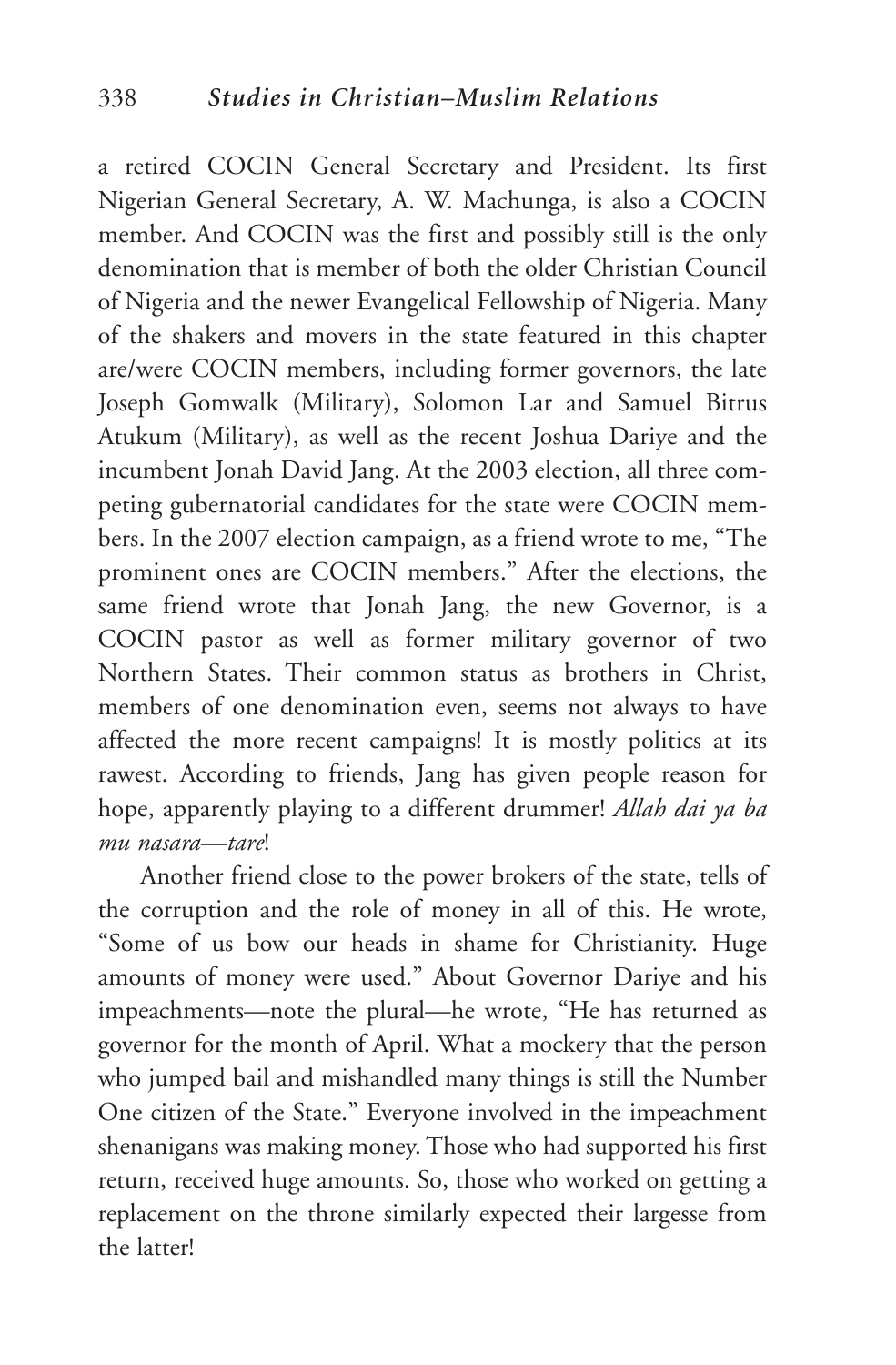*Money poses as a god, worshipped by a good majority of the people. The Christian conscience is very weak. The bottom line is that the states governed by Muslim governors were on the whole better visibly developed than Plateau, Adamawa, Taraba and Benue, which were headed by so-called Christians, some of whom are known to regularly consult the malams and fortune tellers. We need prayer for repentance.*

Obviously, COCIN is faced with an unprecedented and formidable pastoral challenge with her political sons! *It is her time to shine*.

In 2004, Plateau State CAN published a newsletter in which it emphasized the crucial role of Plateau State and its Christians. It is home to 3.2 million Christians, 95 percent of which are said to be indigenous with "well over 100 denominations." It is regarded as "Nigeria's Jerusalem." "Because of the central role the State has played in coordinating Christian activities, locally and internationally, the perceived unity of the North, under the strong influence of the hegemonic Muslim Northern oligarchy, felt threatened by the stand of Christian Plateau in stalling their planned Islamization of the North and, by extension, Nigeria." So, there is every reason to highlight this state and this church in the sharia imbroglio.

Until COCIN started publishing *The Lightbearer* (*LB*), a magazine whose origin and role are explained in a separate section towards the end of this chapter, COCIN did not have an effective mouthpiece to express herself on a regular basis. Neither did many COCIN members write books on the subject of sharia. During the BZ days, there was the lone Bitrus Guwal, who is introduced below. For the AZ or new sharia era there is Justin J. La-Nibetle, Sr., who wrote a small book about the current sharia situation, but in a spirit very similar to that of Guwal—hard hitting, "calling a spade a spade,"9 with seemingly considerable anger. Below, I devote a special section to him and describe him as a radical<sup>10</sup> awareness builder.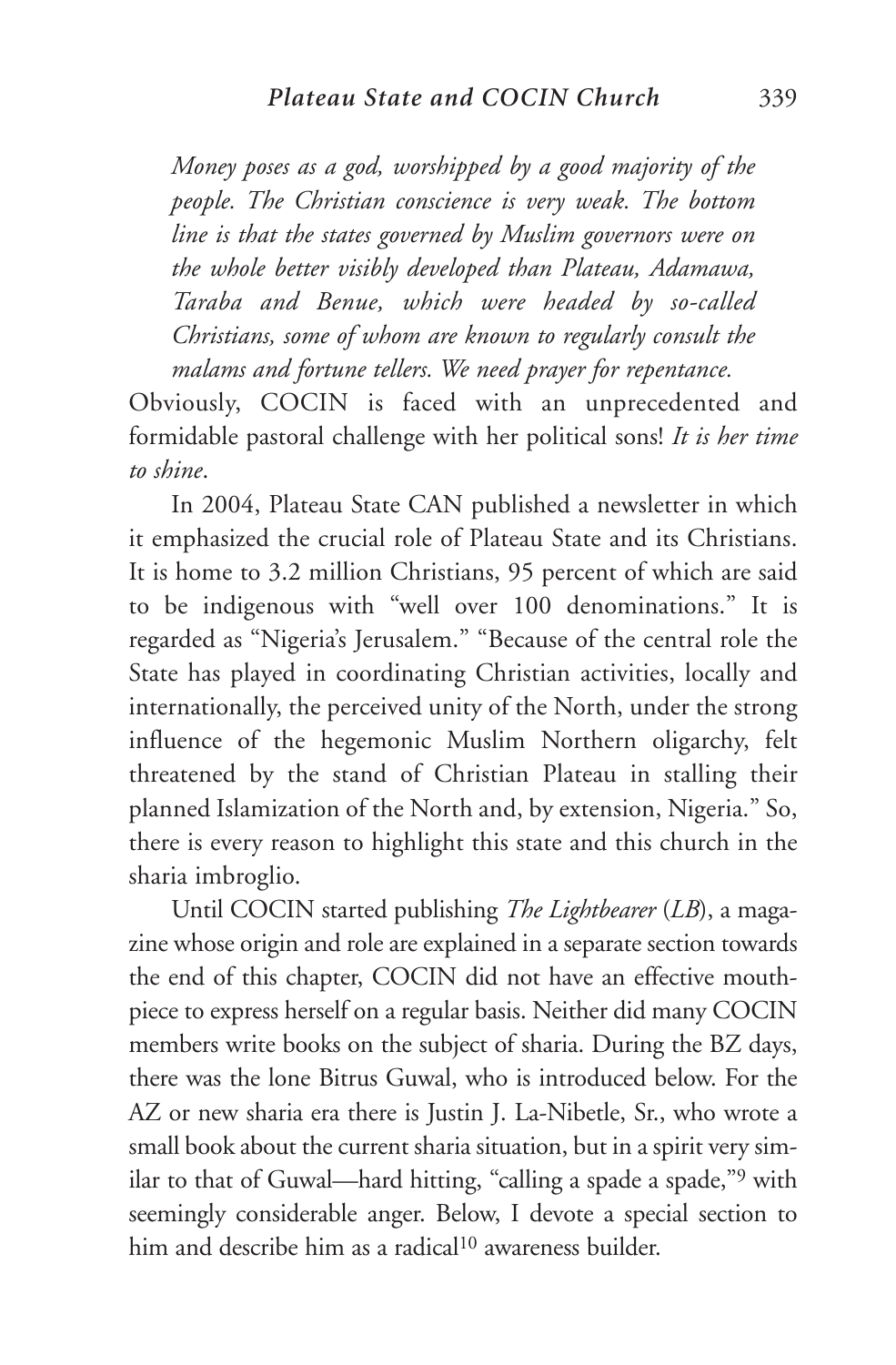A few housekeeping comments. First, since this chapter is devoted to Plateau State and COCIN, neither gets much attention in other chapters in this volume. The corollary is also true: The other states and churches have been adequately represented in the earlier general chapters. You will not read much about them here. Thirdly, those earlier chapters as well as earlier volumes in this series have provided more than enough information about the details of the Christian-Muslim struggle, so that in this chapter I can gloss over many details of the struggle as they pertain to Plateau and COCIN. By now the dynamics are well-known to you.

Finally, it must be clearly understood that the COCIN voices in this chapter do not always represent the official voice of COCIN itself. Most of them are COCIN members who have been shaped by their church. They often represent its spirit rather than official position. This holds even for the authors of articles in *LB*. In a heated telephone conversation with Governor Joshua Dariye, Yiljap Abraham assured him that President Yamsat of COCIN "has nothing to do with what I write in the newspaper. What I have written is entirely my own conviction, not the official position of COCIN." "When COCIN wants to say anything, it will be the COCIN President that will say it, not me. My articles reflect my personal opinions."<sup>11</sup>

So, though not a member of COCIN, may I as a critical friend and admirer welcome you to its world. Currently that is a world of courage, determination and exasperation.

#### ▲ *COCIN President Lar on Sharia* \_\_\_\_\_\_\_\_\_\_\_\_

Sharia, Muslims plans for Nigeria and associated concepts underlie the Plateau struggle during this first decade of the 21st century. So I begin with a statement by former President Alexander Lar on sharia as he gave it during an interview with Godfrey Banwat:

*Sharia, I think that it is abnormal. I cannot see anybody*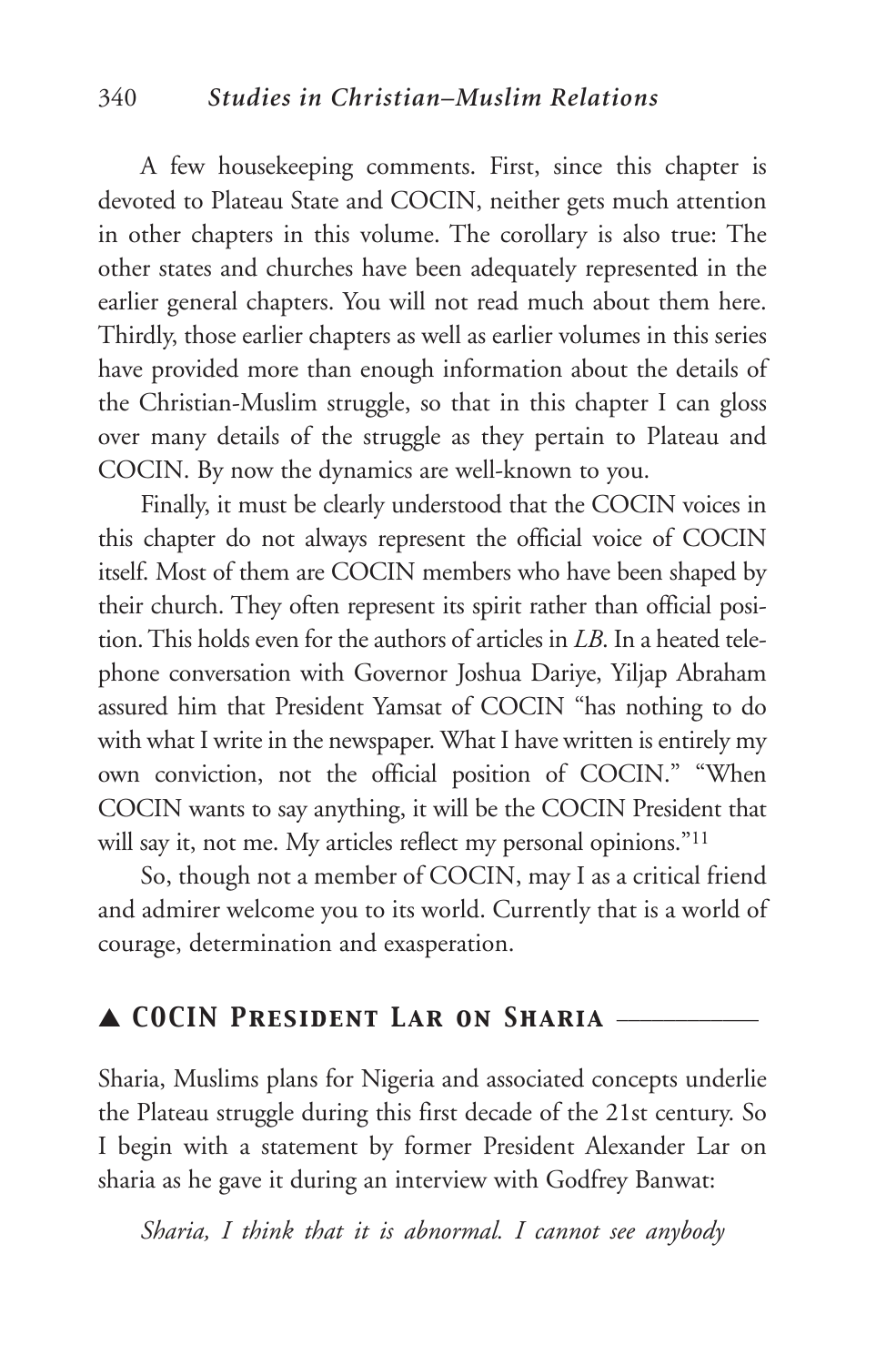*bringing something like sharia to the Constitution, which takes care of all of us. If I go now as a church to establish the canon law, that will question the authority of the Constitution. So I feel that each of us should abide by the Constitution and law of this country [rather] than the law of religion. [Public law and the Constitution] should be silent in the mosque or in the church, but not in public. That is how I see sharia. It is up to the government whether it will allow anything to supersede the Constitution, because sharia is very hard on its victims. It should be practised quietly within the religious environment, but not in the country. We have suffered, the burning of our churches, the killing of our people and denying our people to learn in educational institutions in Muslim environments.*

*The FG should act forcefully, because I think it is democracy that is bringing this type of sharia law in some Northern states. It is not a religious sharia. How would a governor establish sharia, not an imam or sheikh, but an elected governor? Do the political parties have that manifesto? If the political party has the manifesto that once you are elected you can then establish sharia.*<sup>12</sup>

#### LATENT **HOSTILITY** AND **POLITICAL** *Correctness on the Plateau* \_\_\_\_\_\_\_\_\_\_\_\_\_\_\_\_\_\_\_

Plateau was long upheld as a shining example of peace between the two religions. It boasted a peaceful reputation. Alas, peace was only a veneer. Beneath the surface a lot of scheming and jockeying for position was going on most of the time. Discussions in the Josbased *Nigeria Standard* (*NS*) during the CA of the 1970s already showed the underlying cracks. Probably no one described the situation more bluntly than did Bitrus Guwal, who introduced himself as a member of the COCIN, Tudun Wada, Jos. Already in 1988,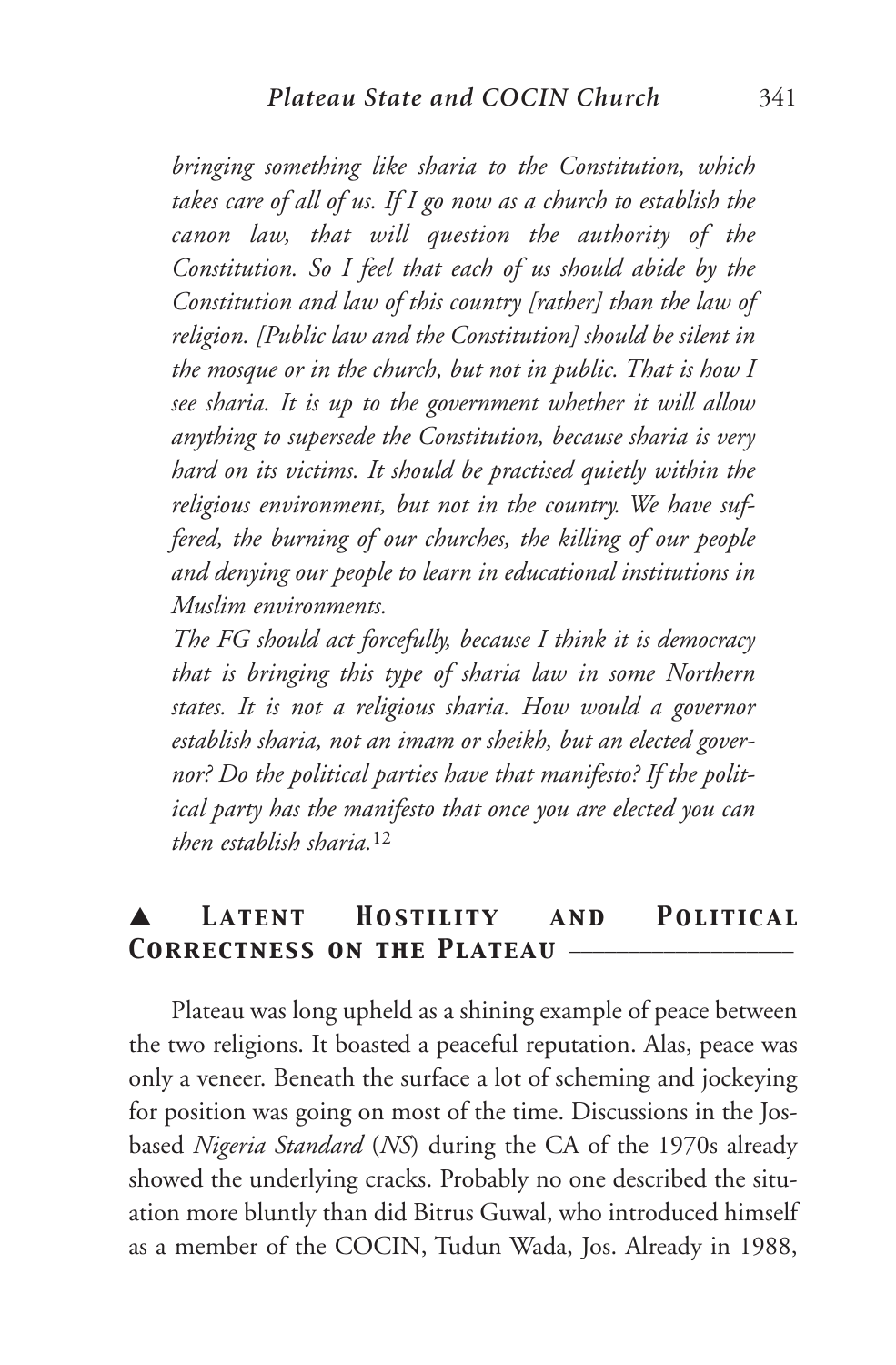in the Hausa language, he invited people to carefully read his brochure "so they understand the deceit to which Muslims are treating the country."13 The main body of his brochure consists of copies of newspaper articles, mostly from 1987 issues of the Hausa newspaper *Amana*. According to Guwal, these articles showed that Muslims had regard for no law, if not sharia, and for no religion, if not Islam. They were not satisfied that the government pays their judges, called Grand *Khadis*, while Christians do not enjoy such a benefit. They were doing all they could to impose sharia on the land, "a sharia that comes from man, not from God, for the law of God is gracious,"14 something that cannot be said of sharia. The real sharia came to us via Moses from Sinai, according to Deuteronomy 5. In that law all the things that Muslims regularly do are forbidden—"oppression, jealousy, murder, false witness, etc."15

Guwal kept telling his readers to wake up from their slumber. If they did not, they would wake up one morning to find that the country has been taken out of the hands of Christians through clever schemes like the Muslims employed during the appointments of members of the 1987 CA. A Christian was appointed chairman so that when the sharia was passed, Muslims could say it was with the agreement of Christians. This would make it difficult for Christians to oppose sharia. Christians must be awake to such maneuvers and resist them.

More than a decade before Governor Sani made his debut, Guwal warned that Muslims were playing all kinds of tricks on Christians. They made sure that Muslims held all the strategic positions in the government. Then, when something was about to happen, their representatives in key places would secretly call to assure them Government would support them. Those who were working on establishing the sharia wanted to impose heavy burdens on Christians without lifting a finger to help them. Guwal declared, "We Christians will not accept the Muslim sharia, for the real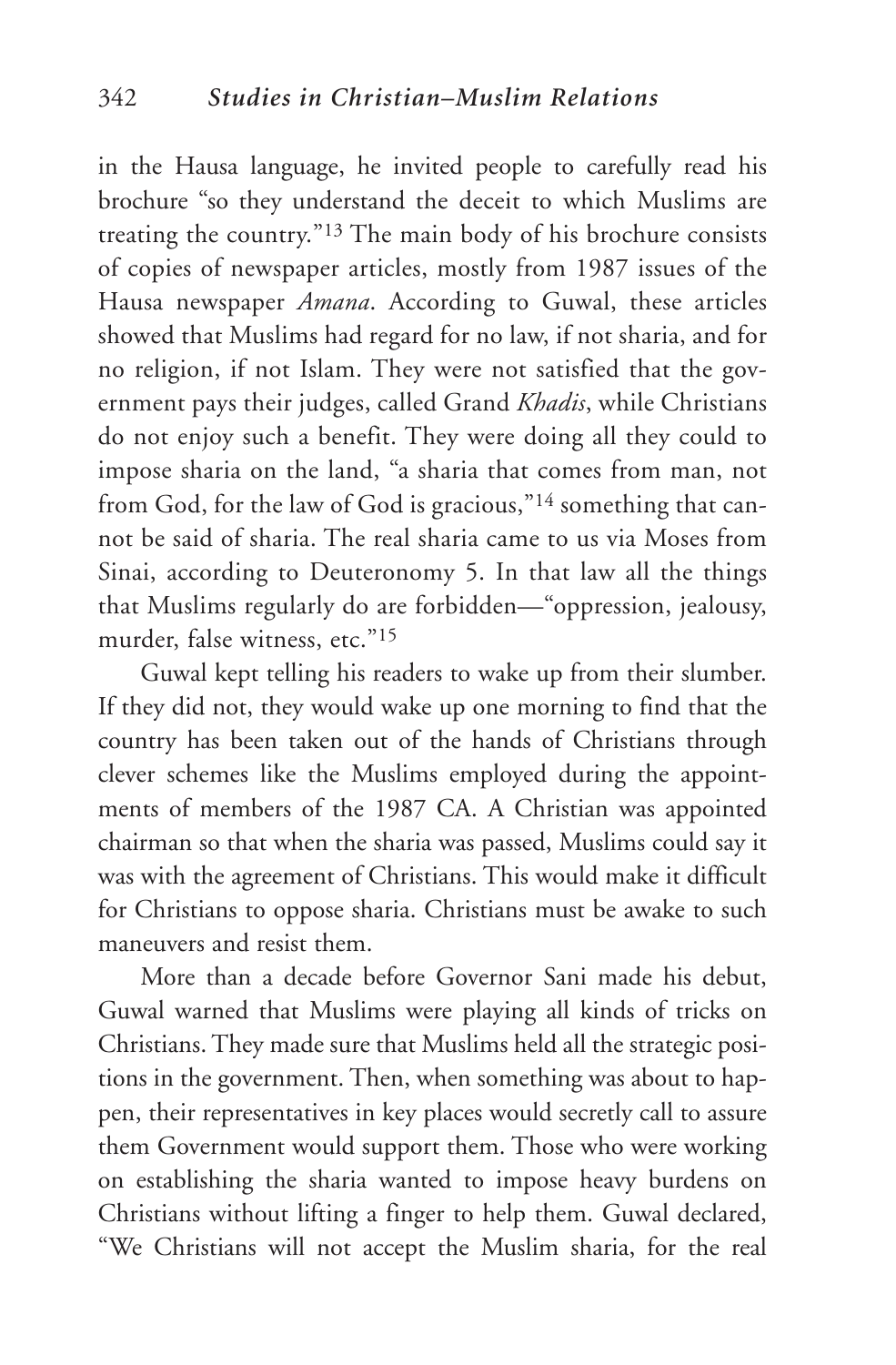sharia comes from God." Because of all this, Christians "have undercut the Muslim sharia and cast it aside, for it is totally useless for them."16 The first two CAs had done much to alert Christians to the challenge before them. Guwal merely voiced publicly the politically incorrect that constituted the reality of the day beneath the veneer of Plateau peace.

It does not appear Guwal was successful in his attempt to bring things into the open. Plateau stuck to its politically correct policy in its interpretation of Christian-Muslim developments in the country as a whole and within its own borders. Its ploy appeared successful. The violence that racked many other Northern states bypassed it. However, there were the tensions typical of any mixed community of indigenes and settlers and of Christians and Muslims. Everyone was aware of the tension, but political correctness demanded that people pretend peace, while behind the scenes the contending parties were trying to outguess, out-whit and outmaneuver each other.

By the time Charles Dah expressed it, the damage was done. "Sometimes we pretend as if everything is alright by suppressing and denying the reality of crises. This poses a great danger to our existence. At other times, we overestimate and overreact to crises, which may lead to fanaticism. Crises are not bad per se, but when they are left unresolved, they become a problem leading to violence."17 In other words, ostrich politics usually leads to destruction—as it did with a vengeance in Plateau.

Throughout this series I have drawn attention to the anger that has poisoned the atmosphere between Christians and Muslims for years. That is one of the obstacles to any *serious* attempt to arrive at some solution. This is not just my observation. Apart from the fact that the documents literally scream it out so that no one can deny the fact, Christians admit it. David Panchen of Jos writes, "Truth was scarce in the land. The only commodity available was hate. It has been a conflagration that has kept feeding on itself. What has con-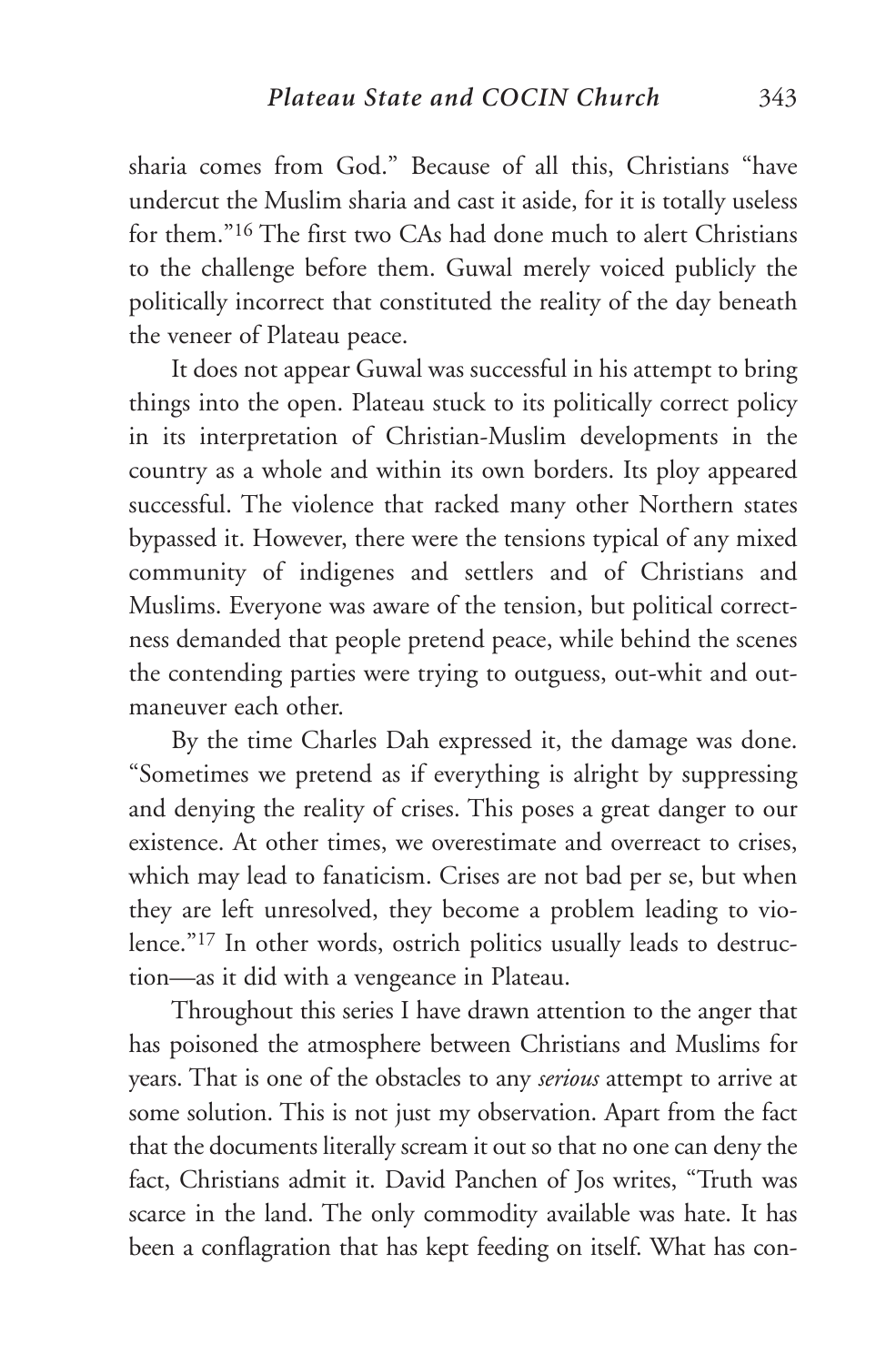tinued to ignite it was the fact that we had not heard those involved speak out their minds." "Thick walls of hatred had been built."

The prevalence of political correctness prevented uncertain and fearful governments from speaking the truth, from pointing out the real culprits and apprehending them, from announcing the findings of the dozens of white papers that have never been released. Many are the voices calling for their release. Yamsat of COCIN complained, "There have been several recommendations by judicial commissions and committees to safeguard future recurrences of disorder, but governments have come and gone, turning a deaf ear to these recommendations."18 CAN has "called on the Plateau Government to release the various reports of commissions of inquiry into the crisis and ensure that those indicted by the reports were punished."19 Jeremiah Useni, a retired general, former Minister of the Federal Capital Territory and a Plateau indigene, observed that "the inability and unwillingness of government to release the white papers on the earlier crises had constituted a bane in the search for lasting peace." He asked, "Why does government set up committee upon committee and their reports are never released and their recommendations never implemented? Government has not done right; there have been so many inquiries and peace committees. Government should release the white papers and make use of the recommendations. These reports must come out before lasting peace would be achieved."20 Everyone would greet this demand with a loud "Amen," but is it not astounding that a man of Useni's standing would not know the reason or that he was helpless?

The call of the "forum of former Plateau State Governors" and other former highly placed functionaries for "the implementation of past reports of commissions of enquiries" is even more astounding. Are not they the ones who, at the state level, appointed these commissions, received their reports and then hid them?21 Panchen admitted that from the start of the violence "everyone knew who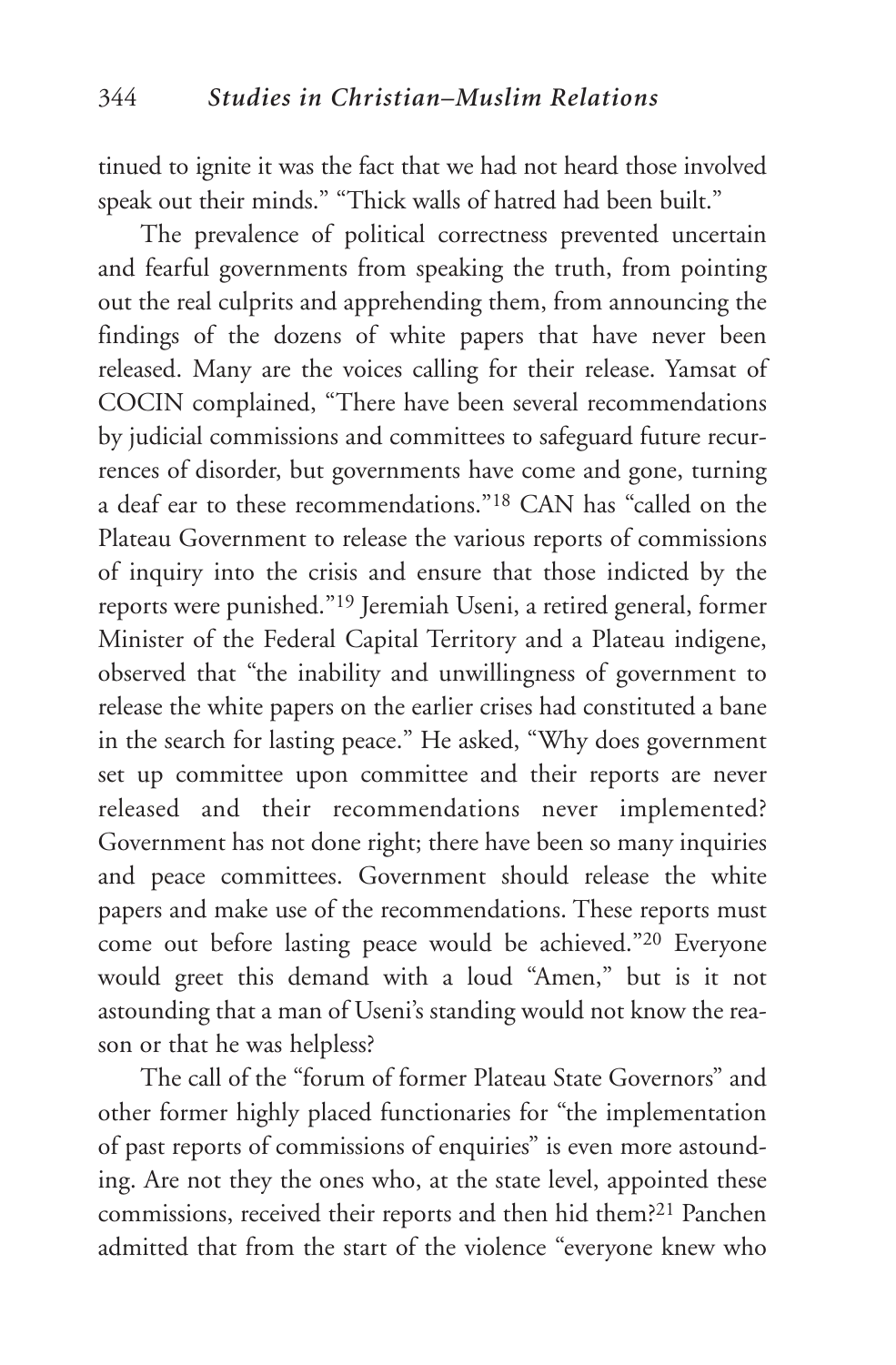the aggressor was. Those who think to the contrary are running away from the obvious. But that has always been the problem, that even though we know the source of the problem, we have shirked away from pointing to those who have continued to escalate the crises." Failure here is serious. According to Panchen, "We cannot pretend to be at peace with one another, if we are not able to tell each other what we have hidden for years."22

An example of ostrich politics in the Plateau context, of hiding heads in the sand, is a communiqué issued by an Advocacy Workshop for Christian Women in Plateau State, held under the auspices of Inter-Gender on October 14, 2004. The communiqué states that these women believe that the recent conflicts in Plateau "have political and social origin." Again, the history of the conflicts can "be traced to the emergence of the military in politics."23 No one doubts the roles played by political and social factors or that of the military. But most Christians, when they are free from the pressures of political correctness, will reject the women's exclusion of the religious factor, a major factor that will not go away by sweeping it under the carpet. Of course, the fact that the European Union (EU), with its strong secular mission, funds Inter-Gender, the sponsor of the conference, did not help. Secularism routinely resorts to political correctness in support of its tunnel vision. The overshadowing reality of EU funding would tend to encourage the conference sponsors to steer the event towards such political correctness. You would never want to call a religion to account, certainly not Islam. It could be offended!

Another failure due to political correctness occurred in November 2004. A conference of Christian and Muslim leaders was called in Kaduna. The violence in both Kano and Plateau were important motivations for calling it. Though in mixed conferences of this nature, Christian leaders often resort to political correctness, this time they made no bones about it: The "incessant violence that has claimed over 53,000 lives in the past four years" is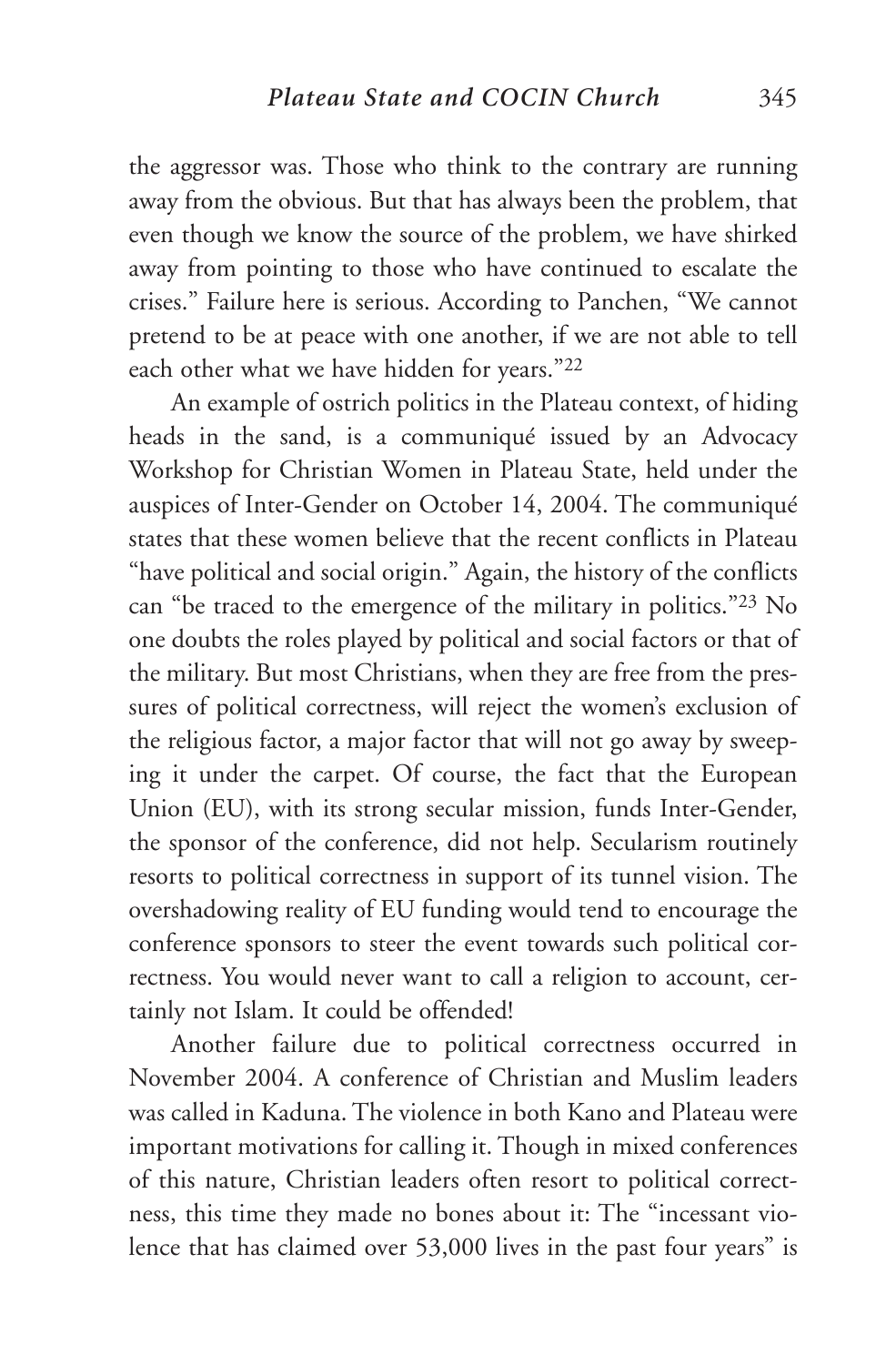due to "the politics of religious exclusivism." Of course, Muslims always complain about governmental favouritism in the other direction. So, the accusation could stand as long as no one filled in the details. The bluntness of Christians did not pierce the correctness barrier. Though they met "to explore ways of curtailing religious conflict," they dispersed "with no major policy statement or political thrust aimed at ending Muslim-Christian religious clashes."24 These Christian leaders concurred with the Plateau mainstream opinion about religion being the basic cause of all this Plateau violence, but it tragically led nowhere as neither governments nor Muslims were prepared to admit the truth of this interpretation. The same sad old story: the triumph of political correctness, ostrich politics and deceit, leading to the dead end of violence, instead of a solution.

Part of the problem is the history of Jos as briefly outlined by the Catholic priest Cletus Gotan. He shows how colonialists designed the emerging city of Jos to accommodate various communities, including the Muslim Hausa, but deliberately left the indigenous population, then adherents of ATR but now mostly Christian, out of the picture. But the land belonged to those very indigenes! Here we have the seeds of the Jos problem: the struggle between indigene and settler, the fault lines of which coincide with ethnic and religious lines. As the city developed, the indigenous population increasingly developed fears of domination, loss of identity, participation and access, "lack of control of resources or power," and, of course, rising resentment. The indigenes see themselves dominated by settlers, marginalized in their own land.

The descendants of the settlers are frustrated by the indigenes, who react by seeking to exclude them in turn.<sup>25</sup> During a three-day meeting in April 2005, COCIN leaders expressed

*concern over the cries of marginalisation by Moslem leaders in the north with their threat of a Jihad if the Federal*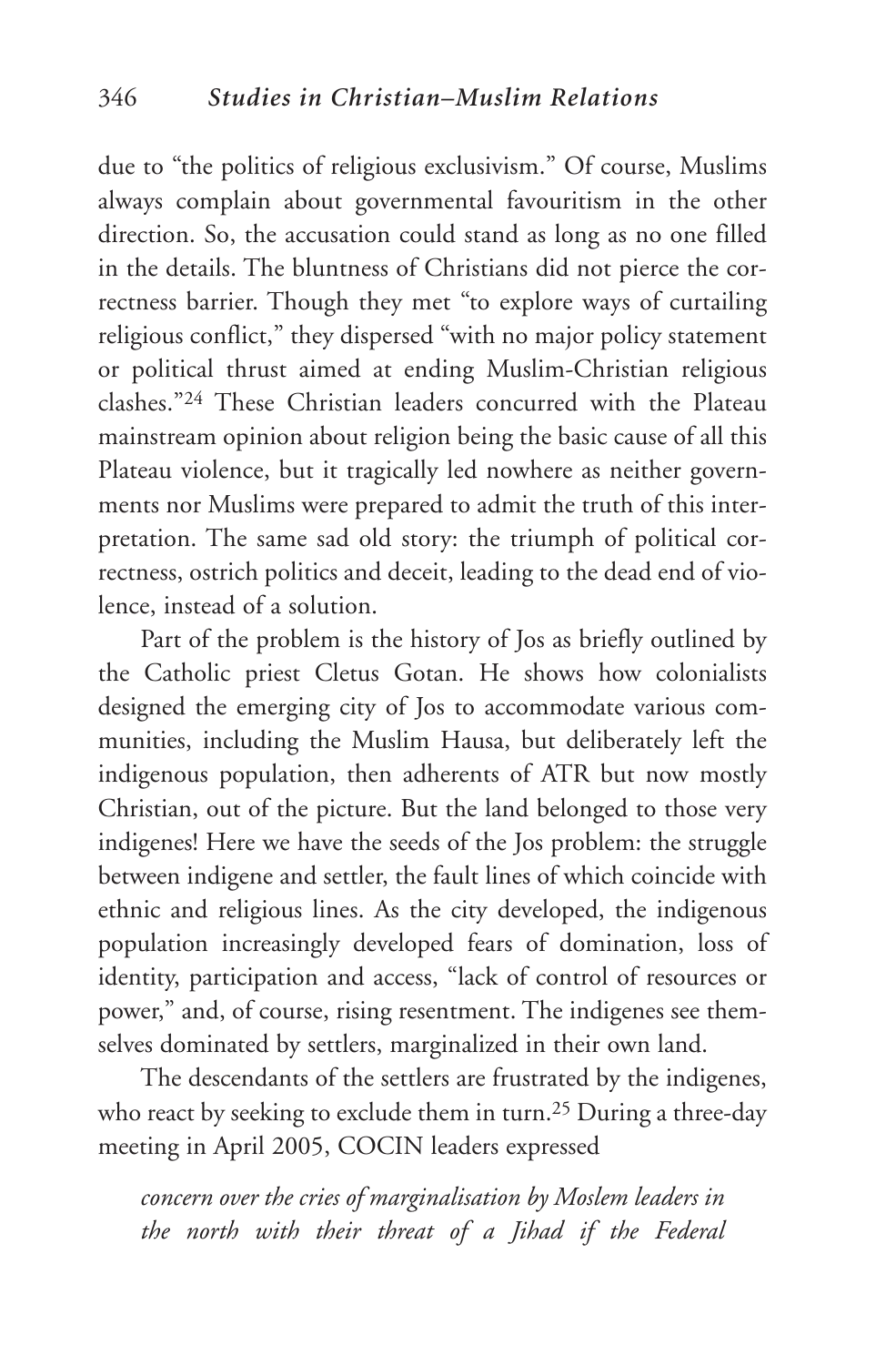*Government did not reverse what they perceived as unfair distribution of national offices. According to Yamsat, the cry of marginalisation by the northern Moslem leaders was strange and provocative, especially as it was coming from the same people who are unrelenting in marginalising Christians, including their indigenes in Sokoto, Katsina, Kano, Kebbi, Jigawa, Yobe, Bauchi and Zamfara States. He accused them of treating Christians in those states as second class citizens in the land of their birth, warning that the threat of a Jihad was an uncivilised way of settling disagreements in a democratic setting in the 21st century.*<sup>26</sup>

In a speech on democracy, Pandang Yamsat, President of COCIN, spoke of human rights as God-given to minorities as well as majorities. "It is about giving everyone his or her rightful place." It is possible to "go too far with one's rights" when they are applied "to the detriment of others" or when they "infringe on the rights of others." And that is precisely the problem with sharia. "When Muslims in Christian-dominated states demand for their rights to worship and the same Muslims in Muslim-dominated states deny Christians these same rights, they are engineering disorder." It gets even worse. When "government has taken it upon itself to champion this kind of one-sided rights, it has ceased to be the agent of God and has declared itself a separate country with its own separate laws." Yamsat objects to an "over-emphasis in democracy on majority rights" at the expense of minorities. This practice creates sharia problems.27 If you have read Volume 6, you will remember the Muslim insistence on being in the majority, for this status allegedly would give them the right to impose sharia.

Being Muslims as well, these settlers had even stronger reasons for wanting more control over the situation: They had a *jihad* to fight and a Grand Plan to fulfill. In Nigeria at least, mainstream Islam cannot long tolerate the status of minority, even less when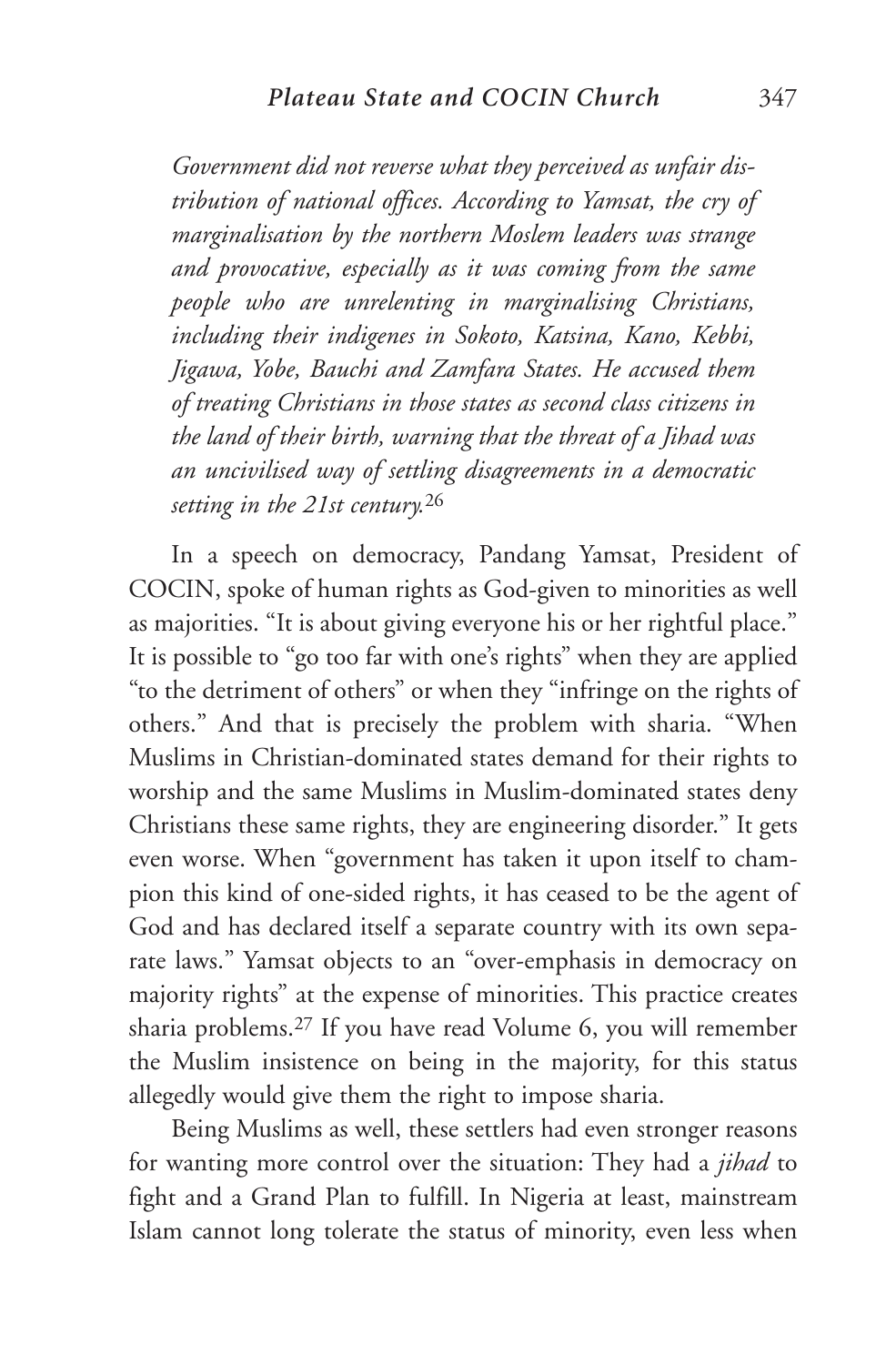even that status is declining. Eventually the reality of the situation forced itself into the open. The veneer first cracked in 1994 and then again several times, until in 2001 there was no stopping the violence, destruction and killing.28

The Southern press joined the dichotomy fracas in Plateau. According to Mohammed Haruna, the *Comet* commented that "the Plateau killings, thanks to democracy, merely exposed the contradictions in the region, whereby in years past, the 'settlers' got all the privileges, while the 'aborigines' got nothing." This issue "has remained with us, because we have allowed two classes of people to exist, instead of uniting the community *ab initio* [from the beginning]. The settler class has retained all the privileges of the conqueror, while the aborigine class has been its hewers of wood and drawers of water. This contradiction is what democracy has enlarged."29

## ▲ *Justin La-Nibetle—An Awareness*  **BUILDER** –

La-Nibetle has occupied a variety of posts in the Church, ranging from youth pastor to mid-level denominational administration. He was involved in getting *LB* off the ground, and currently serves at its Managing Editor. At one time he served as Secretary to the Plateau State branch of CAN. I consider him my good friend. He even served as my part-time assistant. He has a tendency towards absolutism and overstatement. One of the things I appreciate about him is his strong passion for Christ and His Church. He also has a passion for people and a strong sense of justice. But the distance from passion to anger is not great when passion meets with opposition and perceived injustice. He was inevitably influenced by the climate of anger in which he grew up. When La-Nibetle recognizes threats to his Church or to his people, his passion turns into anger. Combine anger with his absolutist tendency and you end up with fire, red hot fire.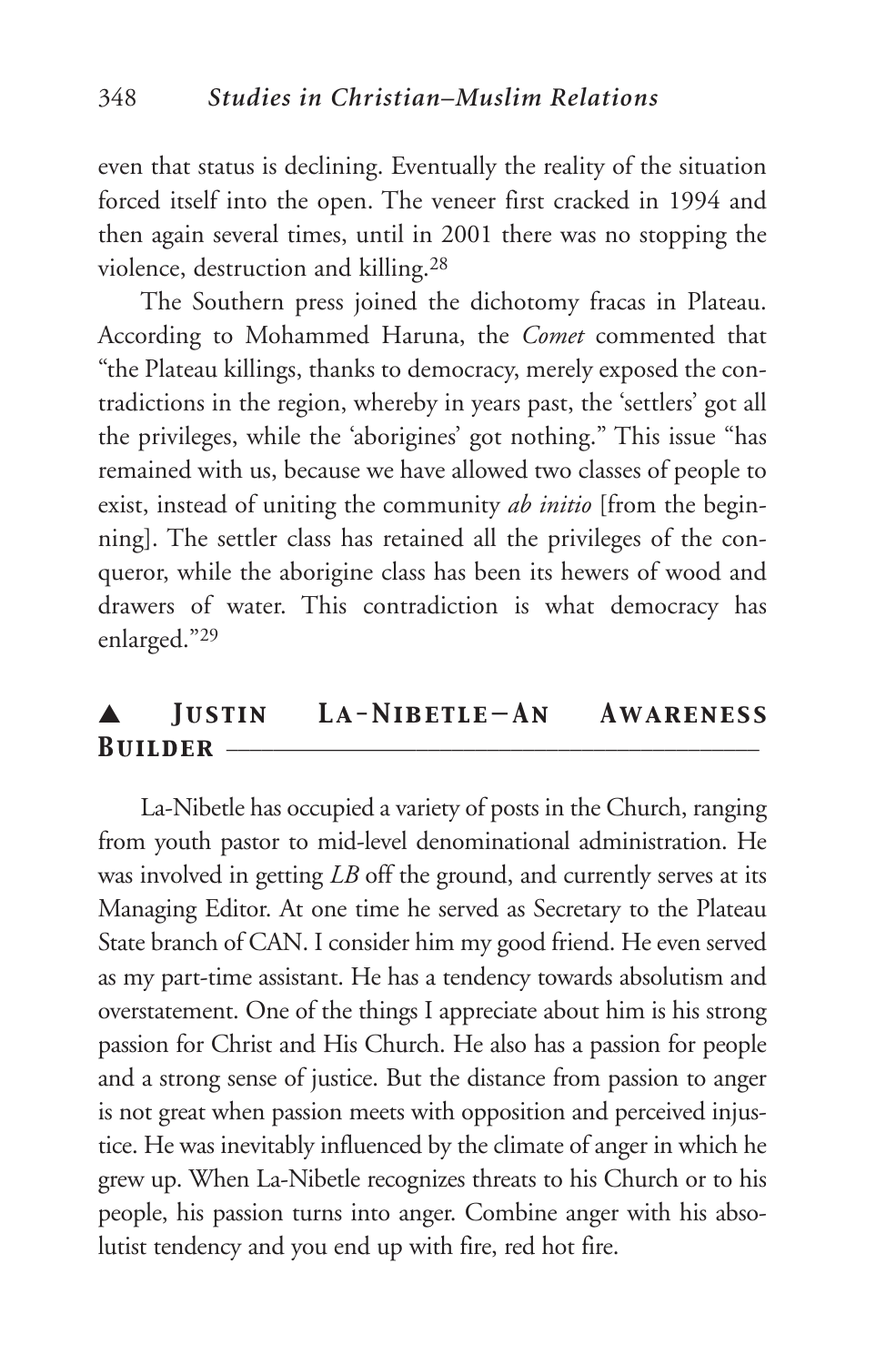It is in that spirit that he wrote his book *Sharia: The Hidden Agenda*. <sup>30</sup> At the time he published his book in 2000, he was a PhD candidate, a journey he has since completed. 2000, of course, was also the year Governor Sani made his debut. With this book, La-Nibetle was thus on the cutting edge of things. This book betrays a spirit of anger and indignation. He wrote it to alert Christians, especially those from the Middle Belt, to be careful in their association with "core Northerners," for "they are dining with demonically manipulative people" who are "all out to destroy anyone who is not of their number." He considers them "as people who will go to any length to get what they want; hence their destructive tendencies."

La-Nibetle is a faithful son of COCIN who in most aspects supports their main lines of reasoning with respect to Muslims and sharia. The sharia is "one of those bitter pills a nation has to take in order to be healed spiritually, politically, socially and economically. A greater percentage of our population is very much uninformed about this great monster called sharia."

In contrast to Muslims,

*neither Christianity nor adherents of ATR have ever at any given time in Nigeria's history been found wanting. The reason is that their leaders know their work and so their adherents have been and are being taught to adhere strictly to the tenets of their faiths. However, Islam is different as Muslims are all out to impose Arabism on the citizens of this country. We who know their hidden agenda must fight against such imposition. Let the reader read prayerfully and understand its content.*

In another paragraph he appropriates the classic politically correct position on religion and politics of much of the church that I have more fully described in Volumes 3 and 5, as his own:

*Religion and politics, while fulfilling vital roles in the life of*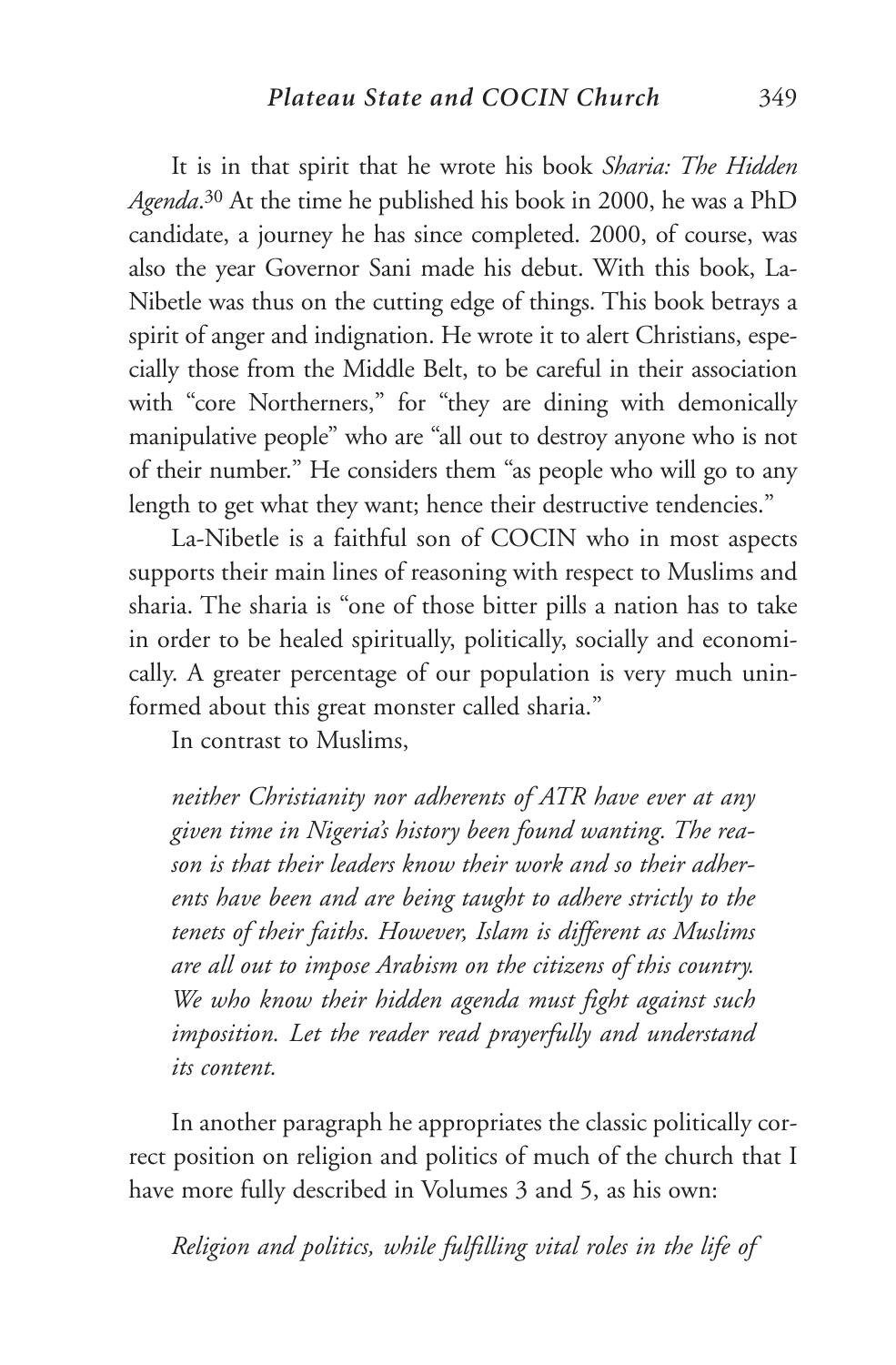*any community, must nevertheless remain separate. Religion must remain distinctly personal. Politics, while attuned to the highest humanitarian principles, must attend to the ordering of society. Nigeria must maintain her secularity and should not be associated with any religion, but should actively protect the fundamental rights of all citizens to hold and practice religious beliefs of their choice. Governments should therefore hands-off any religion and/or religious programmes, save the protection of the fundamental rights of all citizens to hold and practice such. Pilgrimages are not to be exempted from this.*

Muslims repeat time and again the central importance of sharia for Islam. Christians, including La-Nibetle, are fully aware of that, but I am not sure many fully realize the implications of this fact. Writes La-Nibetle, "Sharia is the core of Islamic thought. Without understanding Islamic law, it is impossible to grasp fully the implications of Islam. It is in Islamic law systems that the Muslim attitude towards non-Muslims becomes most clear."31

In the heat of the sharia explosion, La-Nibetle reminded his readers of the way Muslim leaders had been writing and thinking about Christians as well as planning for them all along and it is those Muslims who want to impose sharia on the country. He did this by some extensive quotations from Muslim sources a decade or more old. According to him, the following statement was published by the Muslim Brothers in 1987, after the Kafanchan riot.32

#### IN THE NAME OF ALLAH, THE BENEFICENT, THE MERCIFUL: WHAT IS HAPPENING AT KAFANCHAN?

*O you Muslims! This paper is written in order to inform us and to make us aware of what is happening in this country. Some enemies of Allah, who are running an un-Islamic system of government, want to hide things in order to divert the attention of the Muslims from what is incumbent upon them,*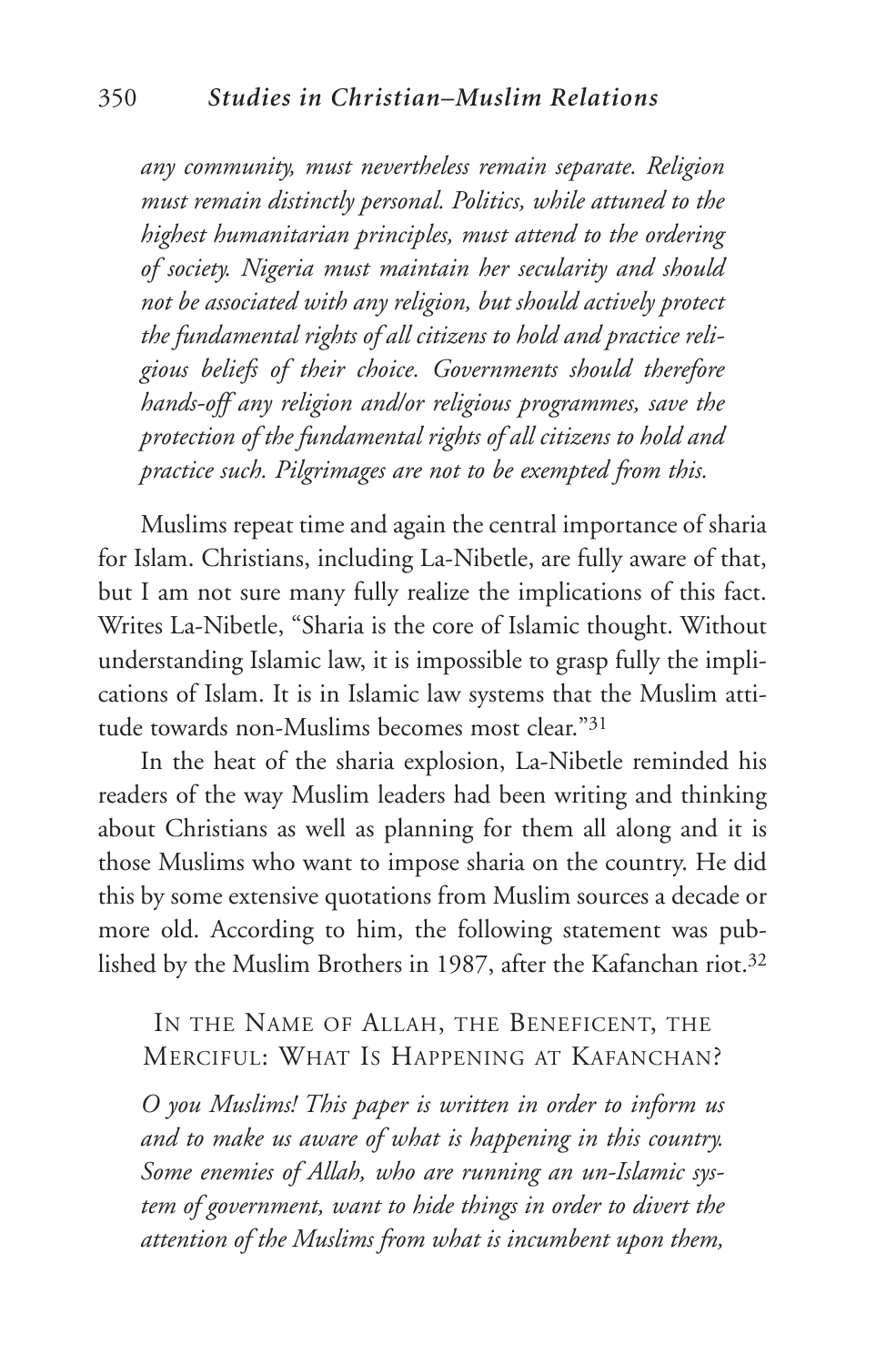*that is, the establishment of the sharia of Allah (SWT) and the destruction of kufr from the face of the earth. Therefore, we Muslims of this country, whose aim is the protection of Muslims and upholding of Islam, see it as necessary that we explain to people the true situation of conspiracy and oppression which this un-Islamic government is imposing on the Muslims.*

*Last week in Kafanchan, Christians slaughtered and killed our Muslim brothers in their mosques, their houses and schools. At the College of Education, Kafanchan, some Christians gathered to abuse the Prophet of Allah (SAW) and used abusive language about Islam, the religion of Allah, the Qur'an and Muslims. They did not stop here, but proceeded and followed the rooms of Muslim students, taking them out and beating them. It then spread into the town, where villagers (Christians) came out with their spears, arrows, swords and other weapons. From there they fell on the Muslims, killing them. La Ilaha Illalah! They burned the Qur'an! They burned mosques! It reached a stage whereby they met a Mallam and students and slaughtered them like sacrificial lambs!*

*O you Muslims! This is happening to our brothers in Kafanchan, but we show little concern like it does not affect us. This shows that we are weak and that we have enemies. Know that our enemies see us Muslims without any difference. It is necessary at this juncture that we realize this is done in order to divert our attention from our real enemies, that, this un-Islamic system of government, which is leading us into a system contrary to the system of Allah. It is this Kufr system which gave these slaves (Christians) the right to kill Muslims. It put them on the same level and even raised Christians higher than the Muslims. It brought the way of life of Christians and Jews and imposed it on us. Therefore, it is this*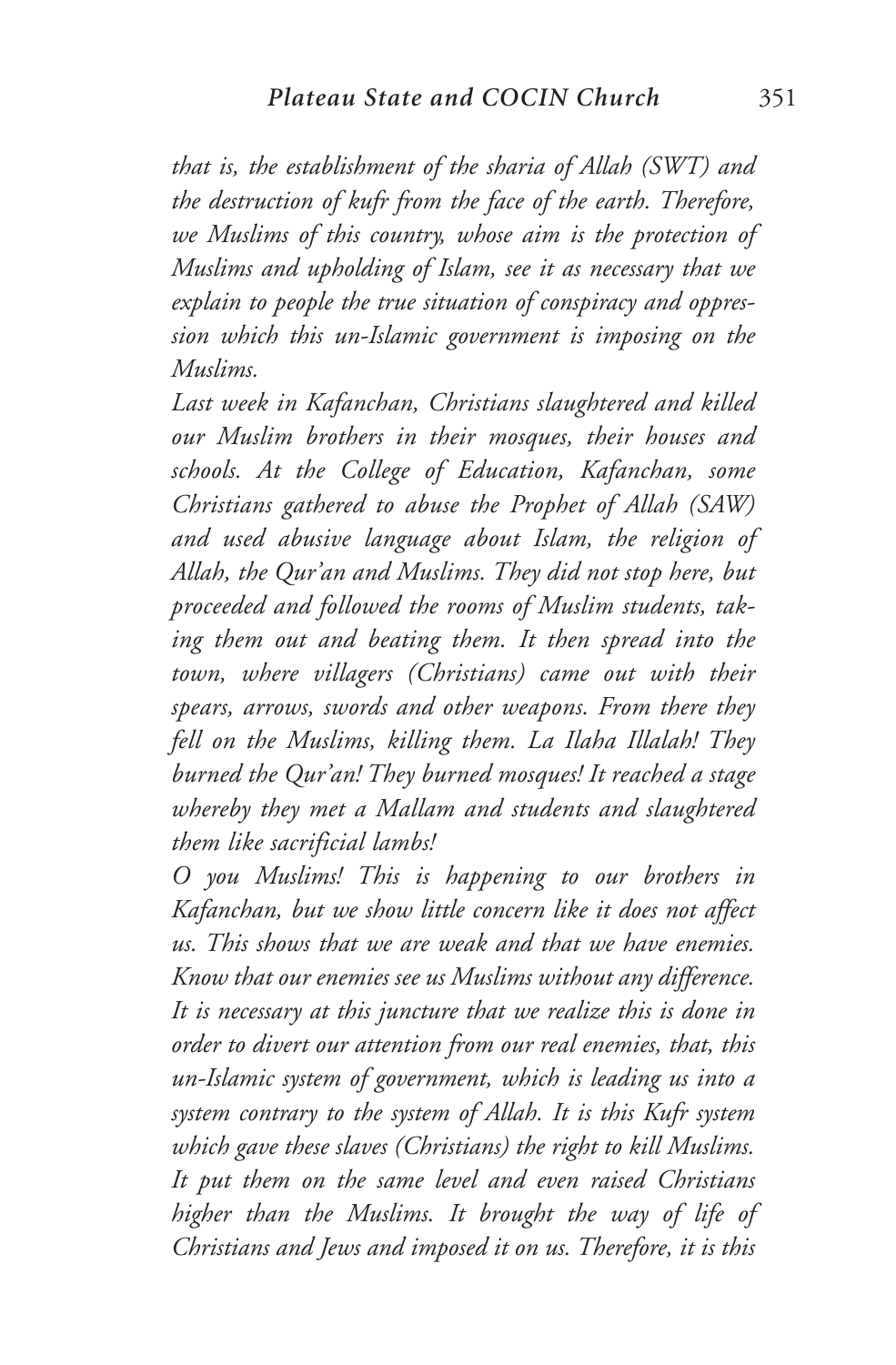*system which is our target of destruction, until the law of Allah is established. This oppressive government is using its secret service, the police and armed forces to suppress the religion of Allah and Muslims in this land. Likewise, the mass media are being used to divert the attention of the Muslims by propagating non-issues.*

*Oh Dear Muslims, it is time we realize that the sharia of Allah has been uprooted in this land a long time ago and that the Muslims are forced to follow a system of life other than that of Allah. Muslim workers and students, male and female, are prevented from appearing in their Islamic outfits. Haraji and other oppressive taxes are imposed on the people. The limits of Allah and His Rasul Muhammad have been transgressed.*

*Oh Dear Muslims, it is compulsory that we rise and see to the establishment of the religion of Allah. It is also necessary that we rise and destroy oppressors and the Kufr system. It's a must that we see our way of life is based on the religion of Allah in this country and that this is our only salvation in this world and hereafter.*

*For this, Ulamas should raise up and take the lead for the annihilation of Kufr and the subsequent establishment of the religion of Allah. We are calling on Muslim workers to boycott working until further developments. Muslims should make the Friday of 13th Rajab, 1407 A. H., to be a day for sadness and mourning, for what happened to our brothers at Kafanchan. Oh, we are tired of this Kufr system of government, of Jewish laws and decrees, and the acts of worship of Christianity [imposed] on us. For this!*<sup>33</sup>

Then followed a number of actions the Brotherhood recommended to solve their problem, but those are reserved for Chapter 3 in Volume 8.

For good measure La-Nibetle added another stunner. This one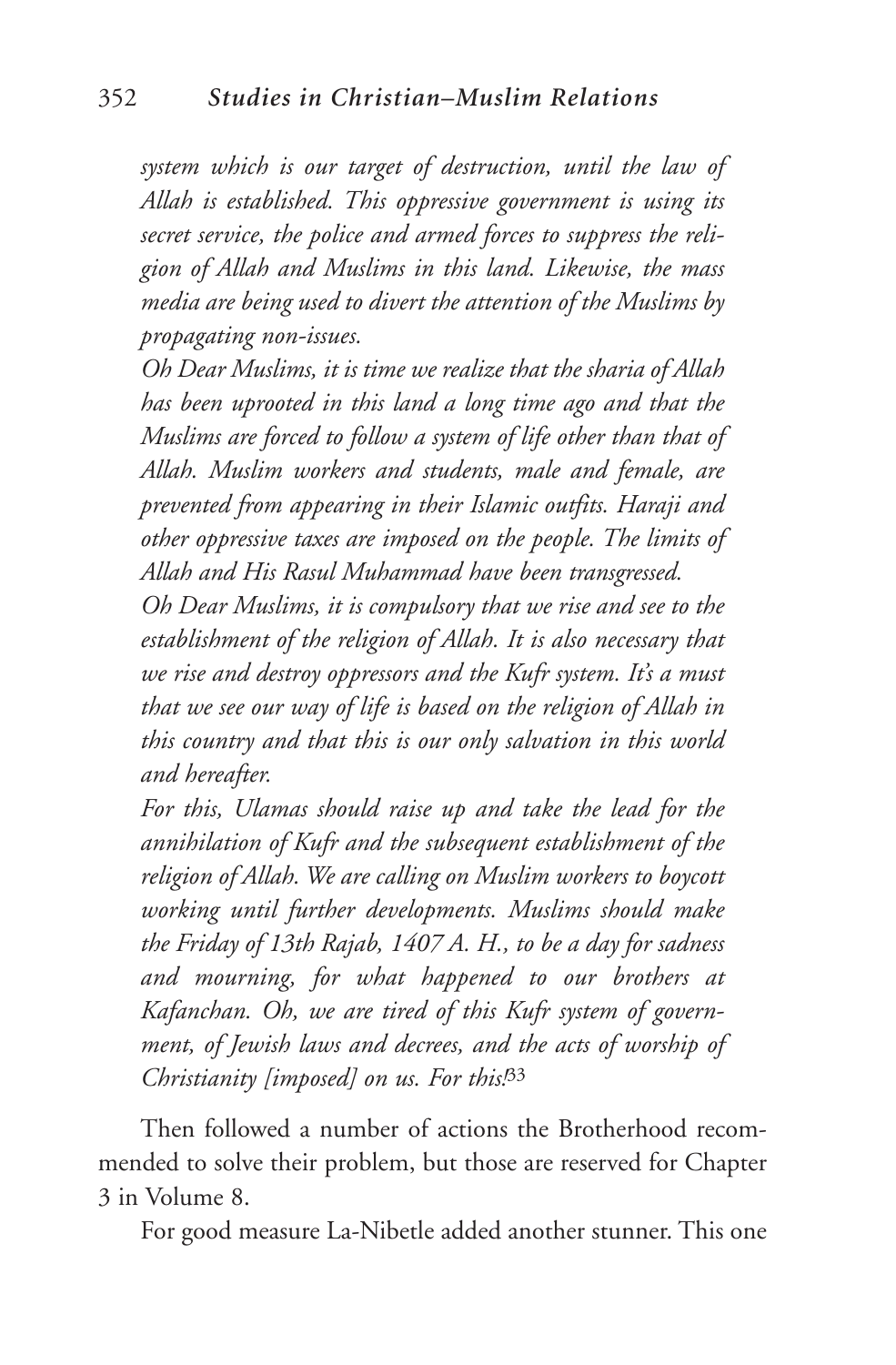from Bashir Othman Tofa, a presidential candidate in 1993, whose words La-Nibetle introduced as follows: "The executive powers rest solely with the president. Now it is important that we know the Bashir Tofa that we want as President. Please consider this passage."

*For some years now, and for some sinister reasons certain "Christian" leaders are now openly promoting and preparing for a war with Muslims. We hear that they are accumulating large quantities of various arms and ammunition in some states, mainly in the north. Their statements and actions are certainly very provocative. I am sure that these dangerous devils calling themselves "Christians" do not represent the view of the vast majority of true believers in Jesus' real teachings. These are the vocation for the devil. Clearly some so-called "Christian" leaders have reached this very dangerous point of insanity, and I fear Muslim retaliation, if they are not put away. We Muslims cannot sacrifice our religion or our selfrespect for any type of peaceful coexistence.*

*But why, we may ask, do these unholy religious businessmen find nothing better to do than to attack Islam and Muslims? There must be some plausible reasons. For starters, Christianity is an idle culture, which leaves its socalled managers with ample idle time, since most believers are usually busy collecting from Caesar what is due to them. Second, since it is a culture very much synonymous with Western civilization, the Islamic revival and its very swift spread into the heart of Christendom, makes it most imperative for the West to rise in support of their dying cultural influence. So, they employ the likes of Mr. Okogie and Jolly,34 clearly frustrated fanatics—to do the job of disturbing Muslim peace with reckless regard. Time is therefore ripe for Muslims to rise and to defend their faith, their blood, their honour and their properties. It is not in Islam*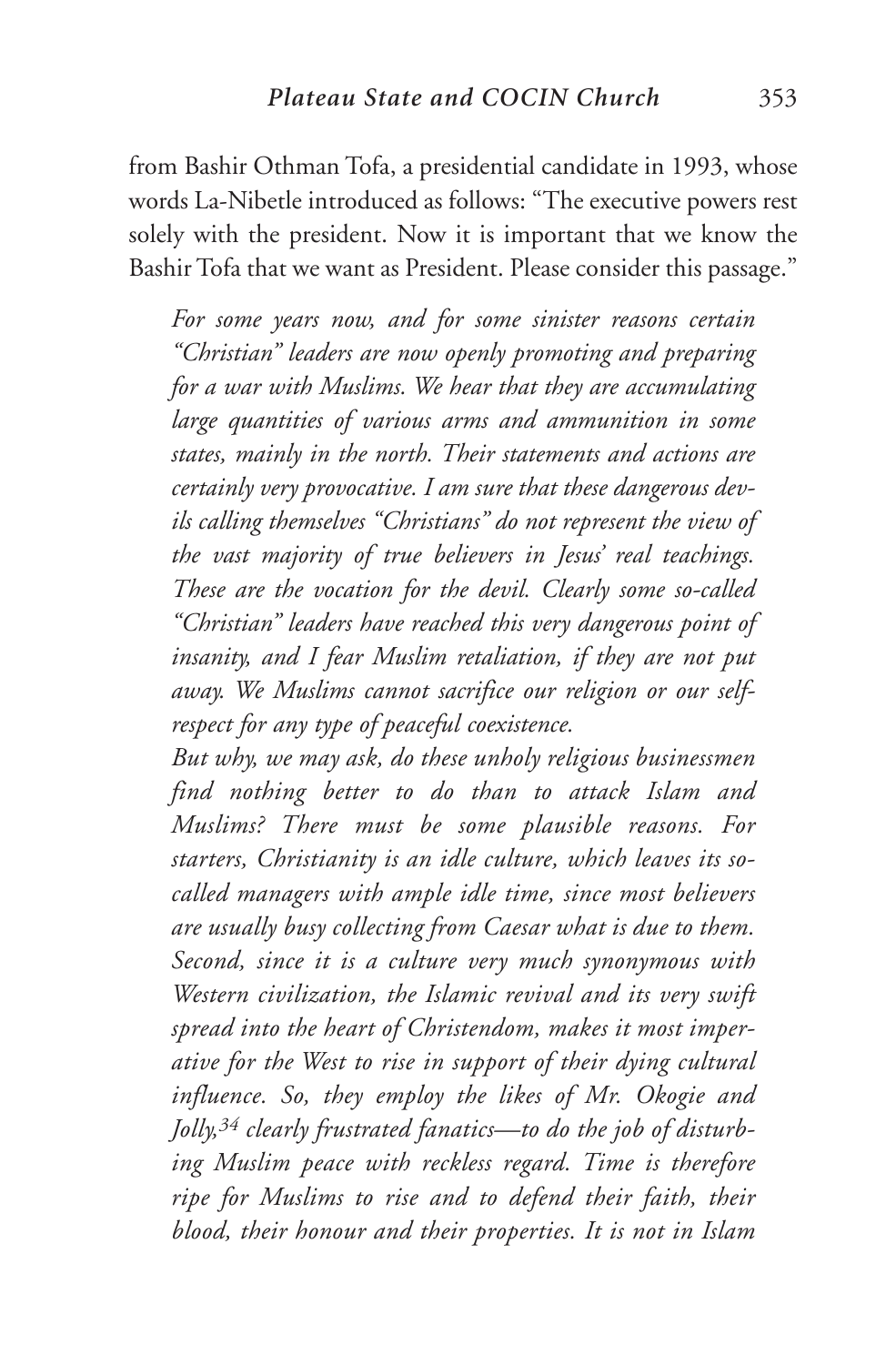*that Muslims should fear anybody, but Allah or trust anybody but Allah. It is time to begin the offensive. It is time to claim our non-negotiable rights and freedoms. Let us begin by proclaiming Friday as our Sabbath. Let us invent our Great Crescent Society as a medical and humanitarian symbol, and do away with the Christian red-cross symbol. Above all, let us found our own "Islamic Jihad of Nigeria" to counteract the evil machinations of the Christian Association of Nigeria. Let us act right now!!!!*<sup>35</sup>

These quotations may have been triggered by anger, but they are representative of the attitude of a large segment of the Muslim community towards Christians. It was not a new attitude: It was of long standing. Tofa was a prominent mainstream Muslim, manufacturer and publisher, evangelist and politician. These are the sharia folk! That's how things are!

Sharia developments in other nations, advised La-Nibetle, should serve as a warning against similar developments in Nigeria. In Egypt the Qur'an has been turned into the main source of law. The result is that Christians are now second-class citizens. The religious wars about sharia in Sudan and Lebanon "and a number of others" are examples of what could happen in Nigeria. Those "others" include Iran and Algeria, where events "have served to expose Islam and sharia as regressive." In those countries, the Qur'an is "the authority for the strict application of primitive laws in the twenty-first century, laws which are inhumane when measured by the standards of any era in human history." Again, the situation in various modern Muslim states "illustrates the absolute inappropriateness of allowing any religious code to assume the status of common law in any country." Therefore, Nigeria should not "venture into enshrining sharia in our national Constitution nor allow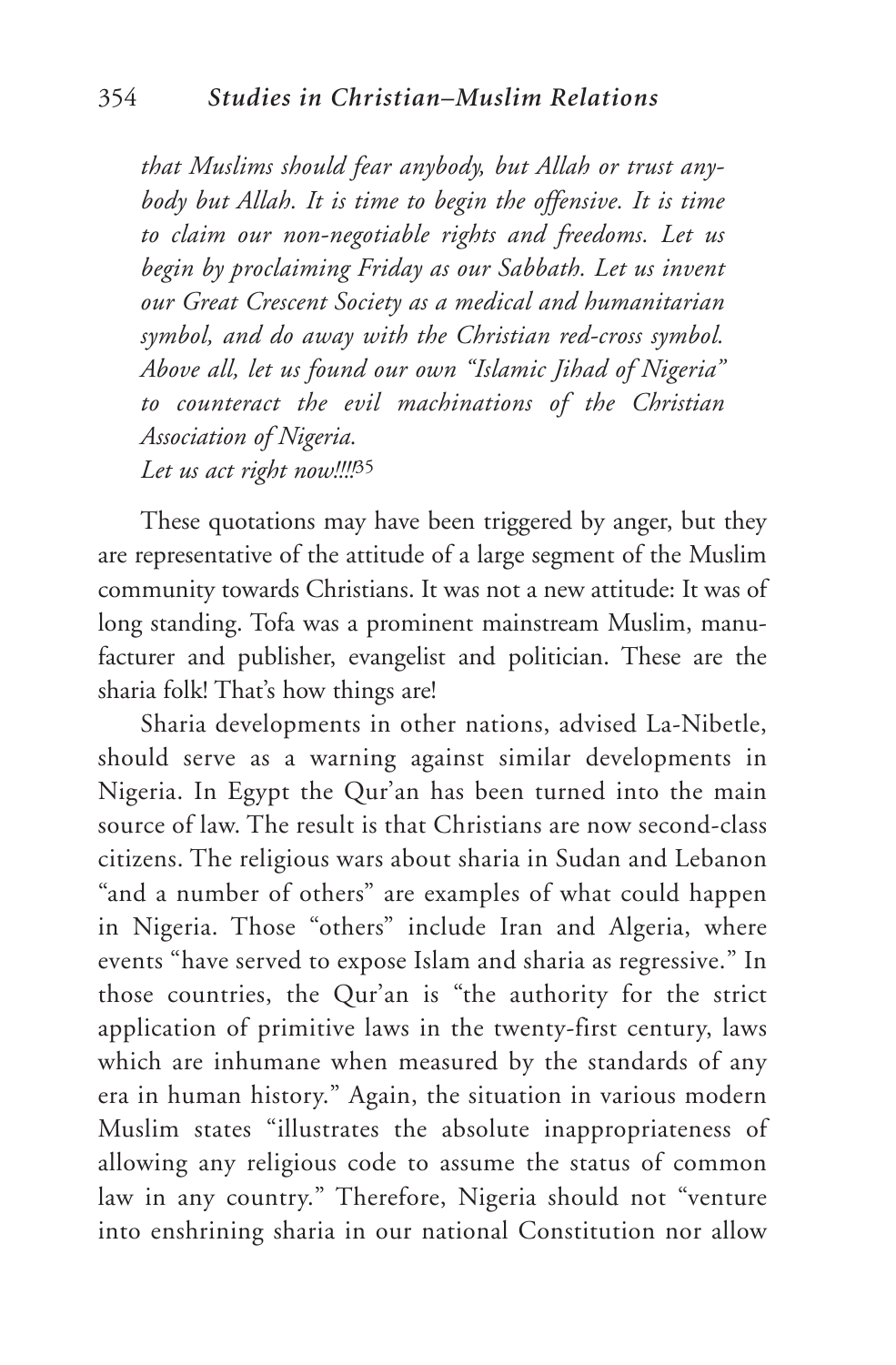any state to do so. The secularity of Nigeria should under no circumstances be compromised." For what reason should a religious group contravene the Constitution "at the expense of other religious groups," thus endangering the continued existence of the country?36

La-Nibetle had done his homework. He found a report in the *NS* of 15 April 1987, in which the District Head of Sabon Gari of Zaria had alleged that the Kafanchan crisis of 1987 "was hatched in Zaria." Some plotters had held meetings "before, during and after the chaos."37 Then he skipped over to the Plateau violence of 2000 and insisted that it was "masterminded, planned and executed" by the same kind of people. Unfortunately, in all of this no names are mentioned, a recurring weakness in Nigerian reports on these developments.

According to La-Nibetle, sharia as religious law presents various dangers to Christians. He adduces *The Sign of the Sword*, a book by Abdalqadir Al-Murabit, a rabid Islamist. This man declares anyone who denies the foundations of sharia a *kafir*, a grossly insulting term. Those to whom it applies have no rights, at least, in the Islamist frame of reference.

Specifically, if sharia were enshrined in the Constitution, it would result in numerous important human rights violations affecting Christians and others. These will include:

- *1. A non-Muslim cannot be in any leadership position over a Muslim.*
- *2. No non-Muslim would have the right to own land or any other property.*
- *3. The death penalty should be prescribed for Muslims who convert to any other religion. Evidence for prosecution can be obtained by the testimony of two adult Muslims.*
- *4. The children of anyone who adopts Islam should be Muslim or face the death penalty.*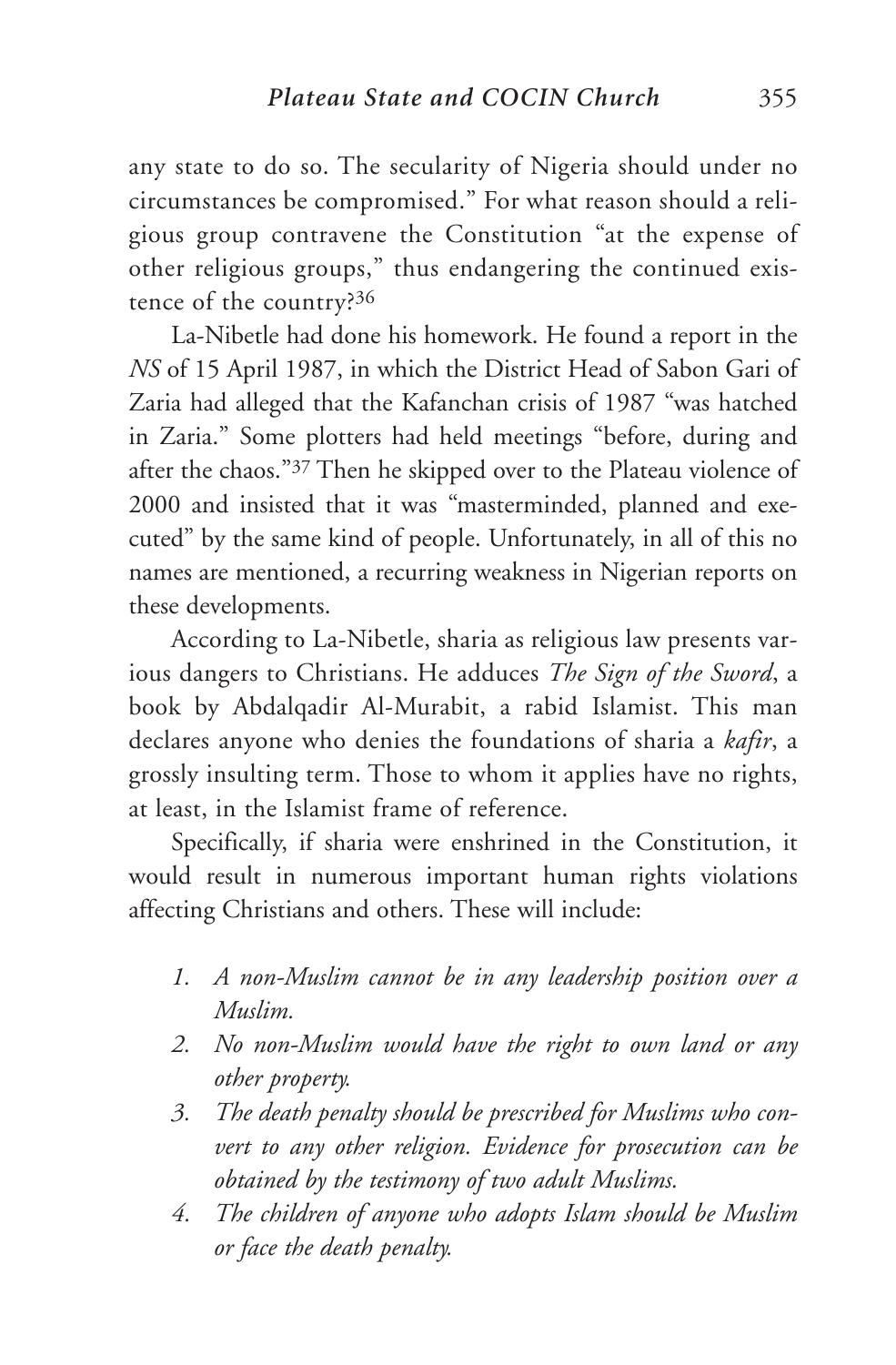#### 356 *Studies in Christian–Muslim Relations*

- *5. Anyone who persuades a Muslim to convert to another religion, gets the death penalty.*
- *6. Non-Muslim children cannot inherit from their Muslim parents or relatives.*
- *7. A non-Muslim cannot testify against a Muslim in a Sharia Court.*
- *8. Non-Muslims are dhimmi, who do not have equal rights with Muslims.*
- *9. Sharia law in an ideal Muslim situation should totally control the whole society.*<sup>38</sup>

I do not vouch for the accuracy of all these statements, but they do represent the understanding of most Nigerian Christians.

Religious persecution is a major human rights violation. La-Nibetle predicts that any "state administered by any religious code of whatever religion, is bound to be restrictive and repressive. Reactionary pressures will inevitably prevail. Tribal rules will be resurrected to establish and maintain the authority of the religion in government. Minorities will at best be ignored, and, at worst, savagely persecuted and abolished."

Not only does Islam deny religious freedom, as per La-Nibetle, but "recognizing other religions as legitimate is unthinkable for Muslims. Islam holds that it alone possesses the Truth, because it is the recipient of 'the final revelation of Allah to man.' Consequently, Muslims believe they are the enforcers of God's law on earth." This has certain significant implications. It means, for example, that "no Muslim should be answerable to a non-Muslim." Or, as Abubukar Gumi put it in 1987, "No Christian will ever rule over Muslims in Nigeria."39

Given all those facts and tendencies in Islam, La-Nibetle is keenly aware of the low position of Christians in a Muslim society. While Muslims are said to belong to the House of Peace (*Dar al-Salam*), others belong to the House of War (*Dar al-Harb*) and are considered enemies. Sharia has only three ways of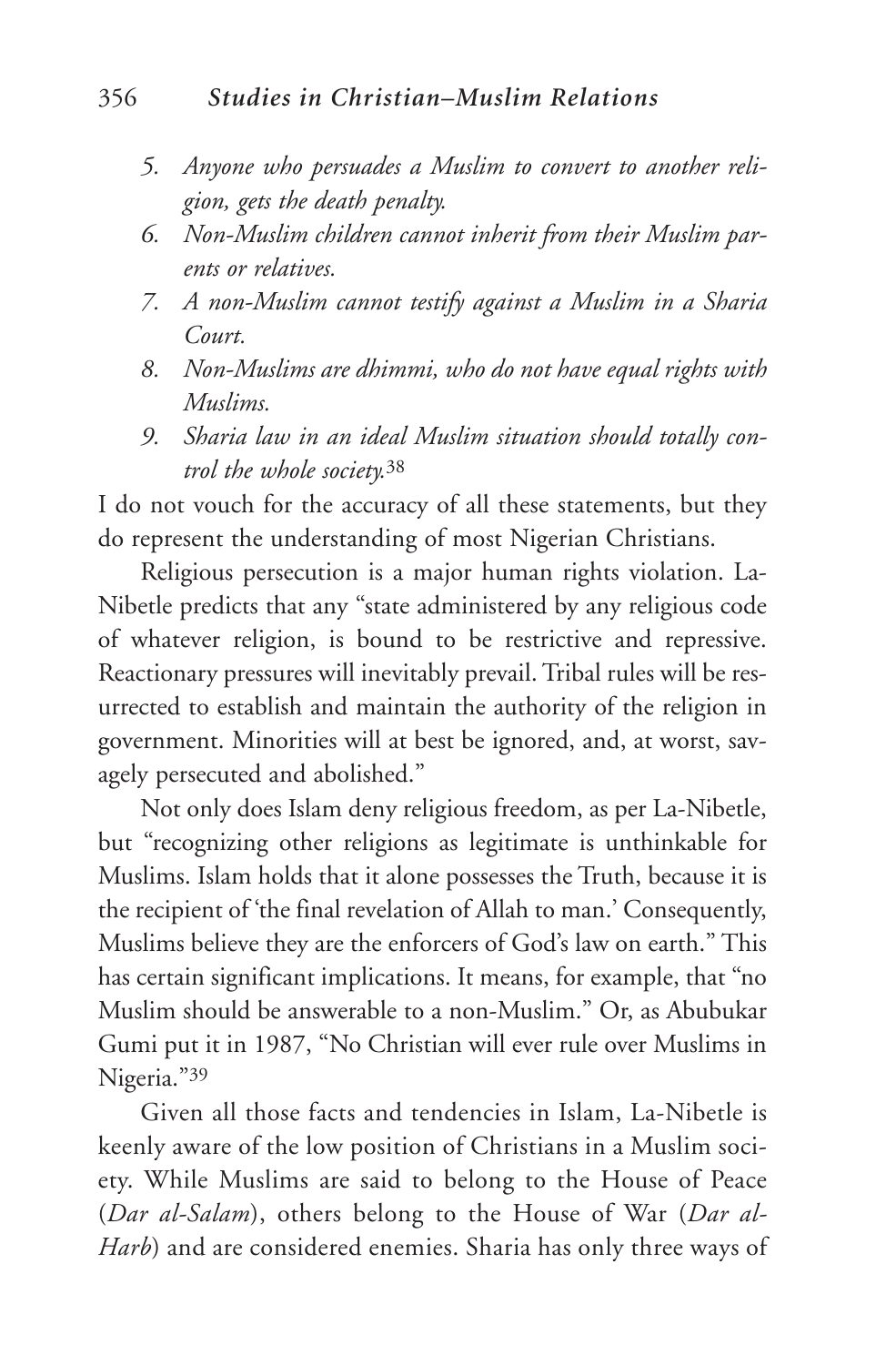dealing with them: Convert them, subjugate them or eliminate them, with the exception of women, children and slaves.<sup>626</sup> This is a sore point with Christians that they bring up repeatedly.

Sharia is not to be seen in isolation: It is regarded as part of the Muslim campaign to Islamise Nigeria. I have shown the Christian insistence on this plan sufficiently in Volume 3.40 Let me summarise the established opinion in the words of La-Nibetle:

*The moves to Islamise Nigeria date back to 1804, when Usman Danfodio launched his jihad. Religious politics, however, are traced back to Sir Ahmadu Bello, when in 1963 he became less interested in partisan politics and more in religion. The Nigerian Citizen of September 10, 1965, declared the Sardauna the "Messenger of God." John Paden quoted Sir Kashim Ibrahim as saying, "In the old days in Islam, if you see Pagans, you ask them to convert; if they do not, then you tax them to promote Islam elsewhere. If they resist to pay tax, then you fight them."*

Actually, in between these two key figures, Danfodio and Bello, the Christian fear of Islamisation had already been established. According to La-Nibetle, in 1956, the now defunct Northern Regional Government "tricked" the colonial FG into appointing public officers to the annual Muslim pilgrimage undertaking. This development "created fear in some of the opposition parties, who began to allege the Northern People's Congress, the party of the Sardauna, was trying to set up a theocratic state with the hope of joining the Arab block."41

La-Nibetle managed to get hold of a letter written on February 5, 1990, by an unnamed author to the Military Head of State, Ibrahim Babangida. That letter, he comments, contained statements that were "quite unequivocal on the systematic and unrelenting efforts of Muslims in Islamizing Nigeria."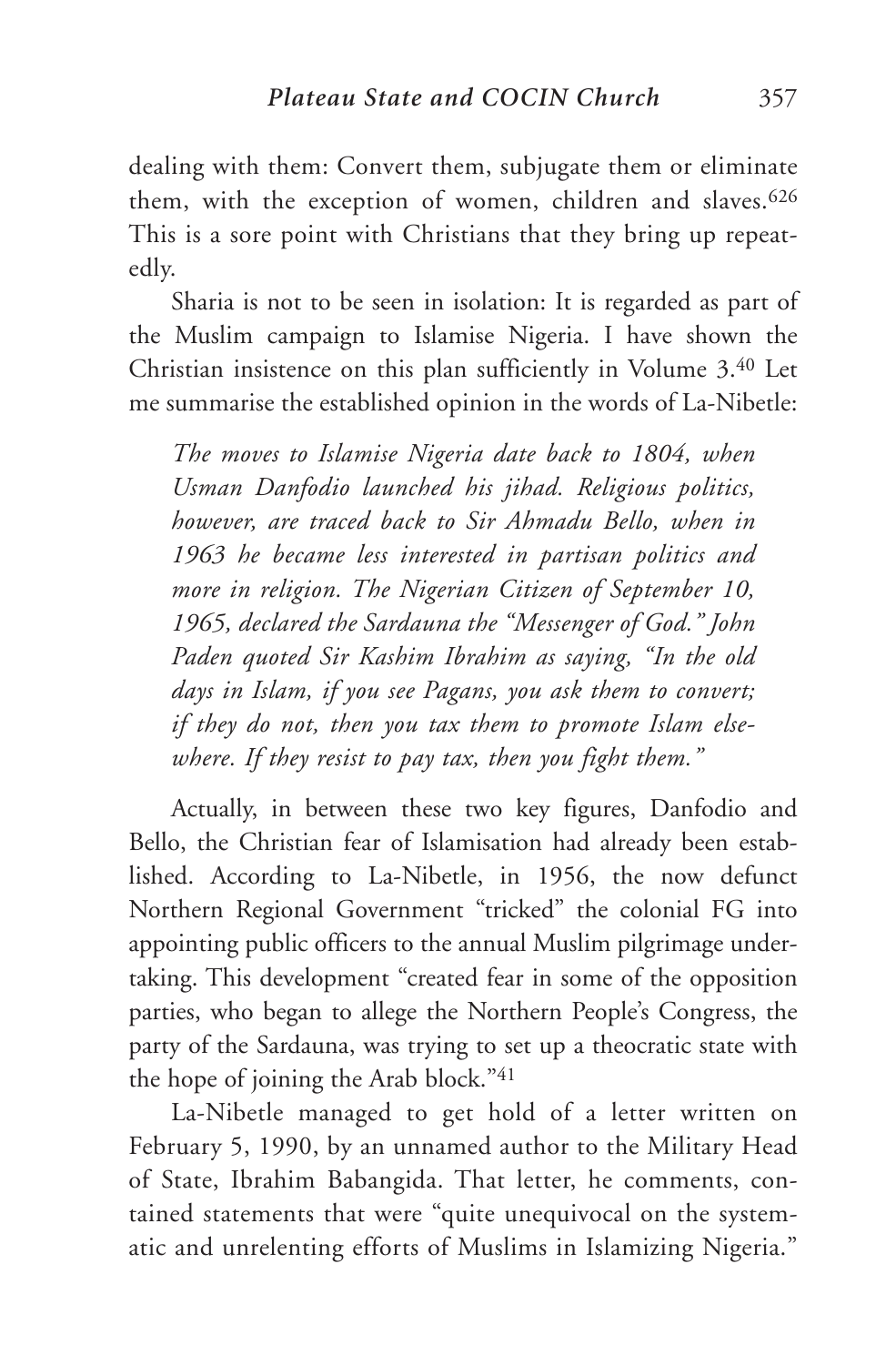The authors wrote, "We are too pleased that you have partially commenced the Islamization of Nigeria." They urged the Head of State "as a matter of utmost urgency to initiate moves to implement the following OIC policies and programmes." Apparently, that letter was a follow-up to a conference held in Abuja in November 1989, under the name "Islam in Africa Conference." It was a conference featuring quite a number of Nigerian lectures on sharia-related topics and that published a communiqué urging all kinds of measures to be taken by the Muslim community to expand their reach. No one can deny that it amounts to a takeover attempt.<sup>42</sup> It amounts to a prescription for an international programme of *da'wa* or mission. But it is *Muslim* mission, a *total* mission, not the domesticated garden variety of mission that most Christians practise, one that restricts itself largely to church and personal affairs. Hence, Christians have a hard time recognizing it as mission and tend to see it as "mere" politics. The proposed programme included:

- —Place total ban on all forms of worship by Christians, Ahmadiyas and other tribal religions.
- —Impose sharia law on Nigeria. Islamize all industries, colleges, schools and courts of law in the Federal Islamic Sultanate of Nigeria.
- —Implement OIC Economic Formula, which must urgently replace the ineffective and most inefficient Structural Adjustment Programme.

La-Nibetle also refers to the agenda to win the world for Islam that was created by a conference of the World Islamic Organisation, also called by some "World Muslim Council," held in Mecca in 1974. It contains features similar to that of the Islam in Africa Conference and seems definitely designed as a programme to win the world.43 Certainly, that's how La-Nibetle and his Christian compatriots view it. The Zamfara sharia move was just another step in that programme.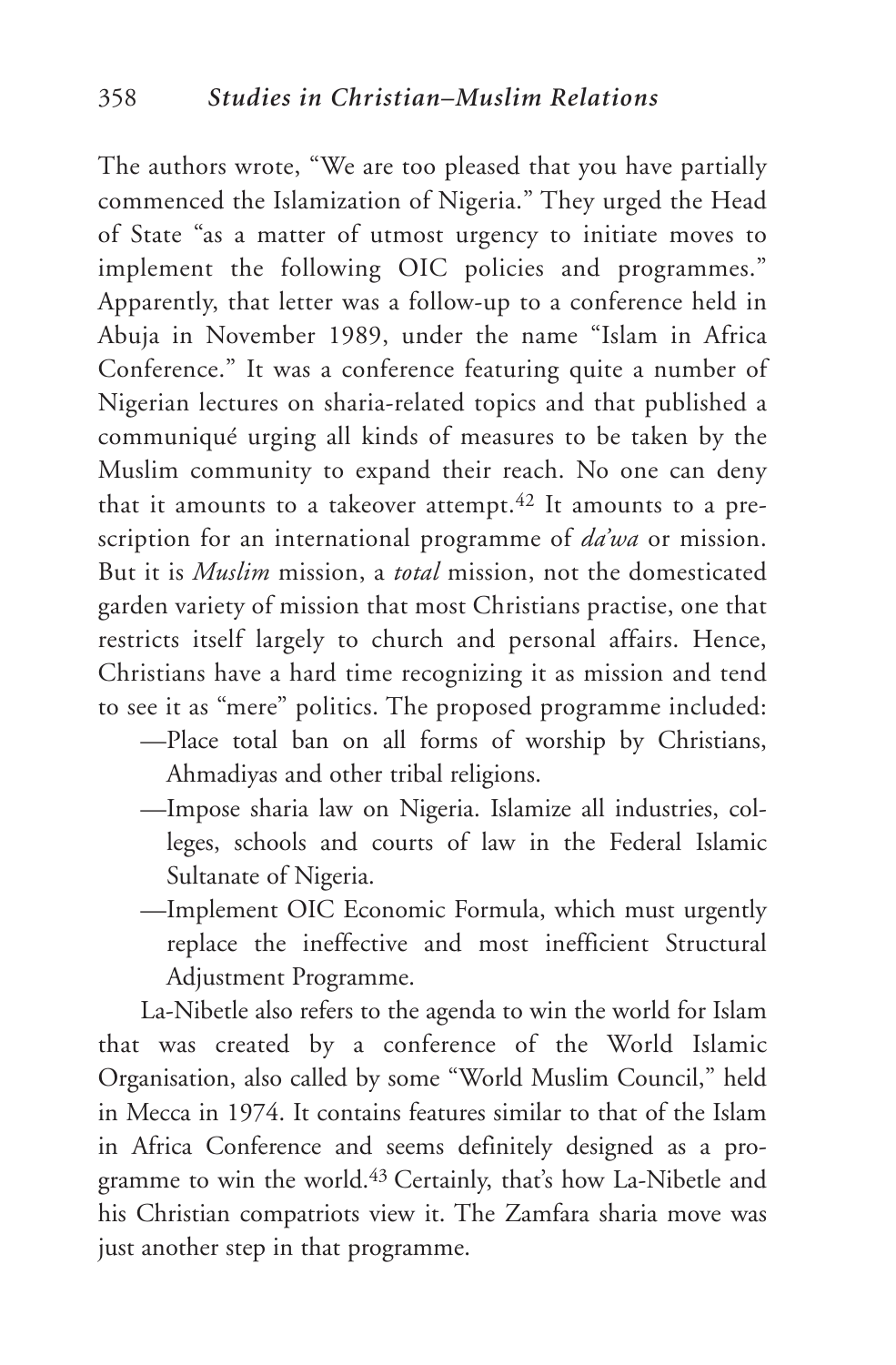La-Nibetle, along with many others, likes to talk about a "hidden agenda" that Muslims ostensibly have. "It is evident that Governor Ahmed Sani of Zamfara State and his cohorts have a hidden agenda." The above international organisations definitely have an agenda, but it is hardly hidden. It was published as a communiqué! There it is, right in your face, with no attempt to hide it or keep it a secret. I fail to see the rationale for calling it "hidden." It is a public expression of a revived, aggressive, robust and wholistic Islam that instinctively reaches out to all social structures as tools for mission not only but also creates structures more in line with Islam. Sharia is a central part of that programme. This agenda demands that "sharia must be pursued no matter its cost or consequences." It had been kicked off at Independence by no one less than Sir Ahmadu Bello, a man greatly revered by the Muslim community as a hero of the faith. This Sardauna is alleged to have declared that "the next phase of the struggle in Nigeria would feature a full implementation of sharia as a means of solidifying unity among Muslims, transformation of the educational system to reflect Islamic ideas and a vigorous fight against secularism in political and daily life."44 Again, there is nothing hidden about that agenda. It has been there all along, openly defined in reports, minutes and declarations. It just surprises me that it took *me* so long to accept its reality, when it was there in my face, blatantly. Blame it to political correctness, if you like. I did not *want* to come to that conclusion.

All of this does not mean Christians oppose Islam or its adherents, La-Nibetle assures Muslims. Christians do not even object to sharia—but under a condition. He writes, "To our Muslim brothers and sisters, we want to make it abundantly clear to you that we as Christians are not in anyway opposed to your practicing the tenets of Islam." The problem is that "what you are agitating for will certainly infringe on the fundamental human rights of non-Muslims." It is necessary for us to "guard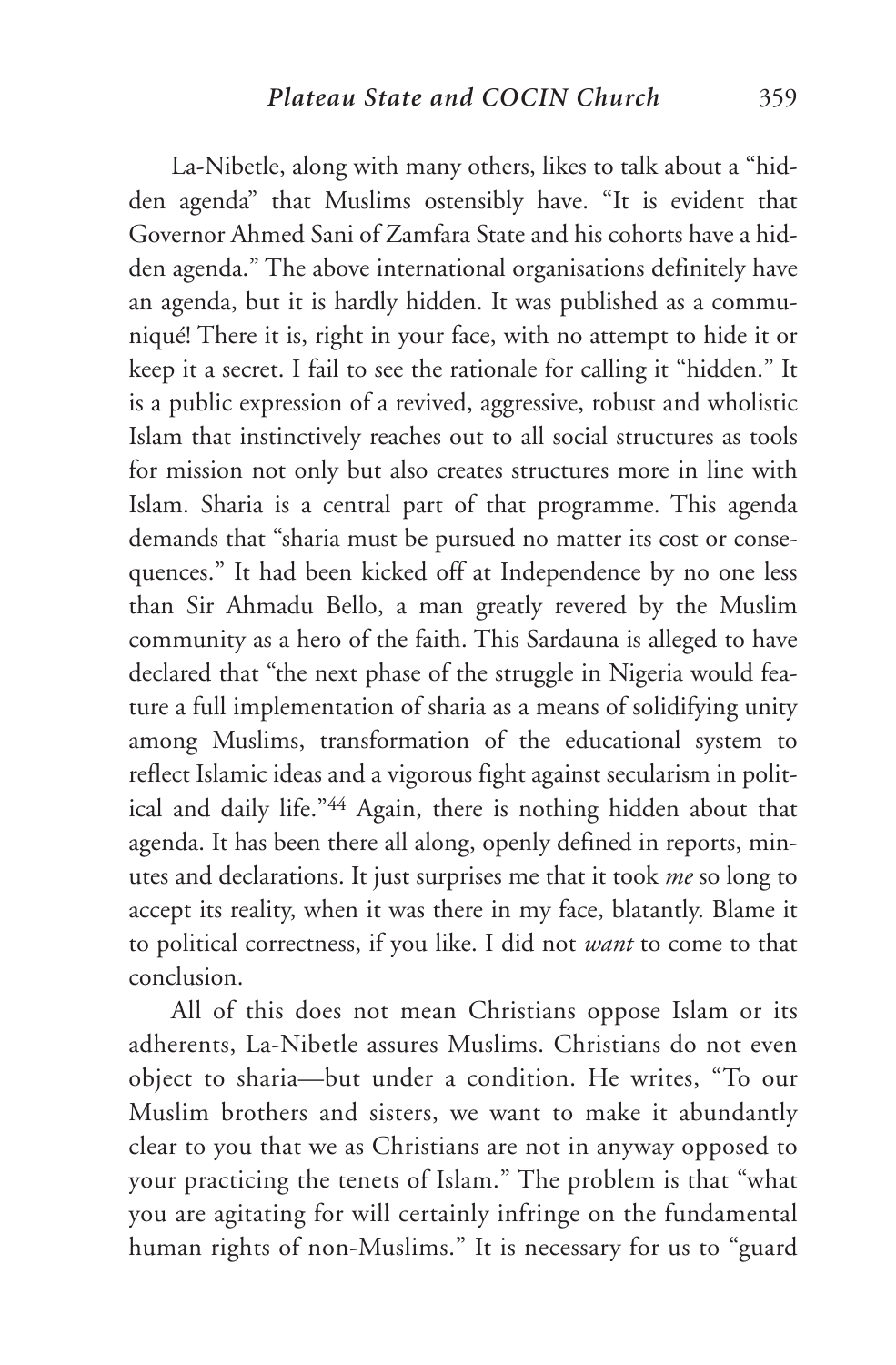against any individual or group, be it religious or political, to destabilize the desired peace and unity of Nigeria.45

The above sounds quite amicable, but La-Nibetle does not usually sound that way. In his conclusion he sounds downright angry and hardly amenable to discussion: "We may conclude that the advocates of sharia, namely, the Hausa-Fulani, have a hidden agenda for this nation. Hence their manipulation of religion. It is an indisputable fact that this set of people see themselves as born to rule." And then a classic closing: "Nigeria is a secular state and must continue to remain that way, one united and indivisible nation. The secularity of Nigeria should be non-negotiable. Let us all say '*No to sharia.*' We will not take one step forward and nine backward. Away with sharia and the nation will be taken to greater heights by God."46

See here the great contrast in expectations. Muslims expect great things from the full-scale installation of sharia; it is the solution to all of Nigeria's problems and will revive the glories of Muslim culture. Continuation of the status quo will spell the death of Nigeria.47 Christians expect the same from the secular setup. Is greater contrast possible? Is there any way to bridge this chasm? That, of course, is *the* issue for the country.

#### ▲ *The Explosion of Reality* \_\_\_\_\_\_\_\_\_\_\_\_\_\_\_\_\_\_\_\_\_

The new century was ushered in on the Plateau by gruesome and unbelievable violence. I have sufficiently described the details and dynamics of this type of violence in other volumes. Here I will only provide a few sketchy details and concentrate further on effects, reactions and on how Christians interpret it with reference to sharia. During mid-2002, over 1,000 people were killed in over 80 villages, according to reports from Christian Solidarity Worldwide (CSW). This was accomplished by "local Hausa-Fulani Muslims, helped by extremists from [neighbouring coun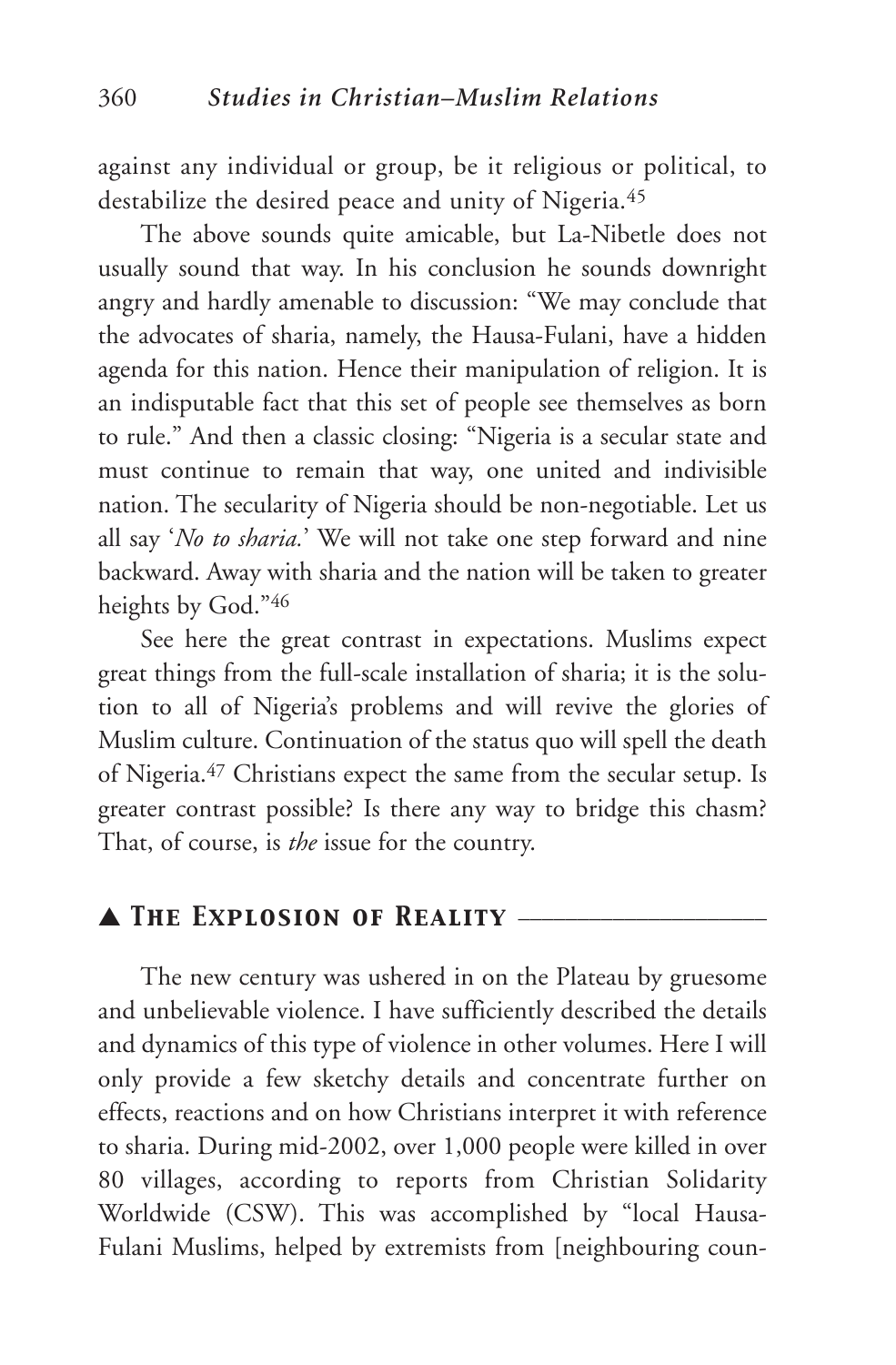tries] Niger and Chad." The victims were mostly indigenous Tarok Christians. "The Hausa-Fulani Muslims have migrated here from the North. The attacks were thought to be part of a concerted attempt to create a Muslim majority in Plateau State before the elections" of 2003.

The claim that these attacks involved mercenaries is a common one. It was corroborated by Solomon Lar, a former governor of Plateau State and a politician of national stature, who reported that some soldiers entered the state from Taraba State and "confessed that they were hired by some prominent Hausa/Fulani indigenes, who allegedly paid them a deposit of N25,000 to do the dirty job. The balance was to be paid afterwards."48 The story would be more believable if some names were given. The claim was also made by Dinfa Mamshal and Sunday Lakong, both COCIN spokesmen, who reported that, after 1500 Christians were killed within the span of a few weeks in Plateau, Muslims had imported "over 10,000 Muslim mercenaries" from neighbouring countries "to invade Christian towns and villages. Fundamentalist Muslim bands have gone on a rampage of killing and maiming Christians and burning down their churches." In addition to these deaths, 25,000 people were turned into internal refugees, according to Nigeria's National Emergency Management Agency.49

By no means was all the violence caused by outside forces. For one, there was the terrible tragedy of revenge slaughtering of over 600 Muslims by a combined force of Christians and Traditionalists. I have not heard of foreign involvement there, but there was considerable foreign news coverage, which, strangely, was muted when it came to Muslim violence in the state. Then there is the example of violence between the Tarok and Bogghom people that led to the razing of the communities of Kafel, Gobro, Bankilong and Namaran. Some trace this violence to the killing of a former chairman of Kanam LGA, a Muslim, by the Tarok,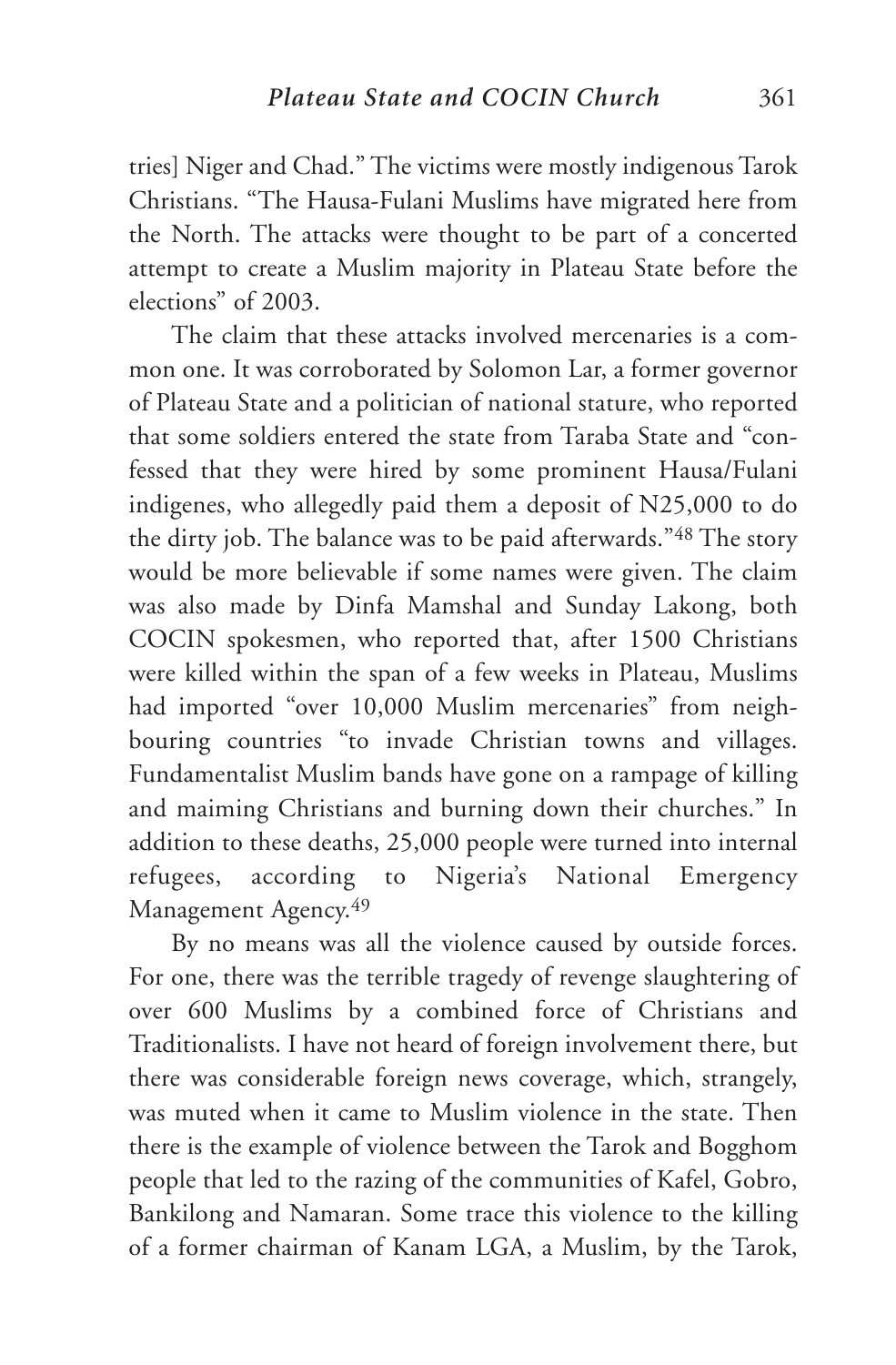mostly Christians. Abdulsalami reports that the attack was an act of revenge on the part of the Muslim Bogghoms for the murder of their Muslim chairman. A state government delegation to investigate the unrest, consisting of two Muslims, Yusufu Doma and Aliyu Maigari, ended up getting beheaded "after inspecting the extent of damage at Namaran." Abdulsalami does not tell us who murdered the two government representatives, but I have my suspicions.<sup>50</sup>

A friend made the following observations: The Bogghom-Taroh conflict is more of an ethnic conflict which is common all over the country. Bogghom tribal ties are usually stronger than religious ties and it is difficult at times to know the motives for their actions. One would say the same about most tribal conflicts in the Middle Belt. Most people who engage Muslims in open fights are not always motivated by their Christian faith as much as their territorial and ethnic ties."

Governor Dariye drew the brunt of the chaos. Allegedly because of his weakness and corruption<sup>51</sup> combined with hesitation of the FG in the face of sharia, Muslims seemingly judged the time ripe for an all-out attack. The year 2002 was a literal hell in the state with all the stops pulled out by both parties. The veneer of superficial peace could no longer hold. The bitter truth exploded before the face of the entire world with the whole state turning into a cauldron of long-suppressed overheated anger and resentment, resulting in unprecedented violence. Things especially got out of hand in Yelwa where hundreds of people, both Christians and Muslims, ended up dead, not to speak of destruction of churches, mosques and other properties.52 It was not only COCIN that suffered these attacks; the Anglicans did as well. Bishop Benjamin Kwashi of Jos stated that the Muslims had "brought his church to her knees. The Anglican Church lost 60 congregations in 2001" and indeed the "entire archdeaconry of Yelwa."53 It cannot be denied that Christians, having reached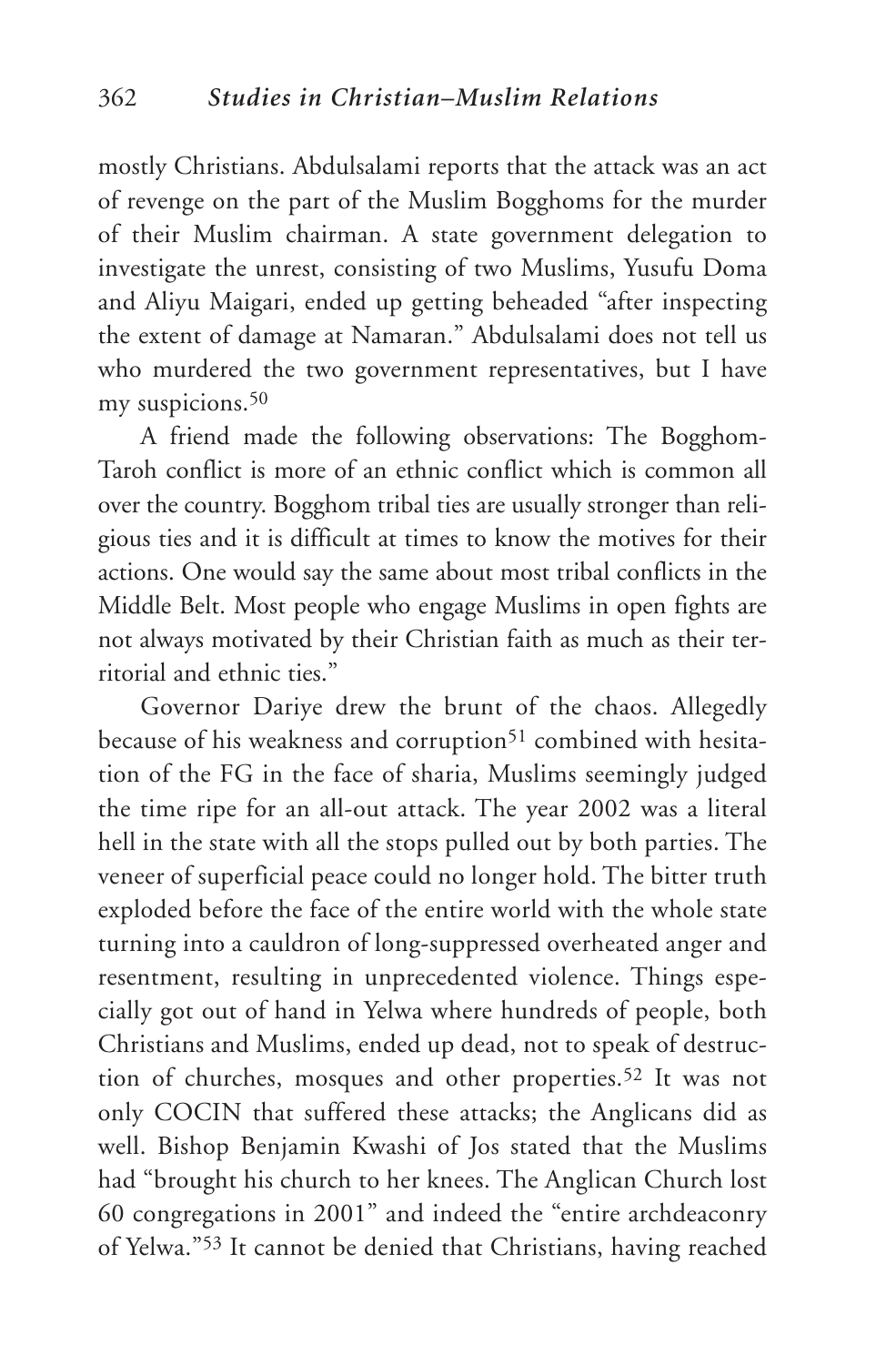their limits, contributed seriously to the violence in Yelwa.

The violence came to a halt, temporarily at least. President Obasanjo took some serious political measures that were appreciated by the Muslim community but greatly resented by Christians. Governor Dariye was suspended along with his entire state government. General Alli, a former military administrator of the state, was appointed administrator. To top it all, the president declared a state-wide "state of emergency." One could describe this as a Federal civilian coup of a state government, since, according to many, this unusual action had no constitutional justification.

Christians strongly resented the "coup," for it was done only after Muslims were killed, while nothing was done after Christians were killed earlier in both Plateau and Kano States. The fact that Muslims were happy with the new situation gave Christians cause for suspicion. What was in it for Muslims? COCIN President Alexander Lar formally announced his own retirement to Governor Dariye after the latter was re-instated, in a speech including these words about the state of emergency:

*COCIN was not part of it. We were not consulted. As you are well aware, COCIN spoke out clearly, loudly and publicly against any attempt to derail democracy in this state. We were guided by the facts at hand, the history of the church and the desire of our people to remain free in Christ.*

*How could we have supported the state of emergency when the whole agenda was suspect? Were we not insulted as "idiots?" Were we not written off as religious leaders who never did anything to bring peace to the land? And to imagine that we had carried no arms against anyone, neither had we trained for warfare. We did not keep any militia, neither did we retaliate when attacked.54*

When the time came to restore the elected state government,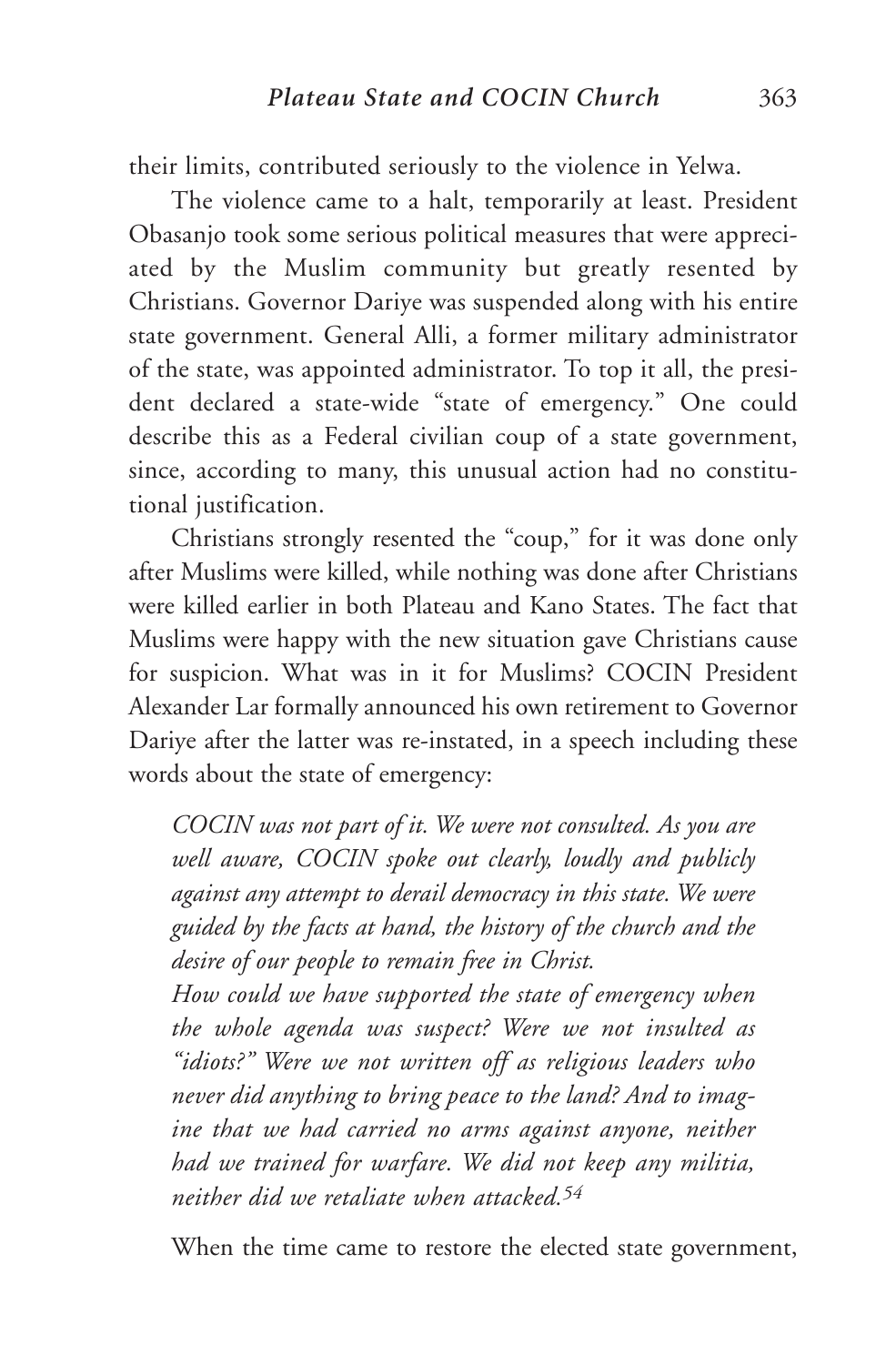Muslims lobbied for an extension of the state of emergency, something that further angered the Christians.<sup>55</sup> COCIN was apparently desperate. She even wrote a letter to the Queen of England asking her to intervene!56 All in all, this series of events caused a serious collapse of Christian support for the Christian President, for they interpreted it as the president capitulating to Muslim designs for the state.

What was the suspect agenda? Why, the Muslim plan, of course. For better or for worse, COCIN preferred to deal with an ineffective and allegedly corrupt Governor than with a state of emergency they saw as playing into the hands of the Muslim agenda. Remember, in a cold war issues take on a different colouration; they are not considered in their own right. The USA for years supported corrupt regimes vis a vis their Communist enemies. COCIN did something similar.

## ▲ *Plateau Christians Against President* 0**BASANJO** –

Throughout much of this turmoil the relationship of Plateau Christians, particularly COCIN and CAN, with President Obasanjo deteriorated. For one, they were unhappy about his reactions to sharia. One day the President preached in a COCIN thanksgiving service in Jos on sowing the seed and listed the conditions for a good harvest. The context was, of course, excellent for some political admonition. My interest here is the reaction of COCIN President Alexander Lar, a man of uncommon graciousness who knows how to express strong, sharp and controversial opinions publicly in a polite, wise and fatherly way. After politely thanking the national President for having saved Nigeria from disintegration, this denominational President continued, "If the Lord had not been on our side when men attacked us, when their anger flared against us, they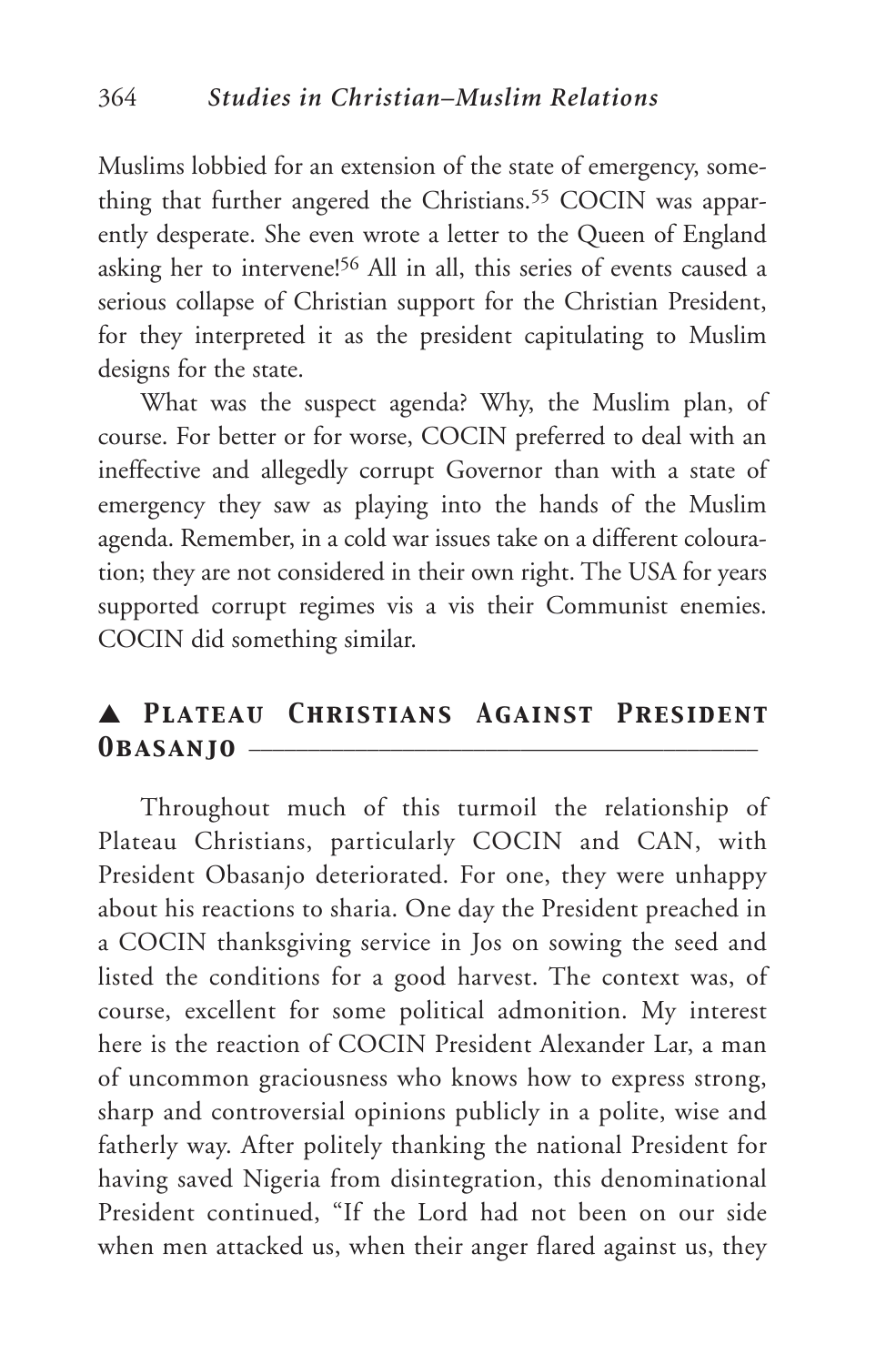would have swallowed us alive, the flood would have engulfed us." He then advised the President "not to handle any threats to security with levity." With his eye to sharia, Lar went on, "Mr. President, you will do well not to take certain oppositions too lightly as in saying some knotty issues will fizzle out or that some people issuing threats may be jokers." "We urge you to carry all players along in the political team of governance. Brief them. Explain to them. Consult them. Hold them all together. He who began a good work in you will carry it on to completion." After these words of advice, Lar summarized various incidents of violence in which the church lost members, personnel or facilities.57 These words of Lar clearly showed the concerns of the church not only, but also indirectly accused the President of not supporting the Christian struggle for survival, without actually stating that he was supporting the Muslim *jihad*. But the hint was hard to miss.

Things became uglier between the churches and the President. Yakubu Pam, Chairman of CAN Plateau State, in the presence of President Obasanjo himself during his visit to the State, publicly accused him after the massacre of Plateau Christians. Obasanjo struck back ferociously with his famous reply, "CAN, my foot!" Subsequently, Solomon Naanmiyap also accused him of siding with Muslims. When he embarked on his visit to Plateau, the President first went to the Muslim community, "where he literally bemoaned their plight," but when he was with the Christians, "he rained abuses on the Plateau State CAN Chairman." All this was because of the President's alleged dependence on political support from the North, the *Muslim* North. That dependence was also thought to be the reason for his weak reaction to sharia. "It has meant nothing to him."58

Sylvester Dombin and Adamu Bala, leaders in COCIN Youths Worldwide, severely criticised the President in an open letter to him. They produced a list of violent riots that have occurred in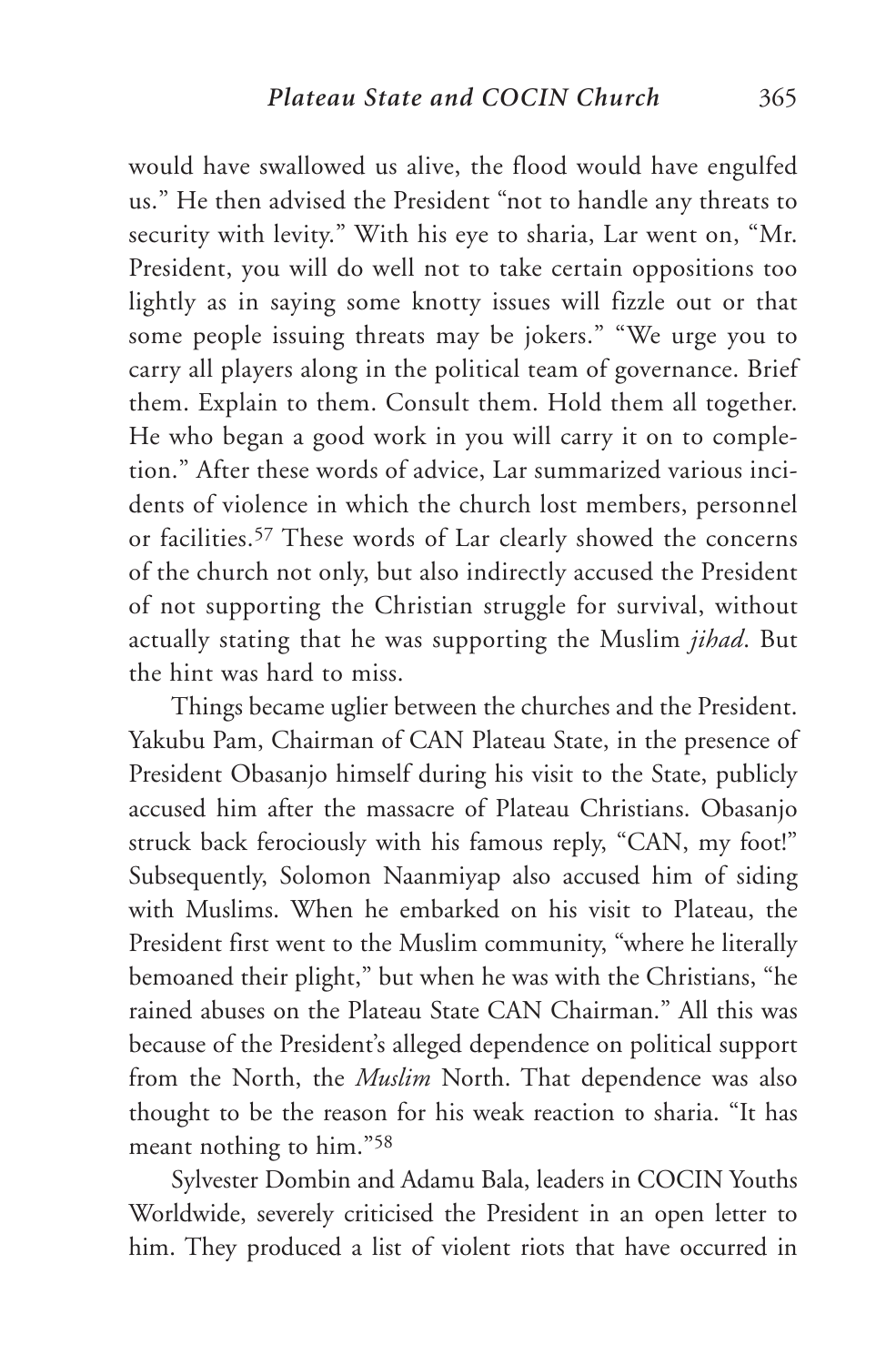Kano over the years, including one that was said to be a Kano Muslim reaction to the killing of Muslims in Plateau in 2004. "Why," they asked, "did you isolate only Plateau for this emergency rule, when a state like Kano has over the years constituted itself into an abattoir, where Christians are continuously slaughtered?" When Christians were killed in Kano during the latest scuffle, he only sent a letter of warning to Governor Shekarau. When "77 Christians were killed in Yelwa (45 of them in a COCIN Church) by Muslim terrorists, the unity of the country was not threatened, but when some Muslims were killed in reprisal attack, you had to... declare a state of emergency in Plateau State." The writers claimed to know the reason for the difference:

*All this was done to satisfy the whims and caprices of the Council of Ulamas who had given you a seven-day ultimatum! Where was Section 305 of the 1999 Constitution when thousands of Christians were killed in Kaduna, Bauchi and other sharia-practising states? There is more to this than meets the eye. That declaration is a furtherance of a common intention of your friends, the Council of Ulamas, to wage a jihad on Nigeria with Plateau State as the target and you are unfortunately playing into their hands. What a pity! Governors of sharia states who made unguarded and inflammatory statements on sharia to the chagrin of the nation and the international community were ignored by you, but one other governor who says terrorists are causing problems in Plateau State and were given quit notice, was tagged as making statements capable of breaking the unity of the country. How ironic!*

Under the heading "The Sharia Question" in another section of their letter, Dombin and Bala continued their accusation against the President: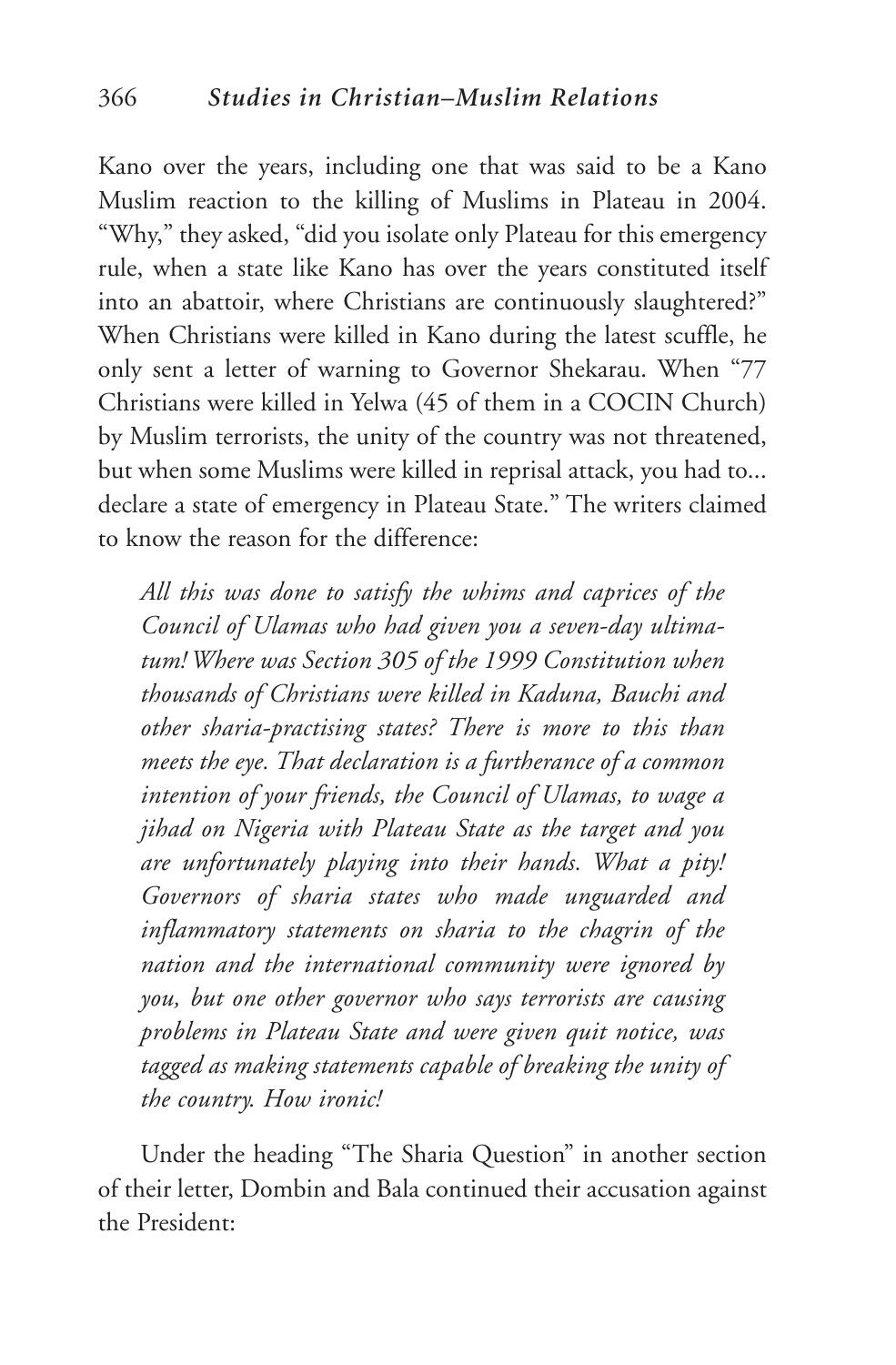*Your Excellency, when Sani Yerima, the Governor of Zamfara State, declared and began the full implementation of sharia criminal law regardless of its obvious unconstitutionality, it brought about attendant killings of Christians in Kaduna, Kano and Bauchi States. This immediately polarised our nascent democracy along religious lines. You were evasive of that constitutional breach. You dismissed it as a matter that would die a natural death! It will interest you that the killings in Plateau and Kano are direct and indirect reactions to what you said would die a natural death. In fact, you declared confidently that "Sharia will fizzle out."*

*We are concerned that as a Christian you are in complicity, knowingly or unknowingly, with the very persecutors of the Church, because you have refused to exhaust all the constitutional avenues that would have stemmed this bloodletting, [which is] a result of the controversial sharia issue.*

*In your broadcast of May 18, 2004, you said that the situation in Plateau is "clearly a great threat to the security and unity of Nigeria." Far from it. Everyone knows that the greatest threat is the day you ran away from the sharia mischief.*

*No one has the right to foist his beliefs on our faithful as was happening in Yelwa-Shendam, where Christians were massacred and the place was renamed "Yelwa-Zamfara" and "New Zamfara." Pictures of the notorious Osama bin Laden were pasted all over the village together with banners of Al-Qaeda. The plan is to keep killing Christians in towns of Plateau and gradually to implement sharia. Killings also took place in Wase in 2002, where all the churches were pulled down and dead Christians exhumed for desecration by the terrorists. Note also happenings in Angwan Rogo in Jos. All of these happened, because you have failed to address the sharia issue*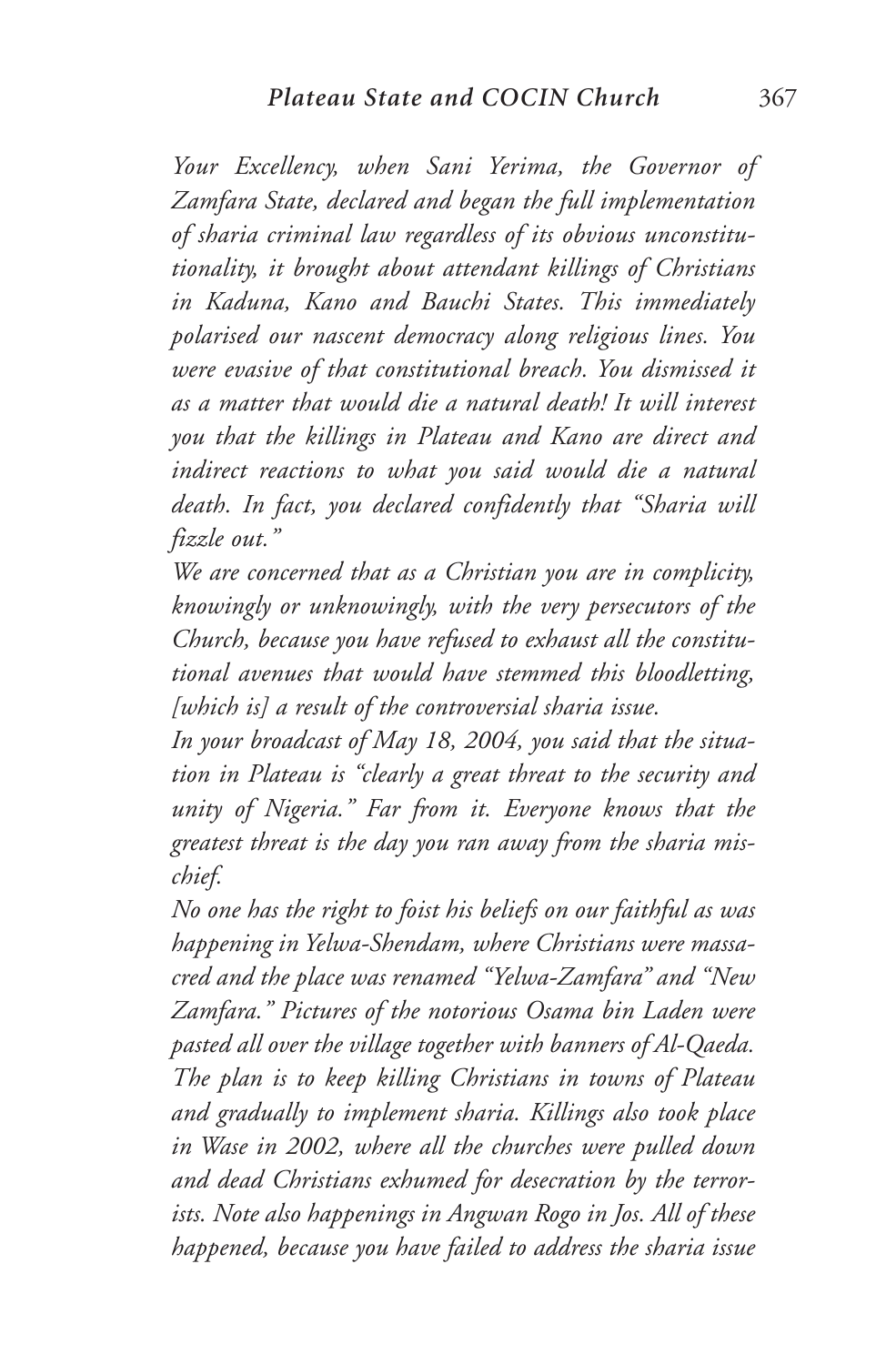*and some Muslims in Plateau are acting out a script to gradually and forcefully enforce i*t.59

The President was properly incensed, especially at Pam. Since his reaction has become so famous and referred to so frequently, I reproduce it here:

*Well, Mr. Chairman of CAN, you are talking absolute nonsense and don't provoke me, please. When did I invite people to Abuja? When? Governor, (turning to Dariye), when? April 6. If something you said happened two months ago and I invited people to Abuja on April 6th, which is 5 weeks ago, I wonder, do you think I invited them for a picnic? You are talking absolute rubbish. We will not accept that. I invited all stakeholders, including the Governor. I was even saying, after we set up the committee to look at every aspect under the Emir of Zaria as Chairman. Then what I read in the paper was that some of you CAN said you do not accept the Emir as Chairman. And you have the audacity to say you did not hear anything from me! Did I hear anything from you? What meaningful thing have you contributed to make peace in this state, other than you are Chairman of CAN. CAN, my foot! I have people who came to see me and I said as a Christian, what does the Bible teach? Revenge? Assuming that you said I did not do anything, what did you do? What did the leaders in this state do? Christian leaders. Don't tell me that! ....*

*So what you are saying to me is that people died and I don't care, because they are Christians and I now care, because they are Muslims. You are an idiot to say that, to even impugn that to me. As a leader, I have always been fair and I will remain fair, but I wouldn't care whether you are a Christian or a Muslim. If you do what is condemnable, I*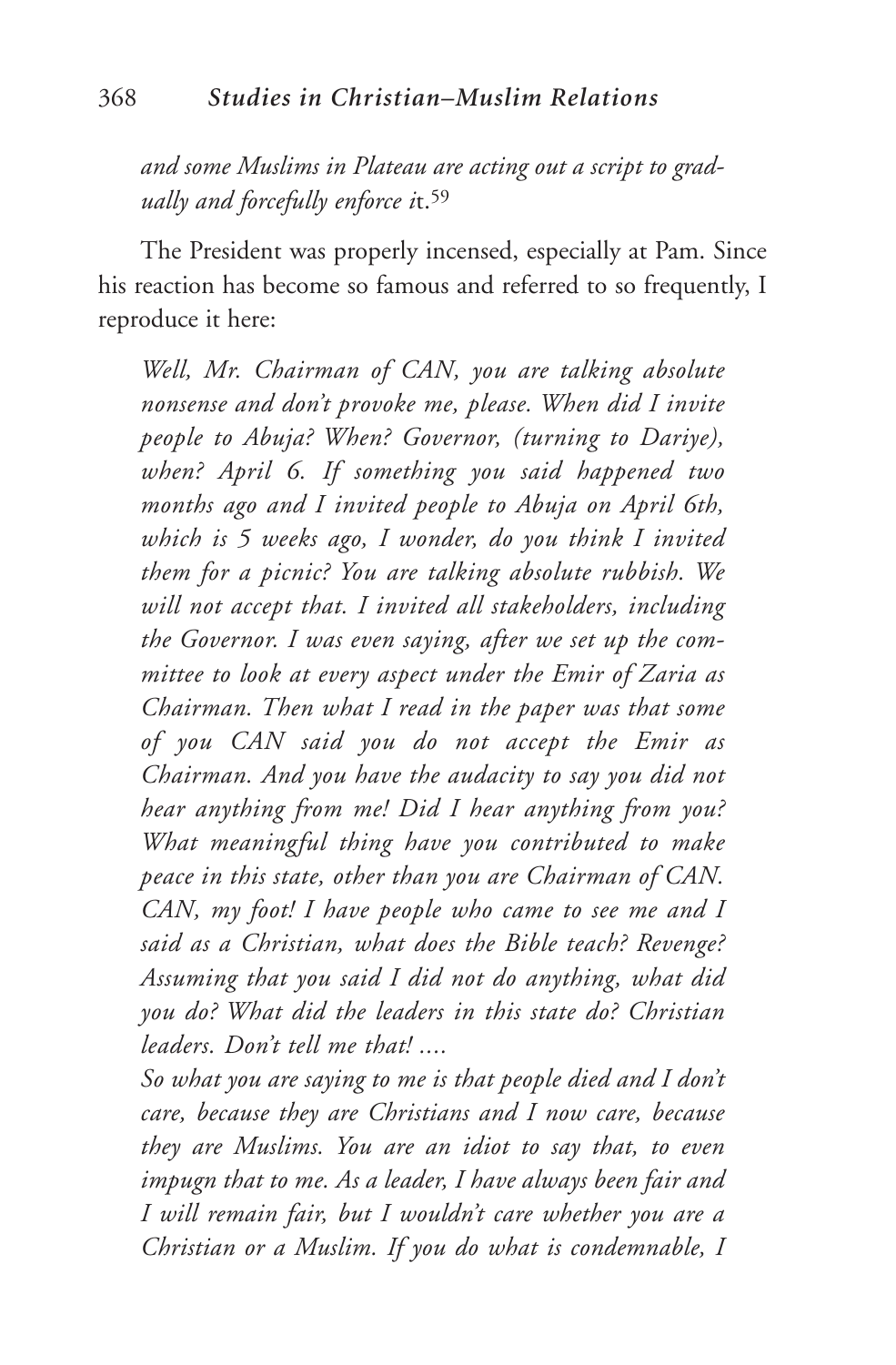*will condemn it. If you do what is actionable, action will be taken*.60

The ripples of this heated argument reached the ears of Peter Akinola, the National President of CAN in Lagos and led to correspondence between the two Presidents. It would lead us too far astray to go into the details, except to say that President Obasanjo defended his chastisement of Pam and assured Akinola that it was a personal rebuke that did not reflect on his high esteem for CAN.61 "Unconfirmed reports" have it that during a second visit not long afterwards, Obasanjo privately apologised to Yakubu Pam, but he offered no public retraction of any kind.62

The question must also be asked whether sharia was the major factor in the violence between the Wase Muslims and their neighbours. Or whether Obasanjo's hesitant handling of sharia had anything to do with it. Retired General Domkat Bali, a former Minister for Internal Affairs and a Christian Plateau indigene, blamed Governor Dariye for his "divide and rule strategy through tension, fear, suspicion, dissatisfaction and violence." Bali said "that the cordial relationship between the Hausa-Fulani of Wase and the Tarok people had been shattered by Dariye's political calculations, maladministration and incompetence."63 The problem is whether we can believe a general with political interests. Certainly his church, COCIN, interpreted it in the context of Muslim ambitions, intolerance and sharia. But newspaper reports support the claim that the fallout of Dariye politics also created violence, some of it by youths under the leadership of prominent citizens, such as Rev. Alfred Dishi Kibiwa and Honourable Rwang Danjuma.

Nanven Gambo submitted a memo to the Judicial Commission of Inquiry into various communal conflicts, including those between the Tarok and their Hausa-Fulani neighbours yes, yet another commission of inquiry!—in which he pointed "to long term plans to unleash wanton destruction of the lives and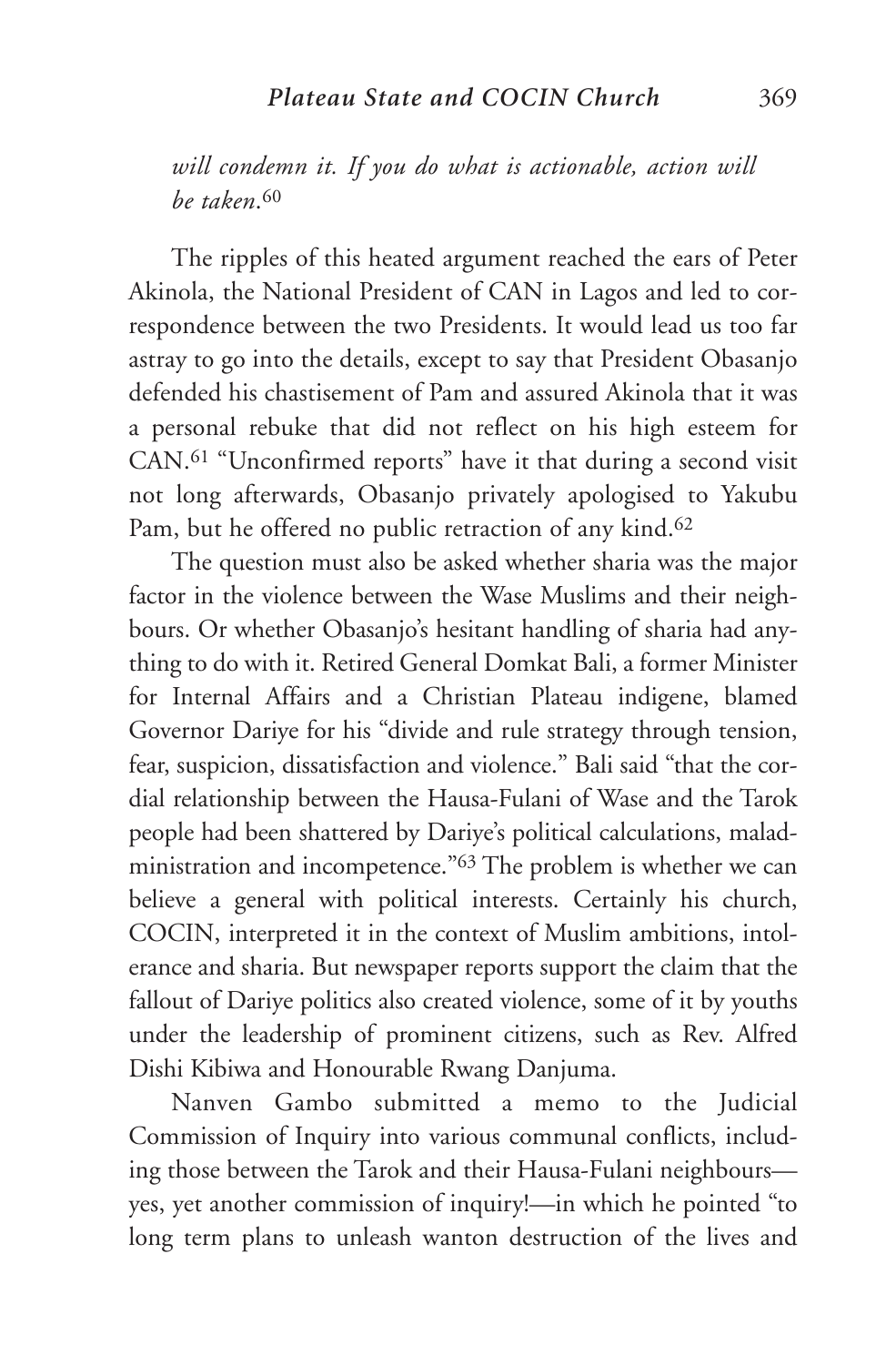property of the Tarok people." The memo also singled out another familiar culprit, namely "the non-implementation of recommendations made by commissions of inquiry into clashes in the past." This has led to a sense of insecurity among the Tarok people and a sense of marginalization in their own land.<sup>64</sup> Haven't we heard all these kinds of things before somewhere?

It was not the first time the President was disappointed with religious leaders. After the sharia riot of early 2000 in Kaduna, he blamed religious leaders for the violence, saying, "They have failed the nation." Noting that both religions preach peace, he "wondered why people who claimed to be adherents of these two faiths, do the direct opposite of what their religions teach them." According to the reporters, he "put the blame squarely on the leaders." He then called on them, together with political and community leaders, "to put their heads together to find a permanent solution to religious crises in Kaduna State."65 That was the exact course of action he initiated with the Plateau Peace Conference. It would appear that the President's Plateau outburst was the result of frustration with and resentment of religious leaders that built up over the years. This time it reached its boiling point and exploded in the face of Victor Pam and his colleagues.

Things just did not go well between the President and Plateau CAN for a while. In his speech above, the President referred to a Presidential Peace Committee he appointed to help resolve the Plateau crisis. Unfortunately, it began with a serious blunder. The Chairman was, believe it or not, a Muslim emir, namely, Shehu Idris, the Emir of Zaria, sometimes referred to as the Emir of Zazzau. We have met him before in Volume 3. CAN passed a vote of no confidence in the Emir. Yakubu Pam, the CAN Chairman, reported to newsmen "that the collective resolve of the body was to seek peace and pursue it wholeheartedly, but the choice of the Emir was not going to represent the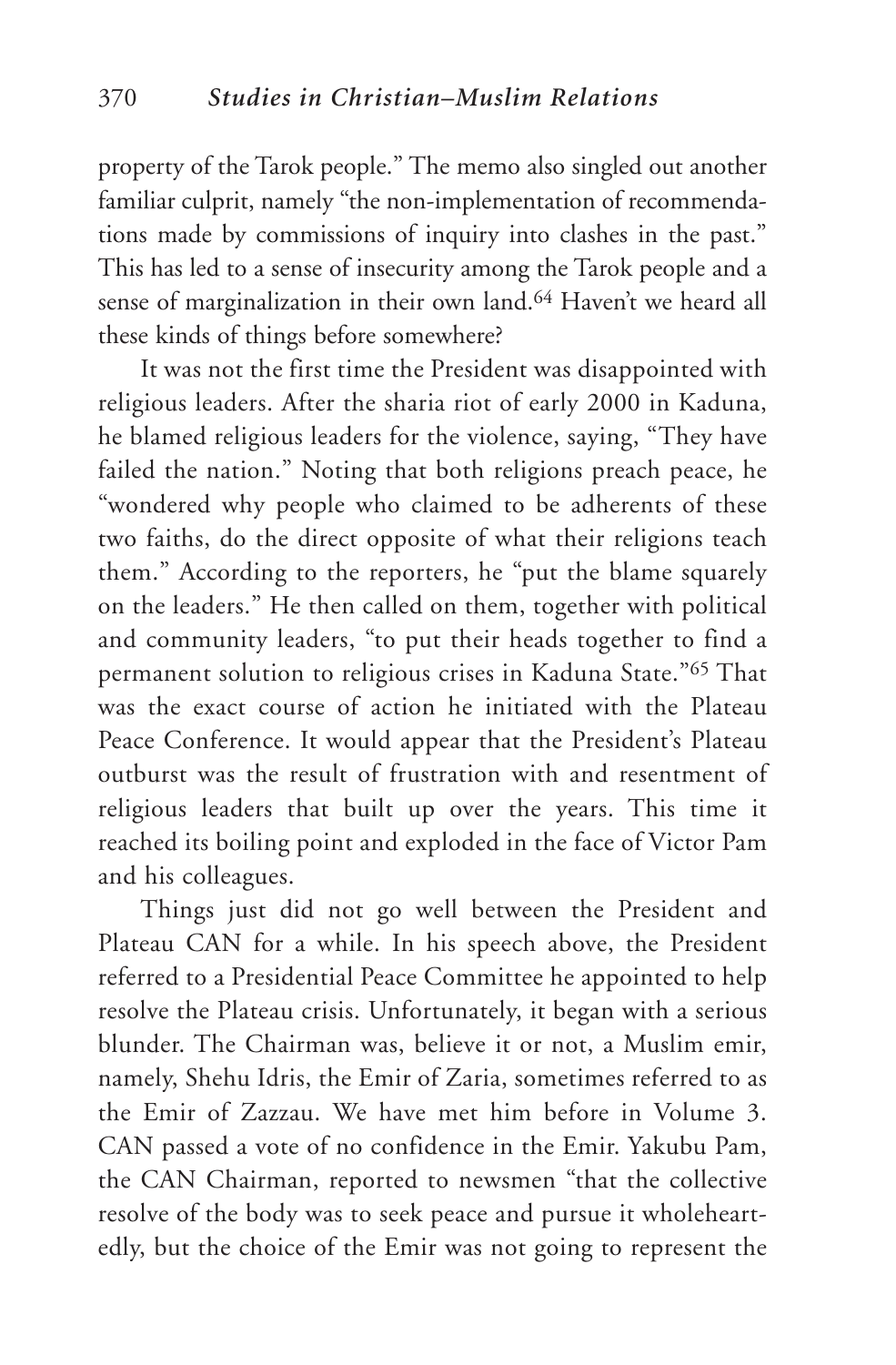interest of the group." "His leadership style is totally unacceptable to us." He then explained that the Emir "has direct relationships with the Emir of Wase, who has already been linked to the crises in the state." He went on to say, "We believe he who comes to equity must come with a clean hand." The National Secretary of CAN, Samuel Salifu, speaking on behalf of the national President, agreed "that it was unfair to make a Muslim the Chairman of a committee over a 90 per cent Christian population."66

Of course, as we learn in other places, the President was not the only CAN detractor amongst Christians.<sup>67</sup>

# ▲ *Plateau Peace Conference 2004* \_\_\_\_\_\_\_\_\_\_\_\_

In order to put an end to the violence in Plateau State, probably under instructions of Obasanjo, State Administrator M. C. Alli then organized the Plateau Peace Conference a month or so later, where all the stakeholders in the State were present. The aim was "to provide the opportunity… for each ethnic nationality represented in Plateau State, including other stakeholders, to present and discuss contending issues." It was hoped to lead to "lasting solutions for peace and to establish the yardstick for peaceful coexistence between the diverse ethnic and religious groups in the State."68

Though in September 2004, the Conference officially declared it had come to an agreement that would put an end to the violence, Muslim militants soon renewed their attacks on Christians. On December 29, 2004, they attacked the village of Gana-Ropp in Barakin Ladi LGA. This was regarded by Christians as a continuation of the battle, not just an isolated incident. The peace was apparently only a paper peace. Minchakpu and others saw the attack as the fulfillment of a threat by the Ulamas that, if the state of emergency were lifted,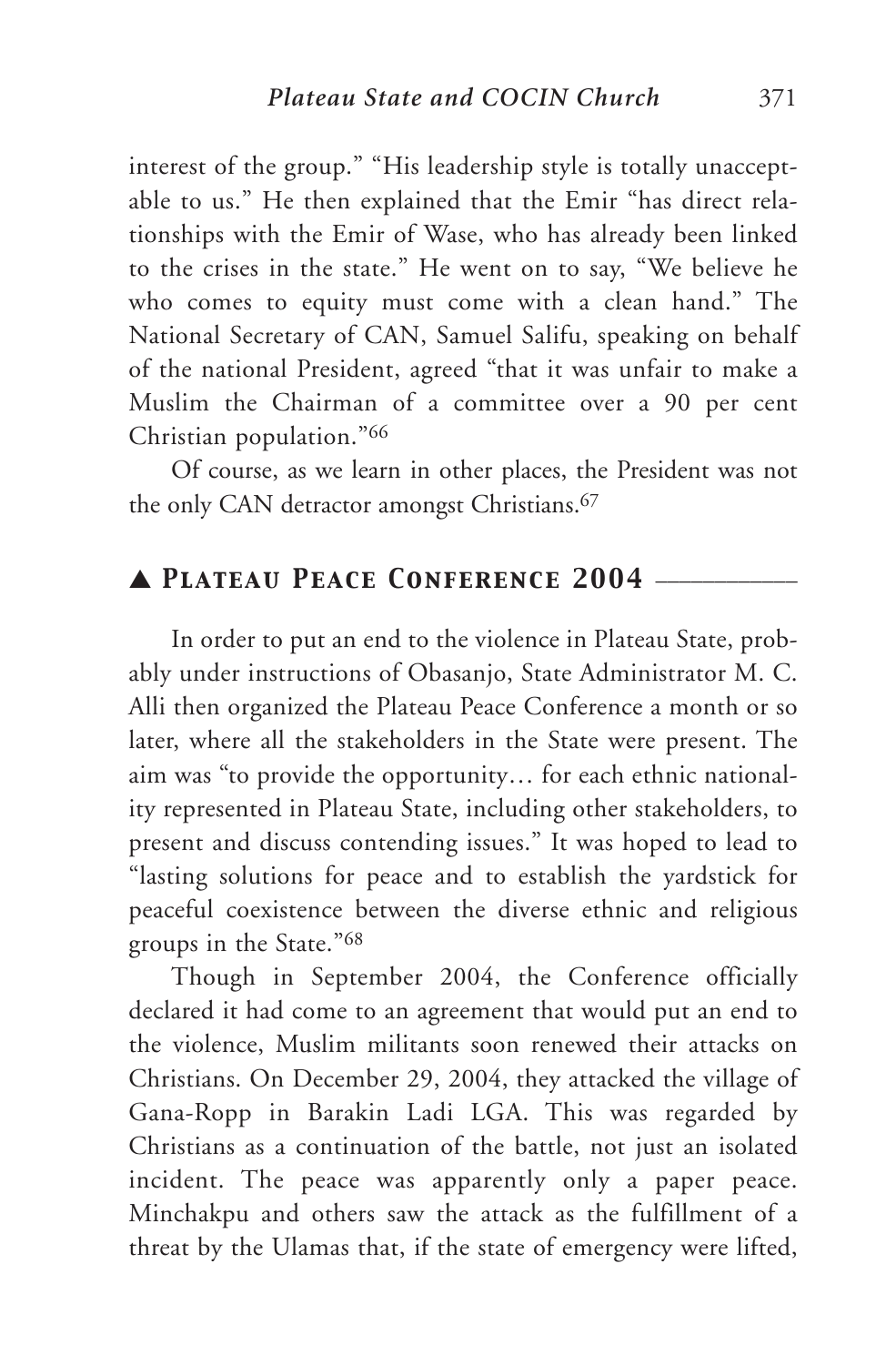they would make the state ungovernable. On December 6, three weeks prior to this attack, Yakubu Pam had alerted the public of "plans by Muslim militants to renew attacks." Two days later, the police confirmed they had indeed uncovered such plans. Armed groups, "in concert with local Muslim leaders" had made plans "to destabilize Plateau State." They evidently did not take effective measures to prevent it.<sup>69</sup>

But, really, did the Conference accomplish anything at all? Only a few weeks before the 2007 elections—note well, a whole two and a half years later—Rakiya Muhammad published a hardhitting article on Plateau politics. Not much apparently had changed. Christians were still in control of all the significant positions. The major political parties in the state featured gubernatorial tickets that included no Muslim. Muslims, claiming 42 percent of the population, realized they would not have a chance at the governor's position, but they certainly should be allowed to run as Deputy Governor. Consequently, Muslim leaders threatened to support one or two minor parties that did feature Christian-Muslim tickets. They were quite certain they could thus swing the vote away from the two defaulting major parties. In addition, they demanded "at least 40 per cent of all state and federal appointments on the basis of the proportional equity as enshrined in the Constitution."

As in all such Nigerian arguments, Muslims adduced population statistics to indicate that Plateau was falling behind the Muslim states that had significant Christian populations. "The current statistics of about 42 percent Muslims in Plateau is very much higher than that of Christians in the following Northern states; i.e., Kaduna with about 22 percent, Niger about 8 percent, Gombe with 11 percent, Kogi with 13 percent, Nassarawa with 22 percent and even Borno with 3 percent Christians. Yet they [Christians] are adequately represented in the governance of their states."70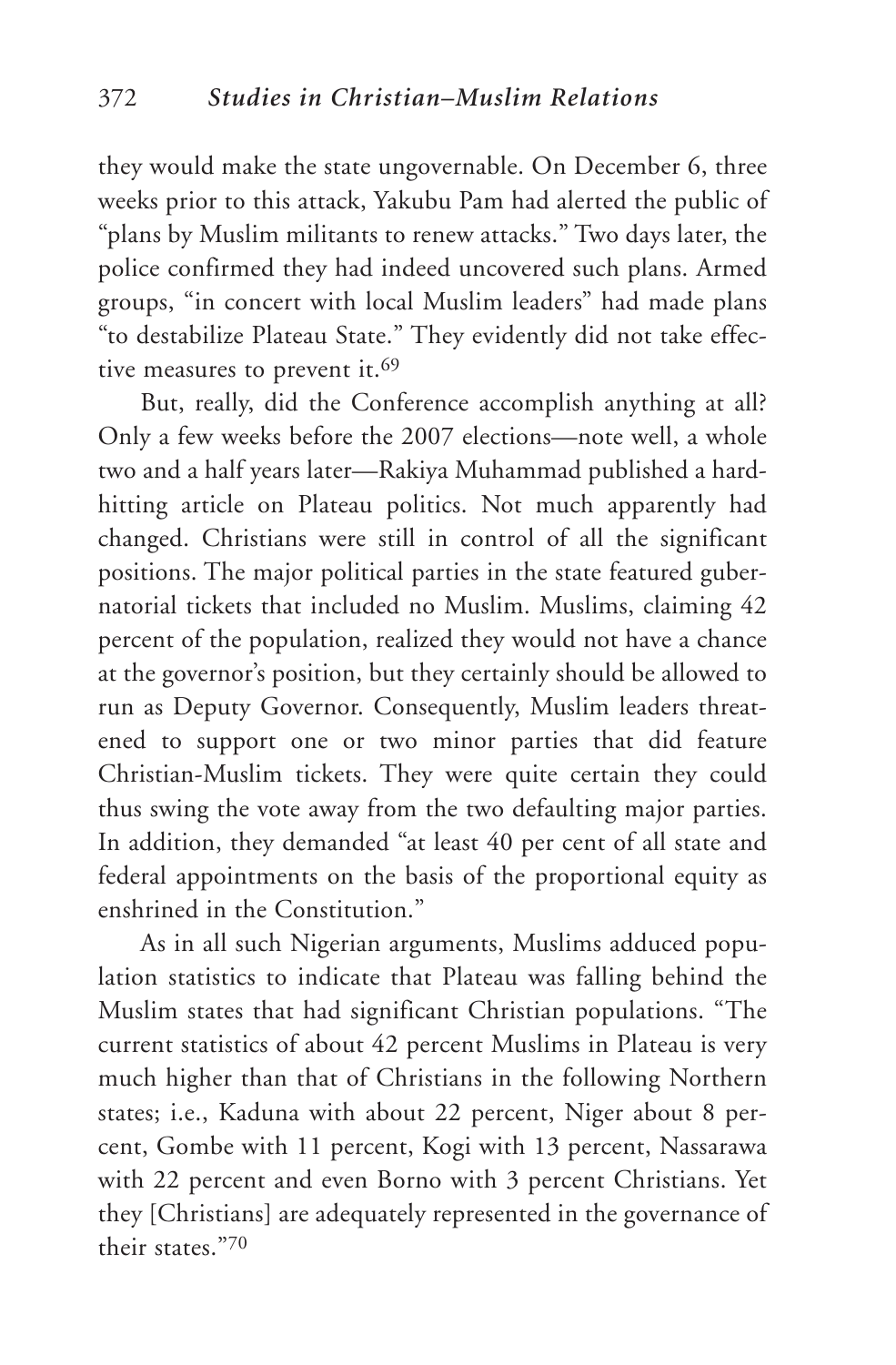Bulus Gambo asked Emmanuel Danboyi, a member of the Plateau State House of Assembly, what is happening to the recommendations of the Peace Conference. "The fear now is that these recommendations may not be implemented." Danboyi explained that since the House has taken the FG to court on Peace Conference issues, "we are waiting for the case to be concluded before we can see what we can do about the resolutions."71 Well, politicians can always cook up some reason!

The Christian response was couched in the classic Christian dualistic framework as described in Volume 5, that reduces the Christian religion to the personal and private relationship between you and God. According to Rakiya Muhammad, the gubernatorial candidate of the Action Congress, Pam Dung Gyang, argued that "bringing religion into politics was taking issues too far." "We should be cautious about approaching political issues through a religious angle." " Religion is seen more as personal, between you and God, and you are working for your own salvation." If we "concentrate on this one, then we lose track of what governance is all about. It is about infrastructure; we will provide roads; but there is no road for Muslims, no road for Christians. If we provide a school, it is for everybody; if we provide a hospital, it is for everybody."72 The roots of the Plateau discord have not yet been uprooted. Christians still counter wholistic Islam with a dualistic reduced version of the Christian Gospel. No wonder there has been apparently no follow-up to the Peace Conference, til now.

## ▲ *Interpretation of Plateau Violence* \_\_\_\_\_\_\_

The question of causes and interpretation of violence in Nigeria is a big one to which entire conferences and publications have been devoted. The question has been treated in various vol-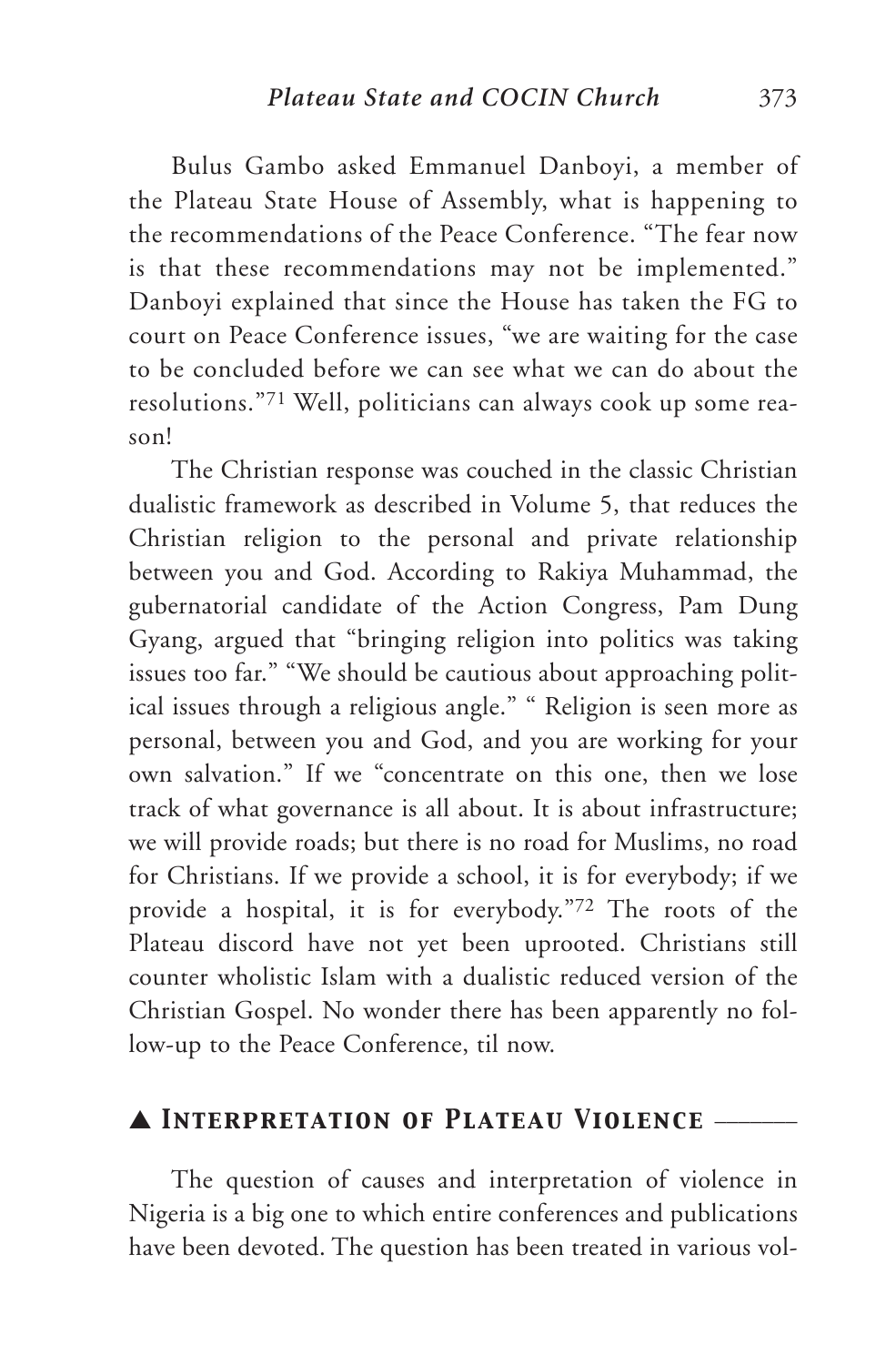umes of this series as well, particularly violence between Christians and Muslims. In this section we will concern ourselves with the interpretation offered by Plateau Christians, their writers and leaders. Though readers of Volume 3 will recognize much of the material offered here, there are some differences. For one, this is a majority Christian state, while most of the violence between members of the two religions has taken place in Muslim-dominated states. Secondly, Plateau is not a sharia state. Thirdly, Plateau, in partnership with COCIN, sees itself as a state with a mission: Its central role is to stop the further encroachment of Islam, exactly as the early missionaries, including the SUM, also saw their basic task.73 The mango did not fall far from its tree.

According to its proponents, the design of Islam, and particularly of sharia, is to usher in peace and order. In earlier volumes we have frequently run into emphatic statements that the cause of the various riots between Christians and Muslims over the years, whatever it is, is by definition *not* religious, for religion stands for peace. Muslims often blame it on poverty, unemployment, hoodlums or political manipulation to deflect blame on their religion. Governments reject religious interpretations because they are too hot a potato to handle.<sup>74</sup> It is all part of the denials that come from political correctness.

Readers of earlier volumes of this series are familiar with the manipulation theme.75 Dah revived the theme in reference to Plateau. That is the same Dah whom we overheard at the end of Chapter 1 on the subject of the demonic underlay of these events. That insight did not prevent him from recognizing natural causes, since these are just two sides of the one coin. "Religion," he stated, "has been systematically manipulated and given the wrong posture by some forces for specific reasons. These reasons are selfish and are clearly opposed to the unity of our beloved state, Plateau." It is for this reason that, though Christ is the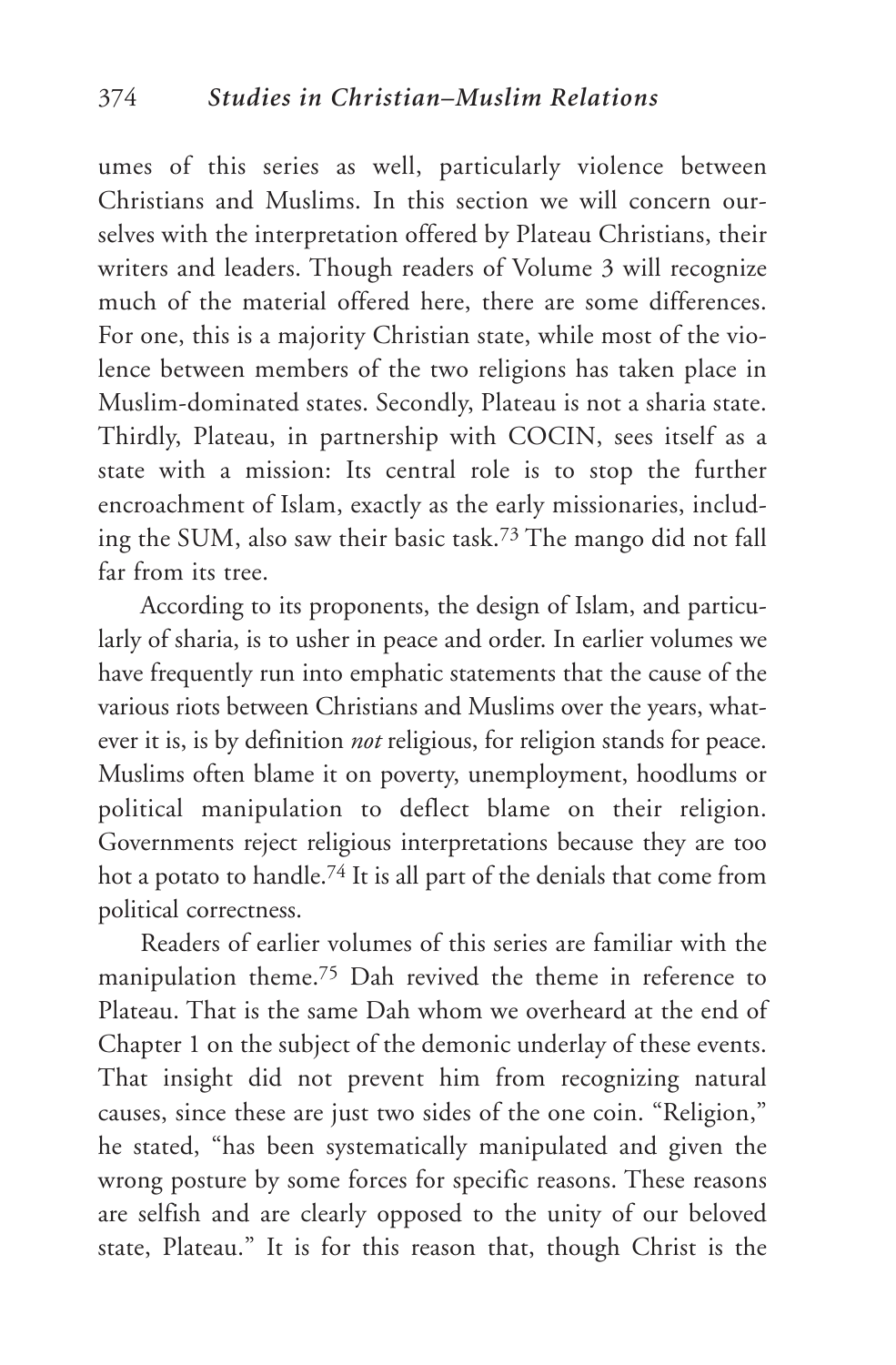"Prince of Peace" and "Islam is said to be a religion of peace," Christians and Muslims are living "in pieces" instead of in peace. Both religious communities harbour extremists who harness the energies of unemployed and illiterate youths to disturb the peace with violence.<sup>76</sup>

Manipulation in this context is basically a synonym for bad politics. Dah is not far from Elias Lamle, a COCIN member currently doing post-graduate study in Belgium. Lamle thinks of the struggle between the core North and the Middle Belt as a political one in which religions, including sharia, are reduced to tools. He writes, "This ethno-political conflict manifests itself in religious undertones." Again, the introduction of the new sharia is a "political card," he insists.77

Gotan agrees that the Kaduna crisis of 2000 was religiously based on sharia, but not that of Plateau. He does admit that it is often "difficult to clearly distinguish between religious and ethnic conflicts." They often begin as one and then turn into the other, the reason being the coincidence of religious and ethnic lines. This is the case in Jos between indigenous Christians and Muslim Hausa known as "Jasawa." It is an ethnic conflict, Gotan insists, that in essence "has nothing to do with religion," but did turn into a religious one.78

La-Nibetle is no stranger among that crowd. In his Introduction he wrote,

*This monster [sharia] is a masquerade that has masked itself with a religious attire, whereas the bottom line of its activities is one hundred percent political. Since the Jihad of Shehu Uthman Danfodio of 1804, and the amalgamation of Nigeria in 1914, there has never been any religious uprising other than Islam's. All the wars Islam has been waging have always been political, but using religion as a vehicle to achieve its political ambition.*<sup>79</sup>

Here he follows the now late Yusufu Bala Usman in his book,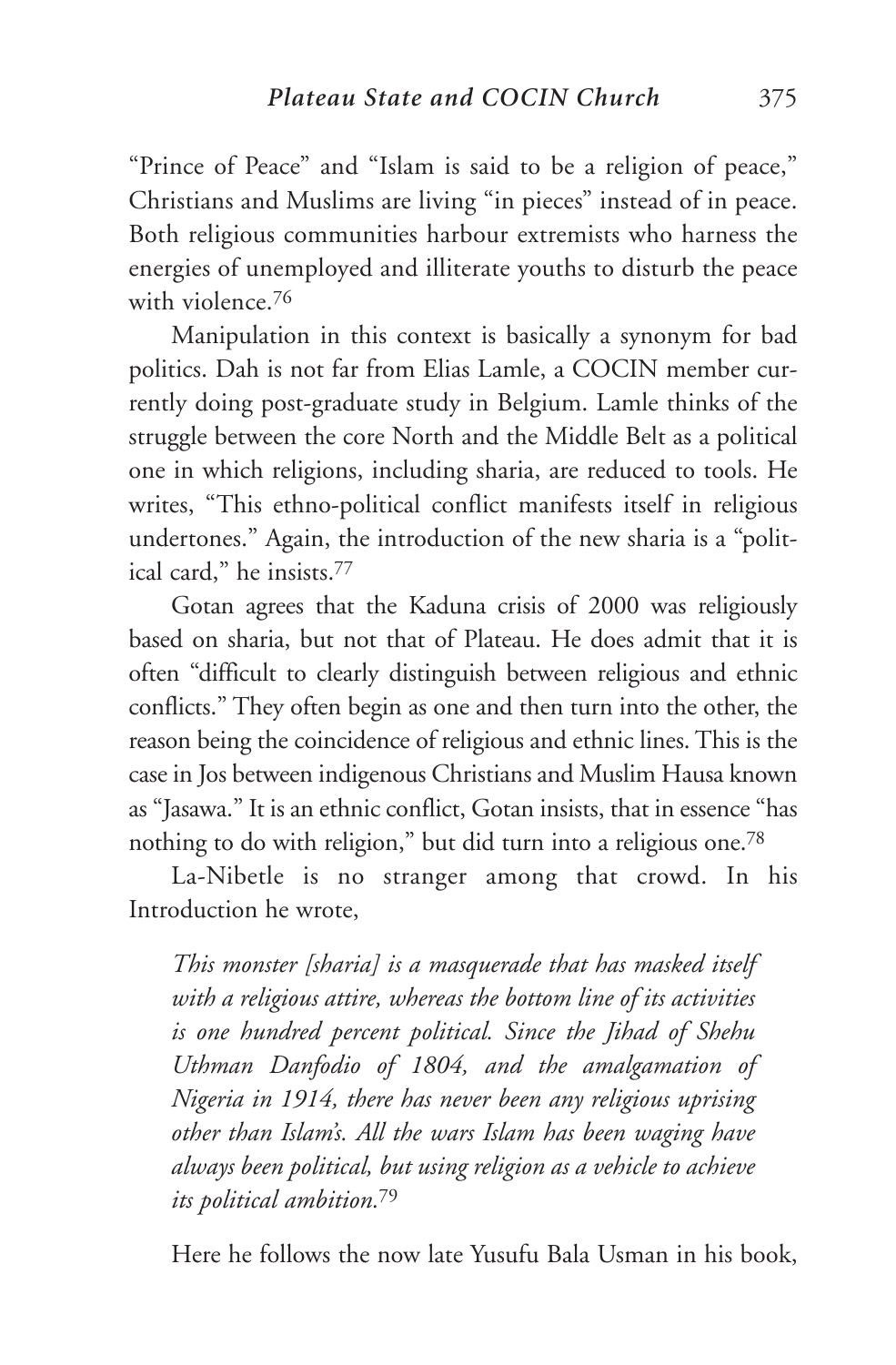*The Manipulation of Religion in Nigeria 1977–1987,* a book I have discussed at some length in Volume 2.80 Commenting on the Kafanchan riots, Usman wrote and La-Nibetle quoted:

*Our experience of the current events and all the evidence available to us, have convinced us that the violence and arson of the last seven days was not the brain of the hooligans. It is, however, believed to be the latest stage of a campaign which started about ten years ago, in the so-called "Sharia Debate," in the CA in 1976–77. At that time it [the sharia debate] was aimed at creating political constituencies for political leaderships, whose records showed that they had nothing to offer our people. This strategy failed and therefore they now turn again to the manipulation of religious sentiments and religious symbols to cover up their complete bankruptcy and failures.*

The letter of February 5, 1990, referred to earlier, 81 displays glaringly the plans sharia advocates have. They have "deceived the masses to vote them into political office in order to champion sharia." La-Nibetle quotes the same paragraph about manipulation from Yusufu Bala Usman I have quoted in Volume 682 and comments:

*The above quotation is indeed a graphic painting of political leaders like Governor Ahmed Sani and a host of others who are being manipulated by some selfish, wicked, godless, self-acclaimed messiahs of Islamic religion. There is no doubt that such politicians are totally incompetent and do not have anything to offer. It is no wonder then that these disgruntled political drums and idle-brains have resorted to whipping up religious sentiments and fanning the embers of disunity. Their mentors and financiers are those who have amassed great wealth at the expense of the entire citizenry.*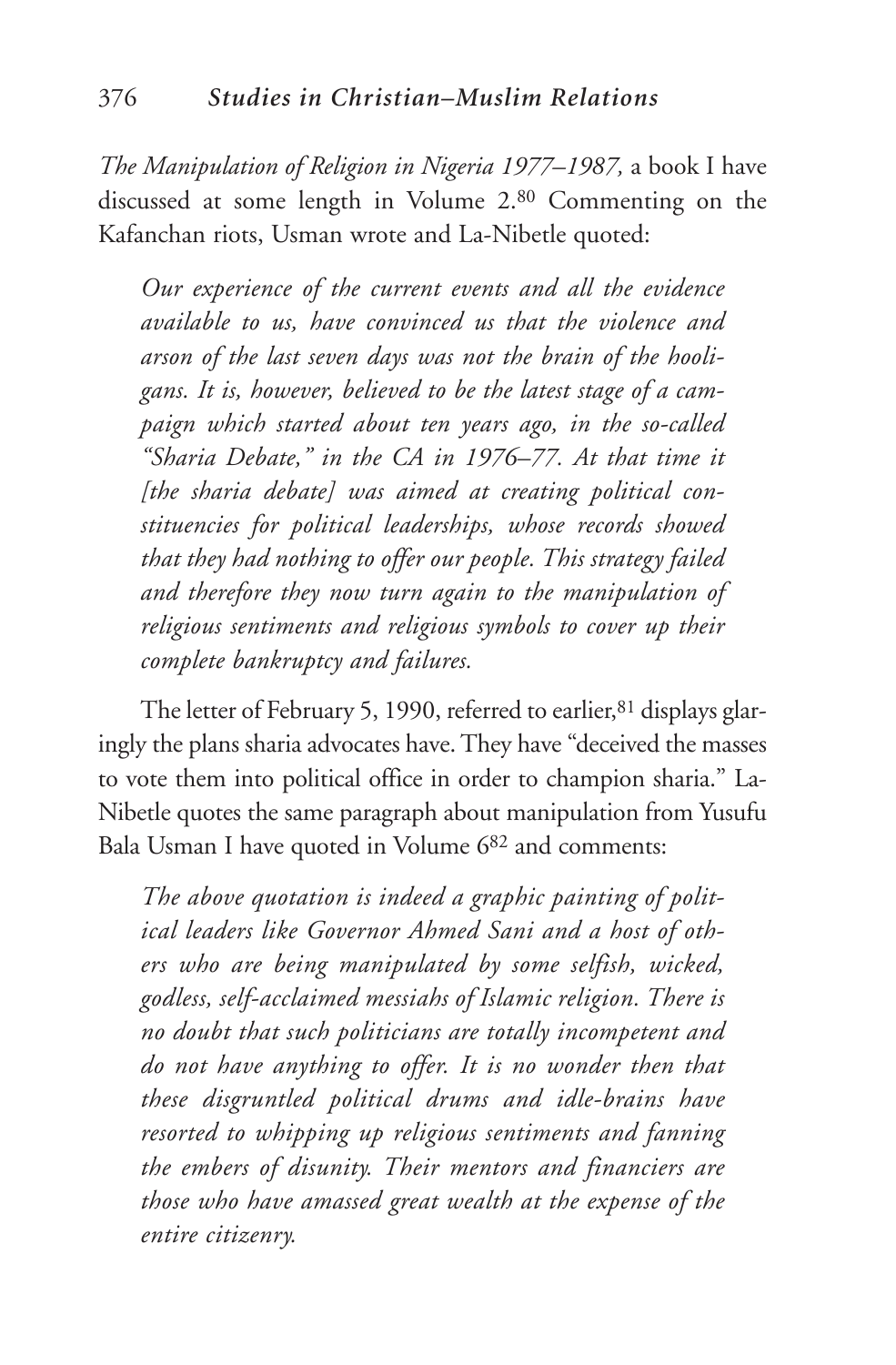La-Nibetle concludes his book with rather strong words. Sharia advocates are "demonically manipulative people." "Sharia is a political creature that has masked itself with religion so as to make it very difficult for the Obasanjo government to succeed."83 At this front, he distanced himself from the standard COCIN religious interpretation of the violence that I describe below. However, in his case this is hardly the result of political correctness. Not La-Nibetle! I believe it is due basically to a residue of the heritage of dualism that has confused him on this score. He knows that Muslims intend to turn Plateau into a Muslim state and that is at bottom a religious motive. But somehow, it seems, he cannot get himself to recognize that politics can serve religious ends.

The opinions in the last few paragraphs are not typical for Plateau indigenes. They certainly are not typical for COCIN. As to myself, though, together with most Plateau Christians, I insist that at bottom of the Plateau violence you will find the alleged Muslim *jihad* in the state, I do recognize a multiplicity of factors. Take the violence between the Tarok and Bogghom people. The Bogghoms believed "that the crisis had a religious colouration." In other words, after all is said and done and proper recognition has been accorded the social, economic and political factors, even this one had a religious background. But, true to government tradition, Ezekiel Gomos, Secretary to the State Government, insisted that "the incident was an isolated case."84 Only a few days later, the two communities attended a reconciliation meeting where the killings were described as "senseless, merciless and unnatural kinds of killings" that left dozens dead and "thousands homeless." At a subsequent press conference, representatives of the parties involved described the same violence as "baseless, rootless and without sense of direction." The genesis of the horror was now traced to the "mysterious disappearance of a herd of cows" and "vandalised rice farms"85 exactly the main dividing line between the cow-herding Muslim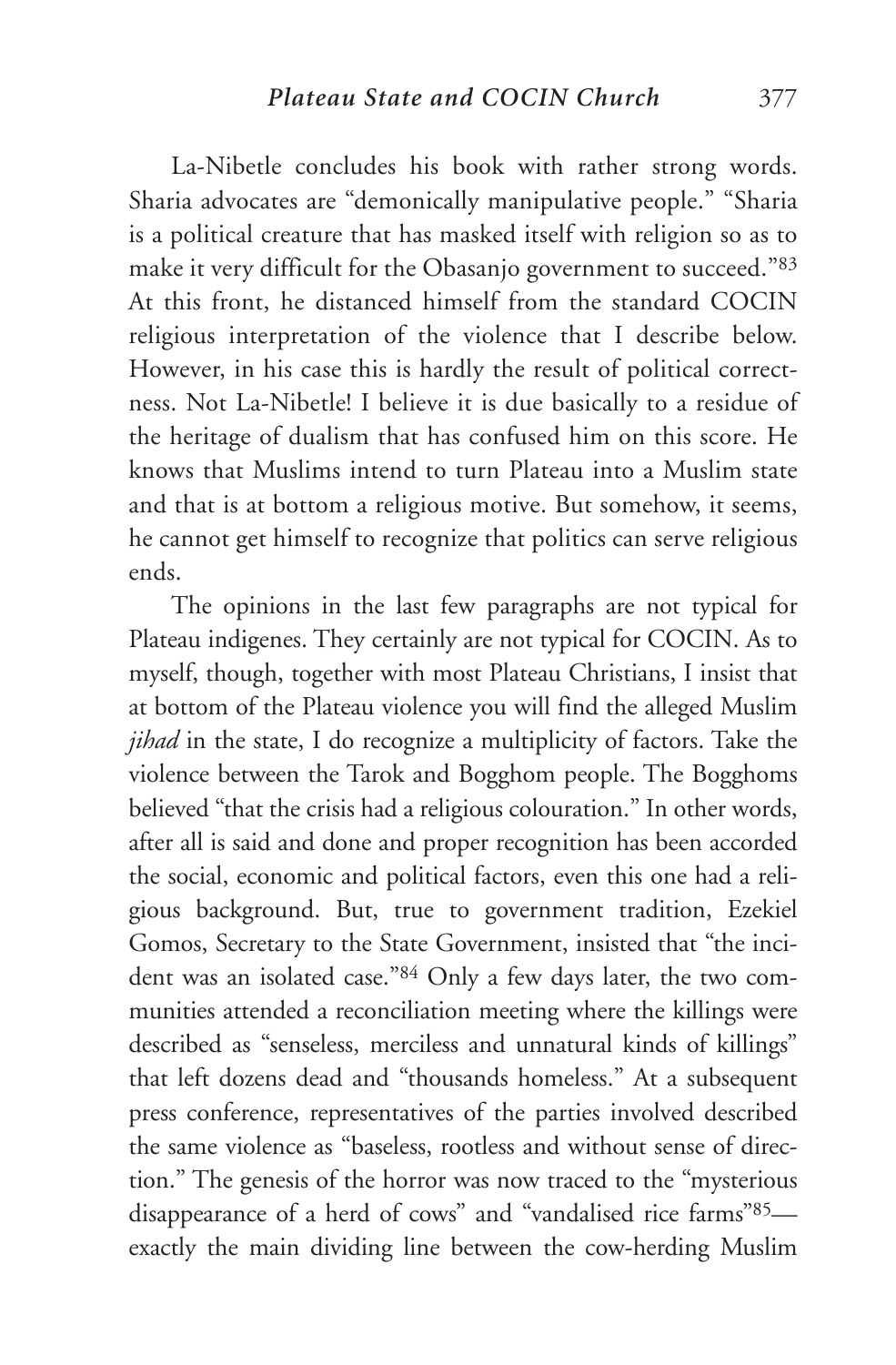Bogghoms and the farming Christian Tarok. All the distinctions followed the same fault lines—ethnic, "indigene" versus "settler," occupational and religious. That, for Plateau, is the typical pattern, with religion at the bottom.

Mainstream opinion among Plateau Christians is that the underlying cause for all this violence is religion. Call it *jihad*, Grand Plan, sharia—whichever of these you choose, it is religion, though mixed with other issues that make it more complicated. Violence, sharia, politics and Islamization plans are one package. People see the specifics of Plateau struggles not as so many isolated incidents but as part of the larger context of struggle between Christianity and Islam in Nigeria. Evangelist Kephas Gumap describes the traditional hospitality of the Plateau people that has enabled non-indigenes to acquire properties and practice their religions and cultures. However, "some of our visitors have seen our hospitality as foolishness, and have paid us back with massive hatred and caused division within us, just to pave the way for their selfish end, which is to destroy Plateau State."86 The issue in Jos may not always be expressed overtly in terms of religion, but most Christians recognize underneath it that Muslim plan.87 The struggle for control of Jos and Plateau as a whole is part of that struggle. Once having established their power, the next step, it is feared, will be the Muslim imposition of sharia. Christians are only too aware of that powerful Nigerian Muslim instinct that drives them to dominate and that cannot tolerate subservience, minority status or even equality. Muslims themselves occasionally acknowledge it, as you may have noticed in the previous volumes.88

Minchakpu put it this way:

*Christian and Muslim leaders may agree that political aims are central in the violence, but they differ sharply on how. Christians are more apt to frame the violence as a by-product*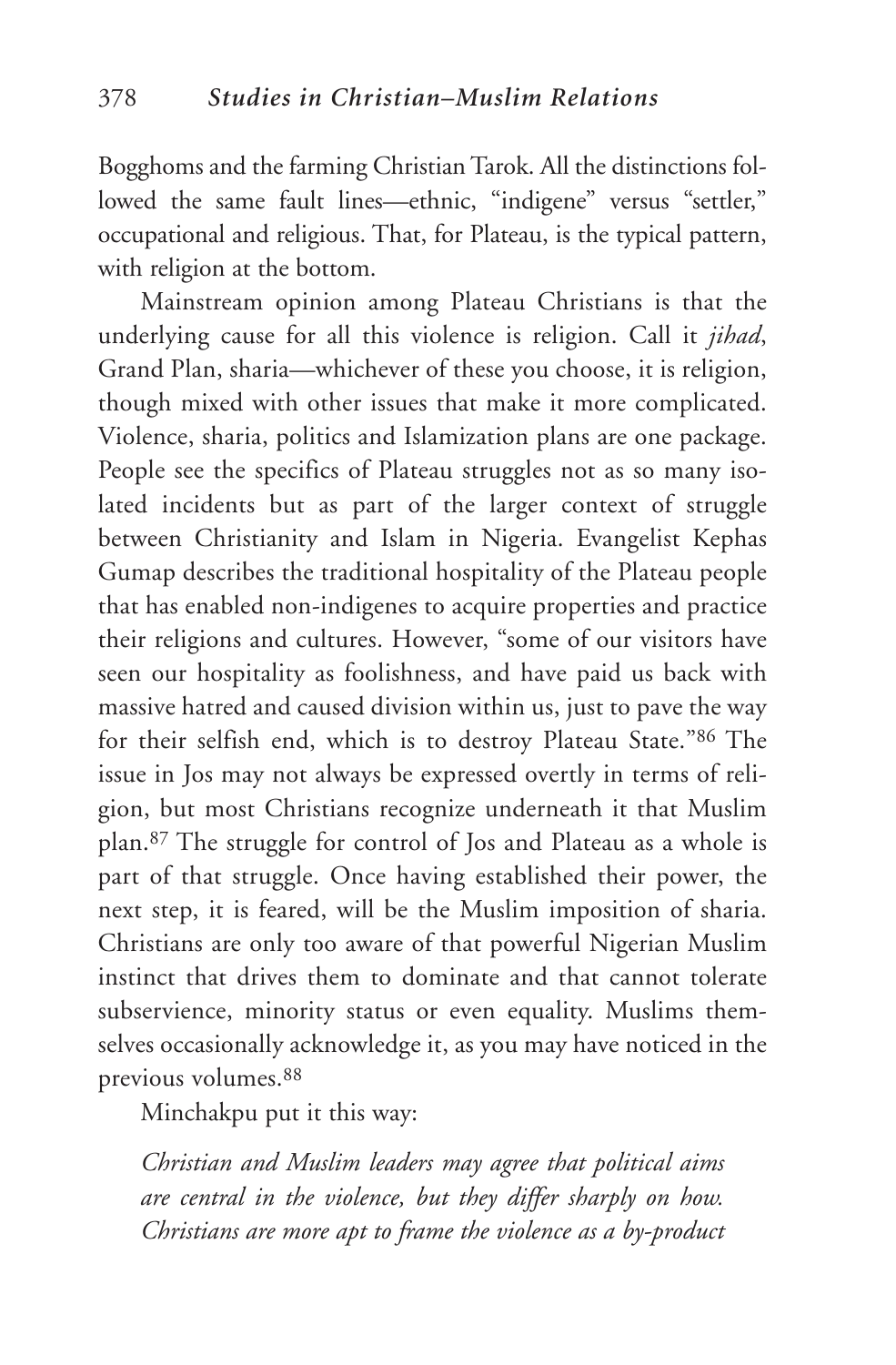*of Muslim fundamentalists bent on the Islamization of Nigeria through otherwise subtle manipulation of the political process. Muslims say the infringement of their fundamental rights has led to political struggles.*

*Plateau State's Committee of Rehabilitation and Reconciliation of Internally Displaced People has described the violence as rooted in land disputes between mostly Christian farmers and predominantly Muslim traders and livestock herders from northern Nigeria. If control over land is seen not only as economic but as part of the political struggle, and if the Muslim mind sees religion and politics as one, then even this component reflects a jumbled mix of motives. The Rt. Rev. Benjamin Kwashi of the Anglican Communion and the Rev. Alexander Lar of the Church of Christ in Nigeria (COCIN), both based in the state capital of Jos, assert that Muslims have fanned the flames of religious conflict with the sole aim of destroying the church in Plateau state, enslaving Christians politically, and working towards the Islamization of Nigeria.*

Minchakpu presses Kwashi further:

*The rise in attacks on the church in Plateau state, as well as in northern Nigeria, is based in the desire to oppress Christians politically.*

*"We are trying to understand why the Muslims are bent on hitting the church hard on the Plateau, because if you talk with some of them honestly, you find the reasons for the crisis have nothing to do with the church," he said. "They will tell you the problems are equality in political sharing of offices."*

*That is, Muslims who feel their tribal or religio-cultural interests are not recognized have misdirected their frustration at the church. "When they want to fight for political recognition, they attack the church, so the church has become a scape-*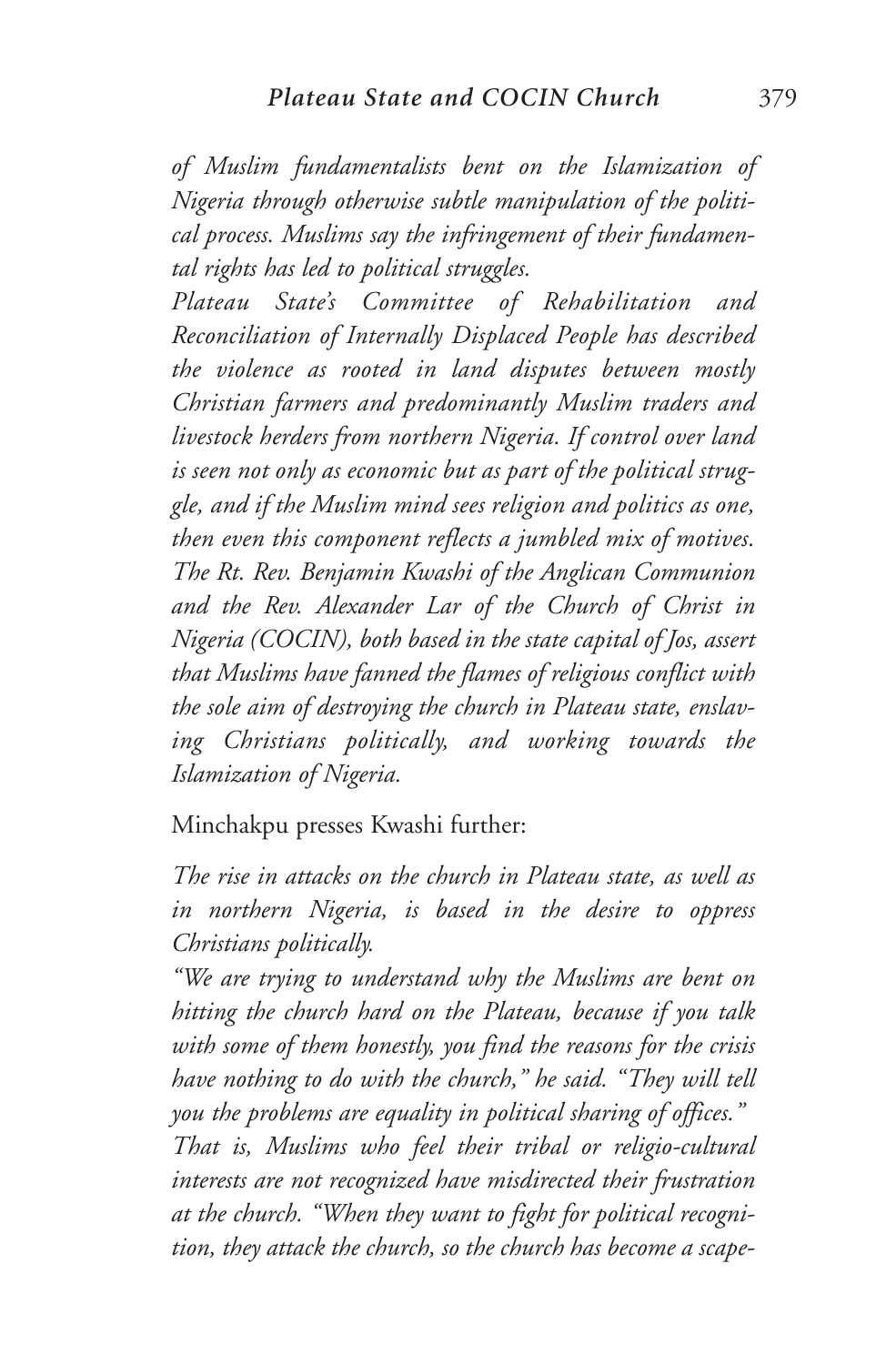*goat," Rev. Kwashi said. "You can go through all the reasons they give, and not one is a concrete reason that the church has offended the mosque. Not one!"*

Minchakpu then brought in the interpretations of some other clerical leaders:

*Pastor Dan Manjang, director of church relations at the Nigerian Bible Translation Trust (NBTT) in Jos, is one of many Christians who believe Muslims have targeted Plateau state because it is the only state near northern Nigeria that serves as a hub for Christian missions to the Islamic north. Rev. Alexander Lar noted that the crisis in Plateau state is based on "a political agenda that found itself in religion, because the easy way to achieve that aim is to insulate it in religion." Translating political aims into religious terms helped to secure the support and popularity that sparked the 2001 crisis, he said.*

*"If somebody were not seeking any power, and if power had not been in the hand of somebody else, the crisis on the Plateau would not have arisen at all," Rev. Lar said. "If someone wants to take back his power, then he'll say, 'How am I going to do it? Let me generate something religiously.' Then religion came in—that was how it started.*"89

The extreme violence to which the state has been subjected since 2000 is allegedly because Muslims are determined to break the back of this Christian headquarters in the North. It is just an intensified phase of the long-standing battle that was being waged while the state enjoyed its reputation for "peacefulness." Military Governor Joseph Gomwalk fought it in the 70s; civilian Governor Solomon Lar fought it in the 80s and is continuing his fight. In its first Newsletter in 2004, CAN asserted that from 1979–1983, the civilian State Government of Solomon Lar was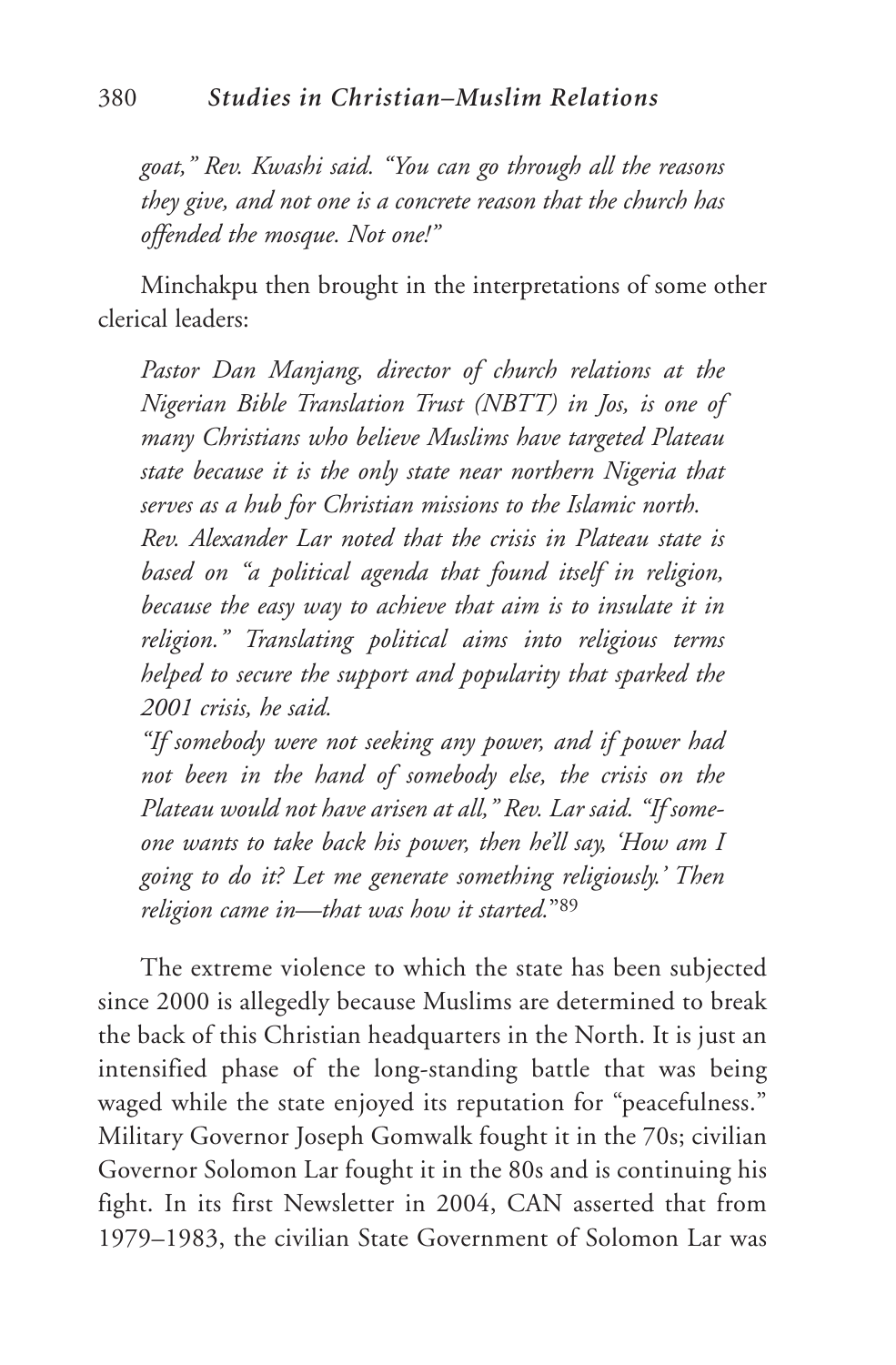a "thorn in the flesh" of the Shagari Muslim FG. The focal point of much of Lar's challenge was the issue of Christian Pilgrims Welfare Boards that he forced on the government as a parallel to the Muslim boards that had existed for years and that attracted large government funds.<sup>90</sup> These people were able to keep the wolves at bay. It is alleged that the weakness and corruption of incumbent Governor Dariye created the climate favourable to unleashing the full anger that had long gripped the hearts of the Plateau peoples.

Owing to this and "many other" actions not further described in that CAN newsletter referred to earlier, "the seat of satan was planted in the State." The sad flow of events in the form of

*organised terror attacks in the past four years with Christians and their places of worship becoming major targets, is part of the clandestine plans to disorganise the entire Christian community in Nigeria, to weaken their faith and thereby enthroning the role of "satanism" in Nigeria. If not, how do we explain the introduction of the sharia legal code in almost all the Muslim states?*

*How do we answer the call by the Muslims that Plateau State must practice sharia? I ask, how do we account for the various terrorist cells that are spread in Plateau State in areas like Jos North, Wase, Kanam and Yelwa? I mean, how can one explain the rationale behind the bomb destruction of the Jos Ultra Modern Main Market in 2001? I mean, how can one explain that a State of Emergency was declared in the State simply because terrorism was being fought? Should one accept that Yelwa is not a strong zone of the terrorists, where all their attacks were planned and executed? Was it not Yelwa that was nicknamed "New Zamfara" and "Afghanistan" and the portrait of Osama bin Laden hoisted? Was it not in the same Yelwa that these terrorists murdered 48 Christians in a*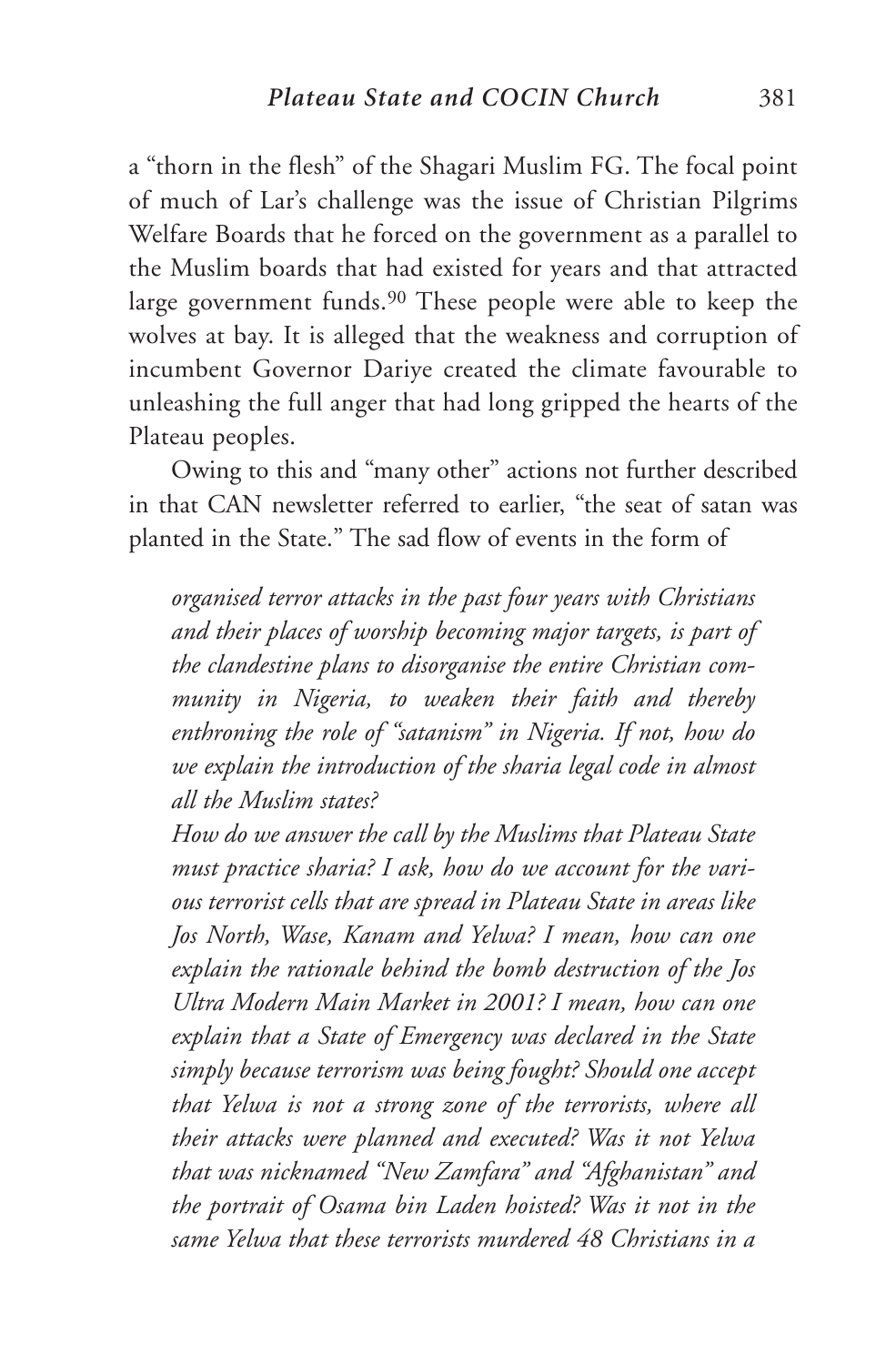*church and destroyed eight Christian sanctuaries on the 24th of February, 2004? Where are the displaced in Kano following a "reprisal" that took place on 5th May 2004? Where are the over 1,000 Christians killed there, who were given a mass burial in May? Doesn't Kano State, noted for its notoriety in terror-gangsterism, deserve a more punitive measure as against the State of Emergency in Plateau State?*<sup>91</sup>

COCIN folk at every level talk the same way. Musa Gotom, another retired President of COCIN, referred to the sad events of 2004 and wrote, "I have the impression that the whole event past, present and the yet to come are the unfolding of a master plan to cause unrest in the country. The unrest continues. Yesterday Bauchi University was closed down because of student riots— Christians against Muslim students.**"**<sup>92</sup>

In an interview by *LB* staff, Sargwak Wazhi of Wase was hesitant to choose between the ethnic and religious explanation for the Plateau violence. But when the interviewer reminded him that people of Wazhi's ethnic group, the Tarok, were fighting alongside Muslims against other Tarok, Wazhi realized that this could not be ethnic in origin, for Taroks do not fight each other. This could only be religious in nature, with Muslim Taroks choosing the sides of their fellow Muslims. According to him, "If it thus happens, the only clear conclusion is most likely religious. Otherwise, I don't see myself taking any weapon against my brother."93

One Abrose Gapsuk, described as a "Christian community leader" in Shendam, insisted, "The invasion of Christian towns and villages by Muslim fanatics clearly demonstrates that the attack is a war against Christians." According to him, "1500 Christians were killed and their churches and properties were destroyed."94 After the Christian reprisal against Yelwa, Muslims were "chanting religious slogans and vowing revenge." One man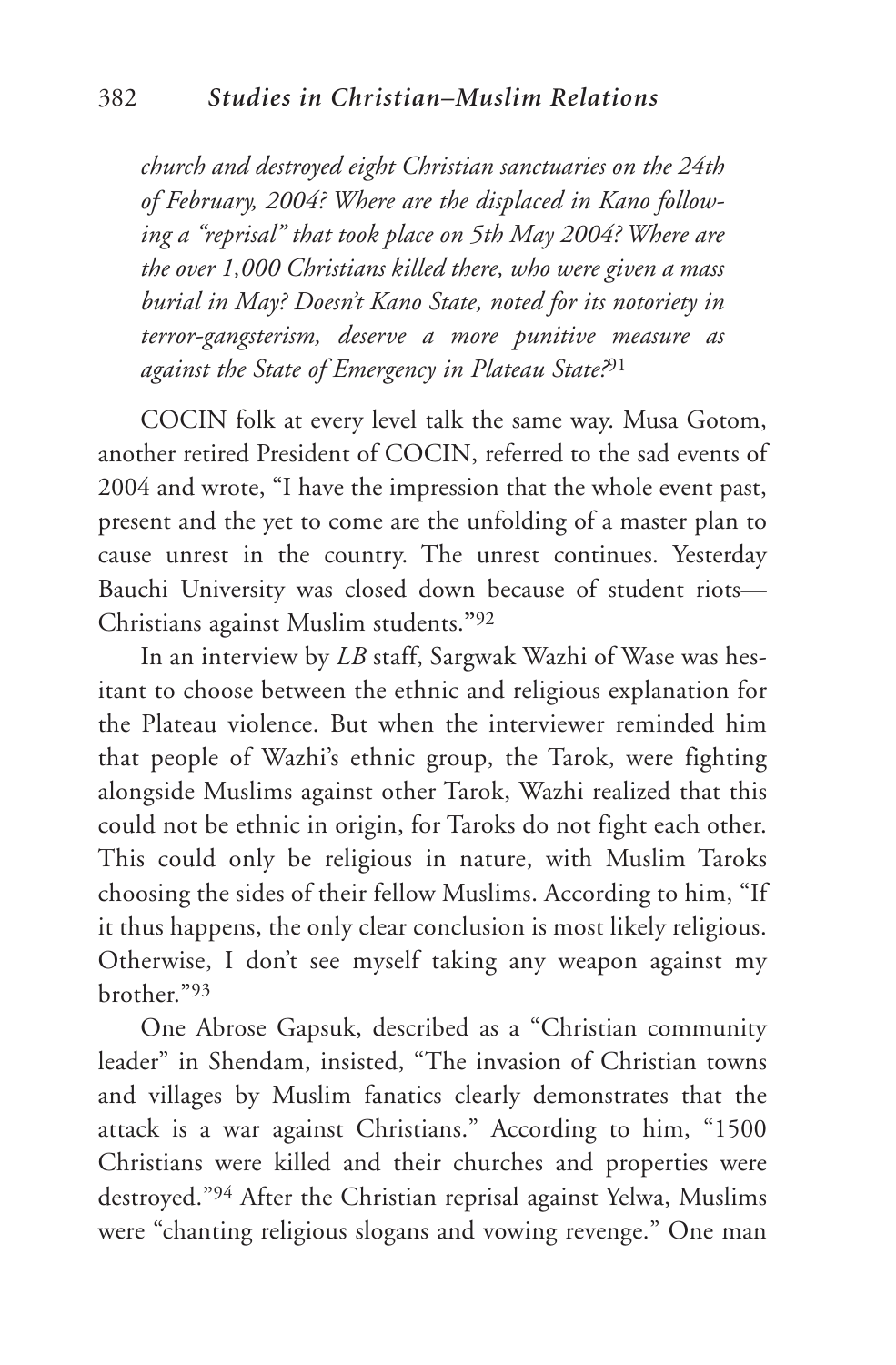was overheard to say, "The Pagans have killed our people," "Pagans" here referring to every type of non-Muslim, including Christians. "There will be religious war in this country," predicted another Muslim**.**<sup>95</sup>

One COCIN woman who survived the Yelwa massacre of 2004 and observed much of it, firmly rejected the explanations of tribalism and of nomad versus settler. She argued, "If it were not a religious war, what brought them to the church, to surround the church?" "It was a war against the Christians." The interviewer asked what Muslims were saying. "They would say, 'Ring the morning bell, if you can.'"96

Bulus Kaze, a COCIN writer, insisted that theirs "is a spiritual battle" and suggested that it "does not require the might of arms."97 Most of his people agree with the premise, but not with the conclusion. Killing over 600 Muslims in a fit of rage hardly squares with that one. Another COCIN writer, Yiljap Abraham, wrote, "I have always had the conviction that the long-running Plateau bloody crisis has a strong spiritual dimension to it."98 Alexander Lar affirmed the same. "What has happened on the Plateau is nothing near ethnicity, because the various ethnic groups have always lived in peace with each other. It is all religious—an attempt by one religious group to drive everyone into the grave so that they can have the whole land to themselves, land that has never been theirs!"99 The above religious interpretation is standard among Plateau Christians.

Plateau Christians, especially COCIN and its members, not only insist that the violence in the state is primarily religious violence, but also that there exists a direct link between the violence and sharia. Sharia may not always be mentioned in reports about Plateau violence, but it is just about always in the foreground of Christian thinking. And though Muslims deny any connection with sharia in Plateau, since it is no sharia state, even the United Nations Office for the Coordination of Humanitarian Affairs,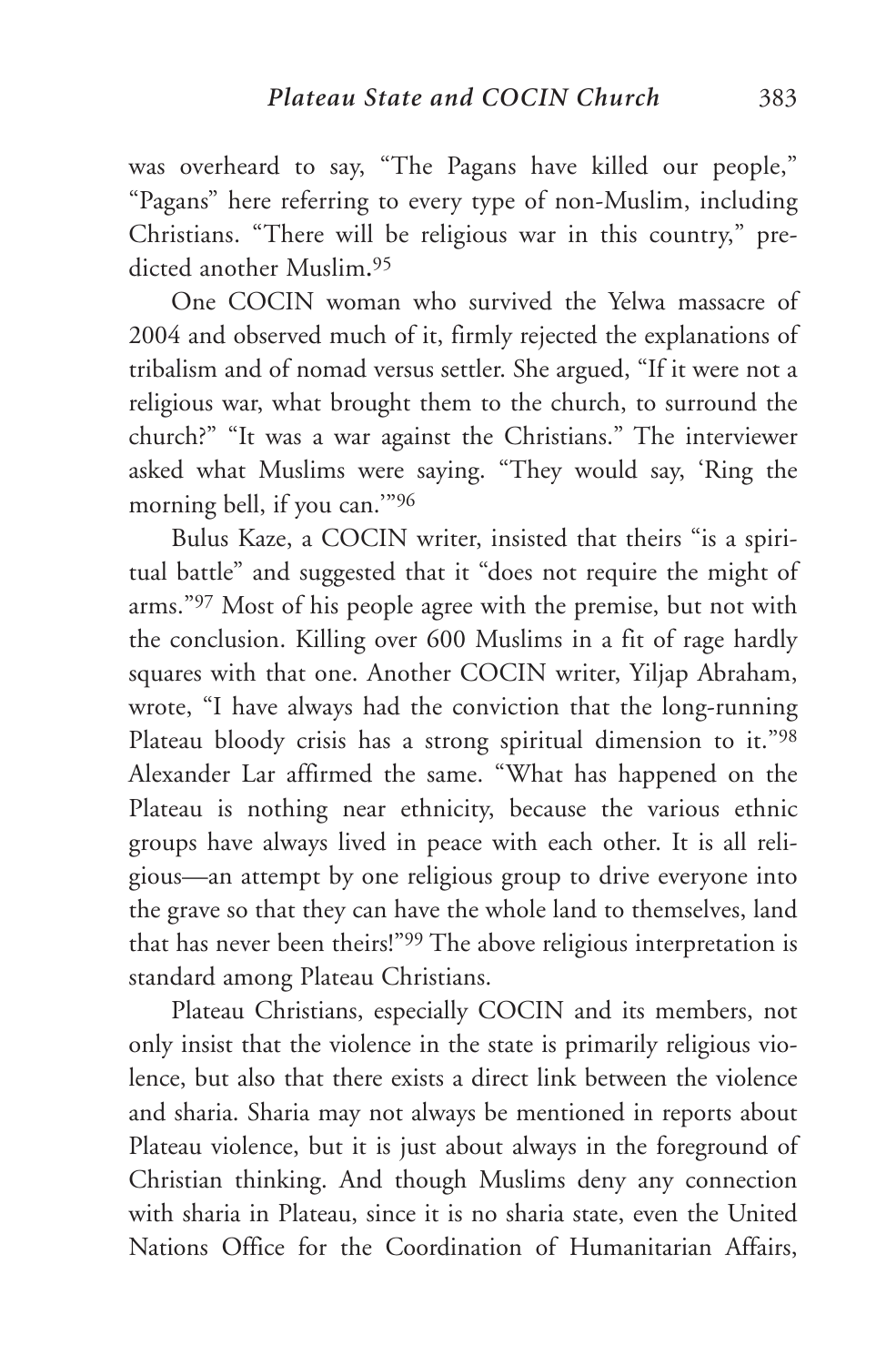without spelling it out, recognized a connection between sharia and the Plateau struggle. It reported, "That outbreak of violence followed growing tension between Christians and Muslims over the adoption of sharia by 12 states...."100 The violence of the past few years in Plateau is regarded by them as desperate attempts by Muslims to gain control over this recalcitrant "Northern" state and is part of the larger Muslim ambition to turn Nigeria into an Islamic country. Similarly, the imposition of sharia in other states and the subsequent denial of human rights for Christians—all these are part and parcel of the one grand plan. The only difference between sharia and non-sharia states is that Muslims have made greater strides in the former. It is only a matter of time—unless Plateau and COCIN stop it in its track.

There is another more indirect effect of sharia on Plateau's turmoil. Quite a number of *Muslims* have moved from the sharia states to Plateau State precisely to avoid sharia. These new arrivals placed new pressures on land, which was already one of the points of contention between the parties. So, sharia in other states indirectly creates conditions in Plateau that further increase the tension and, thus, the resultant violence.101

Plateau Christians are convinced they are the Muslims' next target, sharia and all. So, COCIN and other Christians get upset when they observe the denial of Christian rights in sharia states. In a communiqué, COCIN "condemns attempts in Zamfara, Jigawa and Kano to relocate churches from cities to their outskirts, refusal to approve building plans for Christian places of worship as well as discriminatory school fees, which are meant to deny Christian children of their rights as citizens of Nigeria." The COCIN communiqué also expressed solidarity with Christians who lost their lives and properties in Kano during May 2004, when Muslims revenged the killings of Muslims in Yelwa, Plateau State. The article closes with the following sentence: "Council notes that Kano is notorious for shedding the blood of Christians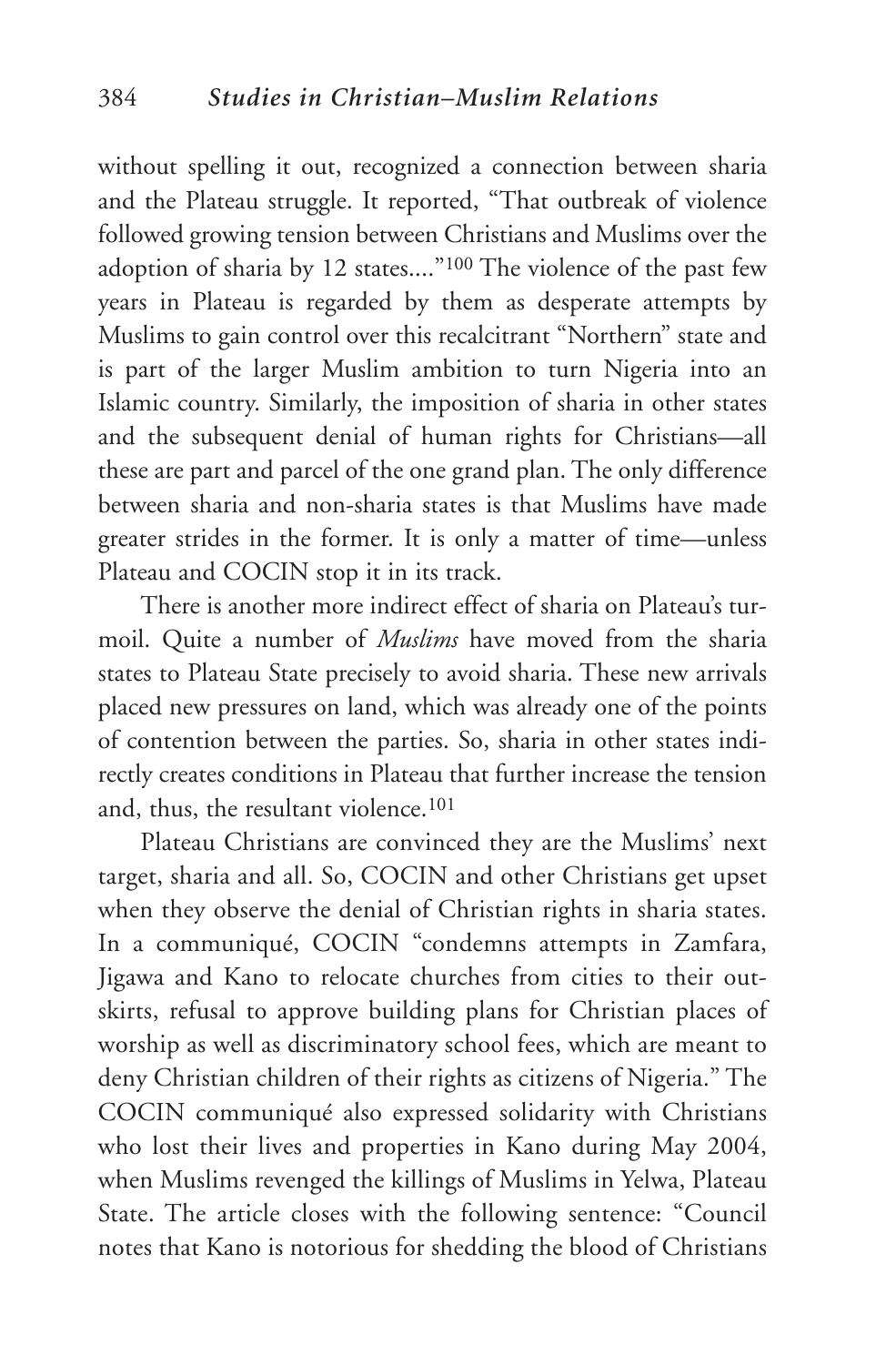at the slightest excuse and their cup will soon be full—then the divine invitation."102

In view of the Yelwa slaughter of Muslims, the above sounds a bit hypocritical, but no more so than the usual Muslim reaction to their violence. Minchakpu wrote, "Certainly Christians have mounted counter-attacks on Muslims in Nigeria." Lar acknowledged the Plateau carnage in a disclaimer sort of way: Within COCIN, "there has never been on our side an open attack on anybody, except a reprisal on our attackers, because not all of us are people who will run away. There are people who want to defend themselves, and they embark on reprisal."103 So, Christians have not always been victims in these conflicts. "Church leaders readily admit young Christian men also have destroyed property and killed Muslims, although they generally contend the violence is in selfdefence rather than initiated by them."104

But, having emphasized the basically religious nature of Plateau's turmoil, at other times the advocates of this perspective turn around and claim that the bottom line is political after all! In an article by Minchakpu, some of the same people suddenly hold politics responsible. As we saw on page 380, Alexander Lar did just that. Religion came in to justify political policies. We are back at the famous manipulation theory.

There is a confusion here that comes, I firmly believe, from the failure of most Christians to have developed a viable theory of the relationship between religion and politics, especially within Islam. Christians instinctively separate them and find it difficult to unite them. This, I have argued especially in Volume 5, is due to the dualistic heritage Christians have imbibed from their founding missions. Though Nigerian churches are struggling hard to overcome this dualism, they have not yet emerged and so find themselves facing situations they interpret in confusing ways. Of course, I am not suggesting that better or more wholistic insights will eliminate all confusion, when the situations facing them are in themselves most confusing.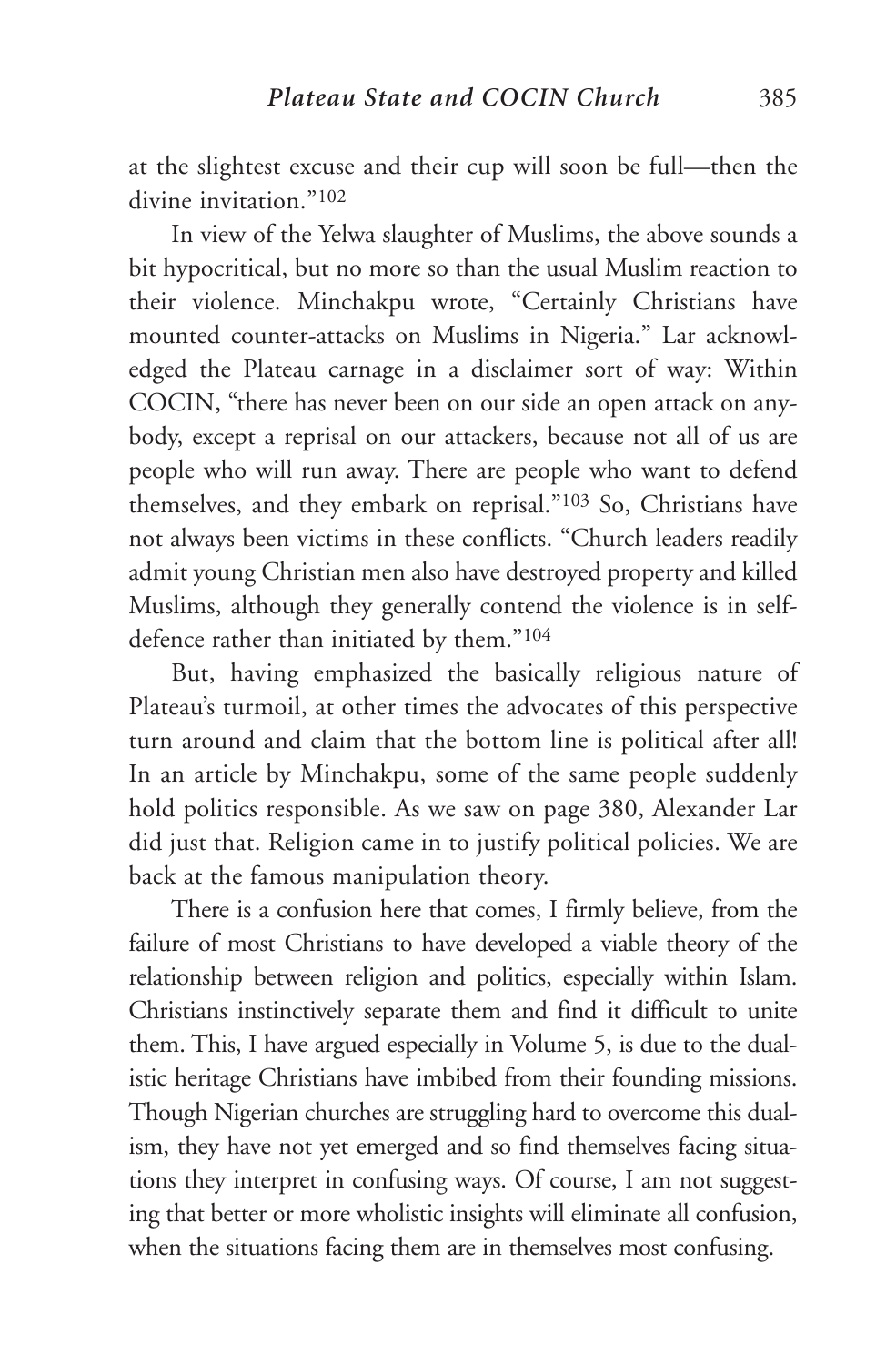#### 386 *Studies in Christian–Muslim Relations*

In spite of his earlier statements, Alexander Lar, along with Anglican Bishop Benjamin Kwashi of Jos, asserted "that Muslims have fanned the flames of religious conflict with the sole aim of destroying the church in Plateau State, enslaving Christians politically and working towards the Islamization of Nigeria." That conviction stands. The attacks on the church are "based on the desire to oppress Christians politically," Kwashi asserts. When you ask Muslims why they attack the church, "they will tell you the problems are equality in political sharing of offices." "When they want to fight for political recognition, they attack the church, so the church has become a scapegoat. You can go through all the reasons they give, and not one is a concrete reason that the church has offended the mosque. Not one!"105 Other volumes and chapters tell us that many Muslims, rightly or wrongly, are deeply offended at the Christian community.

#### ▲ *Unilateral Muslim Demands* \_\_\_\_\_\_\_\_\_\_\_\_\_\_\_\_

Plateau Christians are only too aware of the suffering of Christians in sharia states that we have observed especially in Chapter 4. Bulus Kaze charges that Northern leaders deprive non-Muslims of their rights. Zamfara's sharia "is an attempt to stop others from practicing their religion." Kaze points to various indications. He alleges that the Zamfara Development Control Committee "targeted 13 churches and not a single mosque." He asks, "Is that not an attempt to write off Christians in the state." CAN is never given recognition at or for any function in the state, not even for Federal occasions. The media never air messages or announcements from Christians. Where are the rights of minorities in Zamfara defended? Even indigenous Christians are deprived of their rights in Zamfara. It is this *experience* of rights deprivation that has turned most Christians against sharia, even though history and ideas also play a part.106 It is mostly about negative *experiences*.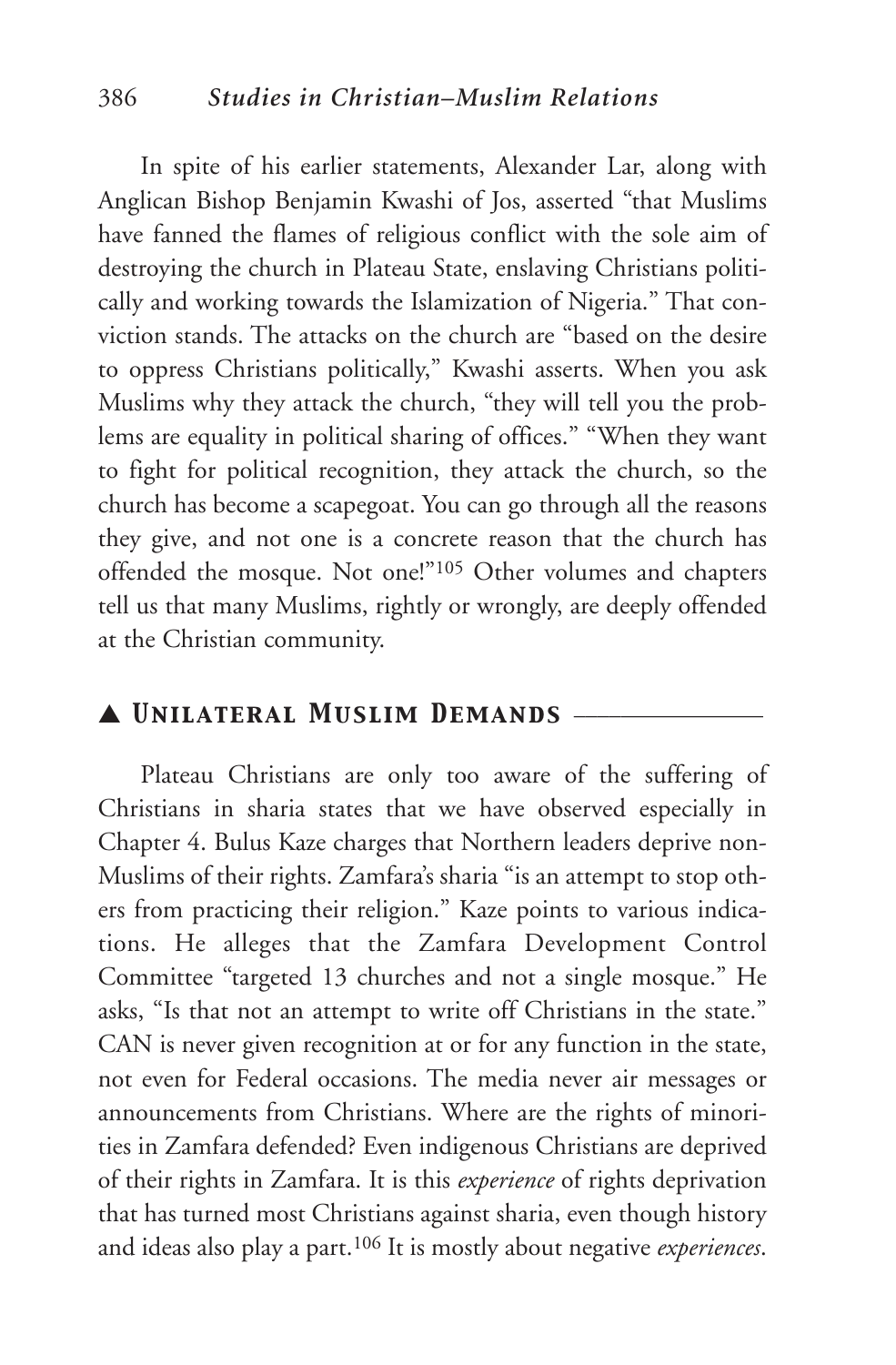In the light of this suppression of Christians in sharia states, the demand by the Jasawa to have a representative in the traditional power structures of Jos annoys Christians immensely, apart from the fact that they also see it as part of the "Grand Plan."107 It aggravates the Christians whose brothers and sisters demand their rightful place in the sharia states but continue to be excluded. How dare Muslims demand for themselves what they refuse to grant to others?

As Gotan put it:

*In some places they advocate for the appointment of Islamic Traditional rulers specifically for them [Muslims] instead of subordinating themselves to the existing traditional authority. This is demanded by them in Plateau State, whereas in places like Katsina, Kano and Jigawa State, for instance, the indigenous non-Muslim descendants of those who have settled for up to one hundred years are constantly regarded as strangers, excluded from government appointment…, objects of attacks and killings at the slightest provocation. In spite of the substantial indigenous Christian population in Borno, Yobe and Bauchi, they are hardly represented in the decisionmaking bodies of those states. It is also known that Christian religious programmes are not easily allowed on the public media in some states that are predominantly Muslim, yet in a state that is predominantly Christian, it is expected that Islamic religious programmes be aired freely. Where this is not done, there is allegation of persecution.*<sup>108</sup>

Dan Manjang, a COCIN pastor and an officer at the Nigerian Bible Translation Trust, Jos, reacted against the charge of anti-Muslim discrimination on the Plateau, as claimed by Sheikh Zakariya Dawud, chairman of the Council of Ulama in Plateau State. "Muslims in Plateau State enjoy all rights and face no opposition to practicing their faith." Then he began to enumerate all the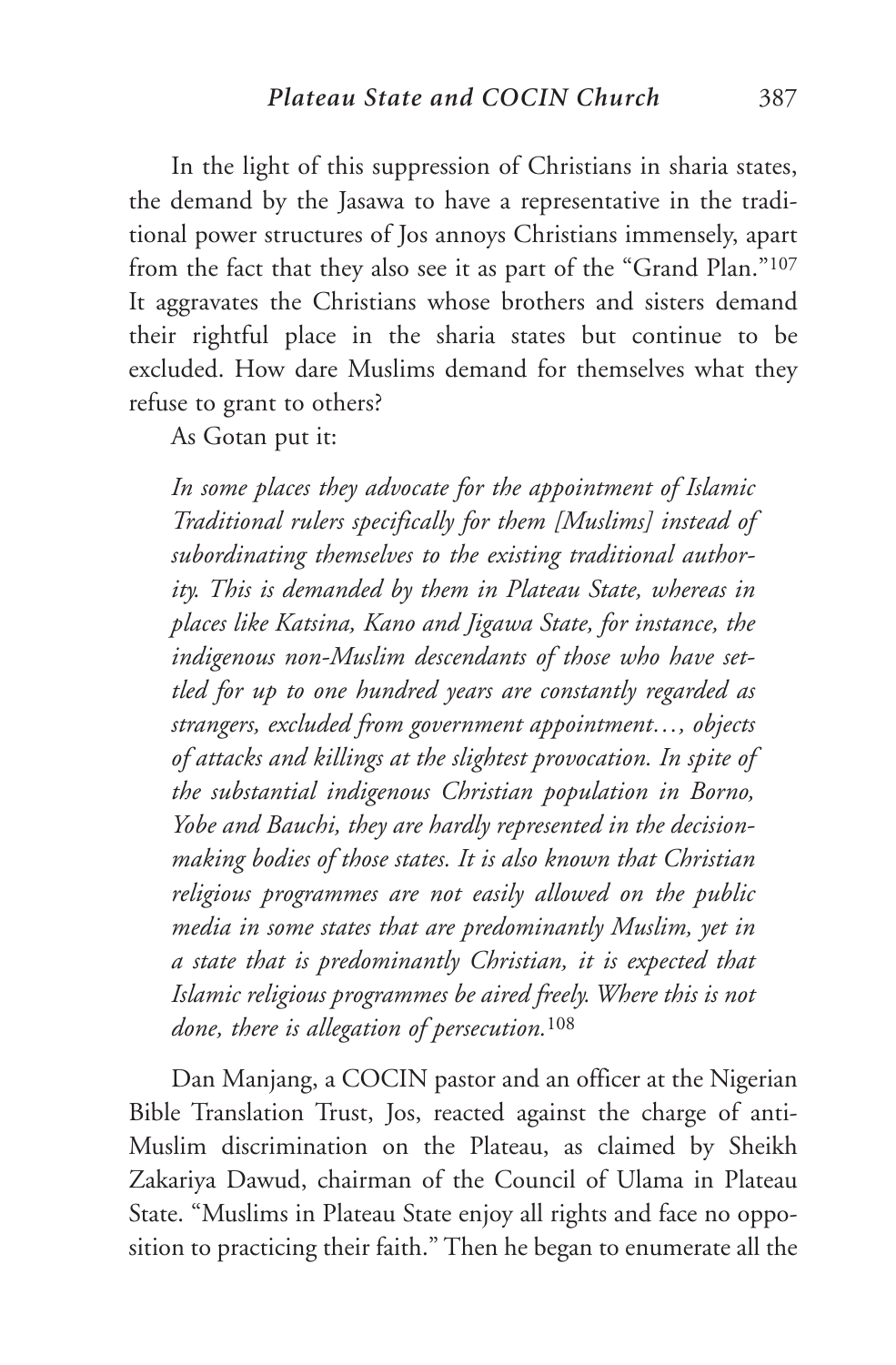blessings Muslims enjoy in the State. They "are appointed into political positions of power. They have commissioners in the cabinet; they have permanent secretaries; their children get scholarship grants like Christian children; Muslim schools are grant-aided by the Plateau Government; and they have contested elections and won. So what are they complaining about?"

Then Manjang turned the argument around. Christians in Muslim states, he asserted, "are denied these privileges. While Muslims in Plateau State get land to build mosques, build houses, etc., Christians in Islamic states are denied land to build churches." In the realm of broadcasting, while Muslims receive equal airtime in Plateau on radio and TV, "in Islamic states, Christians are denied broadcast of even paid programmes." In these states "you can never find a single Christian programme. Yet in Plateau State, Muslims have enjoyed all these privileges." He concluded with annoyance, "The claim of Muslims in Plateau State that they are being discriminated against is a farce."109

Interesting. That is the same question people in some other countries, including Canada, ask of Muslims in their midst! How do Muslims dare make demands in Canada and other countries, their newly chosen homelands—or should I say "mission fields?" that they refuse to non-Muslims in the countries of their original citizenship? As Turaki has pointed out, the question of fairness does not arise with such issues.<sup>110</sup>

### ▲ *The Symbol of Wase* \_\_\_\_\_\_\_\_\_\_\_\_\_\_\_\_\_\_\_\_\_\_\_\_\_\_\_

The beginning of COCIN was under the flag of the SUM, British Branch in 1904.111 With the approval of Governor Lugard, the first colonial Lieutenant Governor of Northern Nigeria, the SUM started its original work in Wase, Plateau State. The area was and continues to be under the political domination of Fulani Muslims, who at some time in the past invaded the area and settled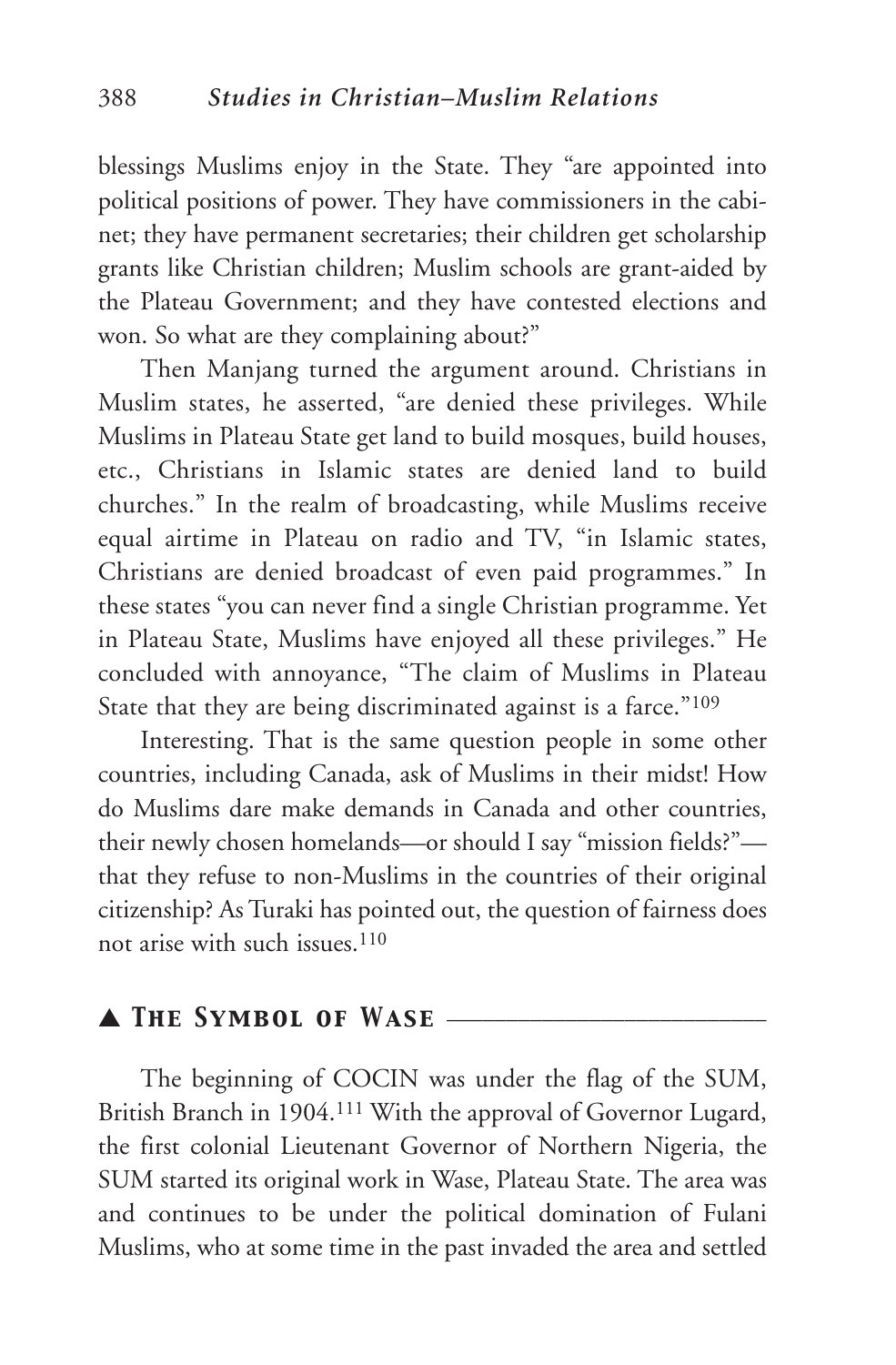it much as they had done in places like Zangon-Kataf in Kaduna State<sup>112</sup> and just as Turaki describes the process in Chapter 7. It did not take long for Lugard to withdraw his approval and require missionaries to abandon the place because of the dominance of Muslims, whom he did not wish to disturb.113 In due time, COCIN, now a Nigerian denomination, planted churches there, including many buildings. Somewhere along the line, arsonists burnt the churches to the ground.

However, when COCIN started to prepare her centennial celebration in 2004, she decided to hold it at Wase, right next to the scarred ruins of the central burnt church. Alexander Lar, at the time still President of COCIN, made the announcement that the celebration would be held in Wase. After the two attempts at evangelism there, he said, "There is no church in Wase, but Wase is still Wase and we are still Nigerians. Nobody will deny us holding that centennial in Wase. We are going to hold it there."114 And they did with well over 10,000 people singing, dancing and worshipping next to the ruined church in this Muslim stronghold.

A leading COCIN personality reported the following in private correspondence with me. It was attended by Christians from many denominations. The decision to hold it at Wase was "to show the world" that even though Wase is a Muslim emirate, Christians are in the majority. The occasion was chaired by retired General Theophilus Danjuma, an indigene from Takum, Taraba State in the Middle Belt. David Carling, a leader of Action Partners, the former SUM, British Branch, the founding mission of COCIN, preached. "Strong messages of both Christian and Military flavour were used, making one wonder. Two messages were spoken, the Gospel of Peace, praising God for 100 years of grace, and one of ethnic interest, stating that the area should never be overrun again without stiffer resistance." The church will not give up on Wase; it has become an aggressive church that will not take "Yes to sharia" for an answer.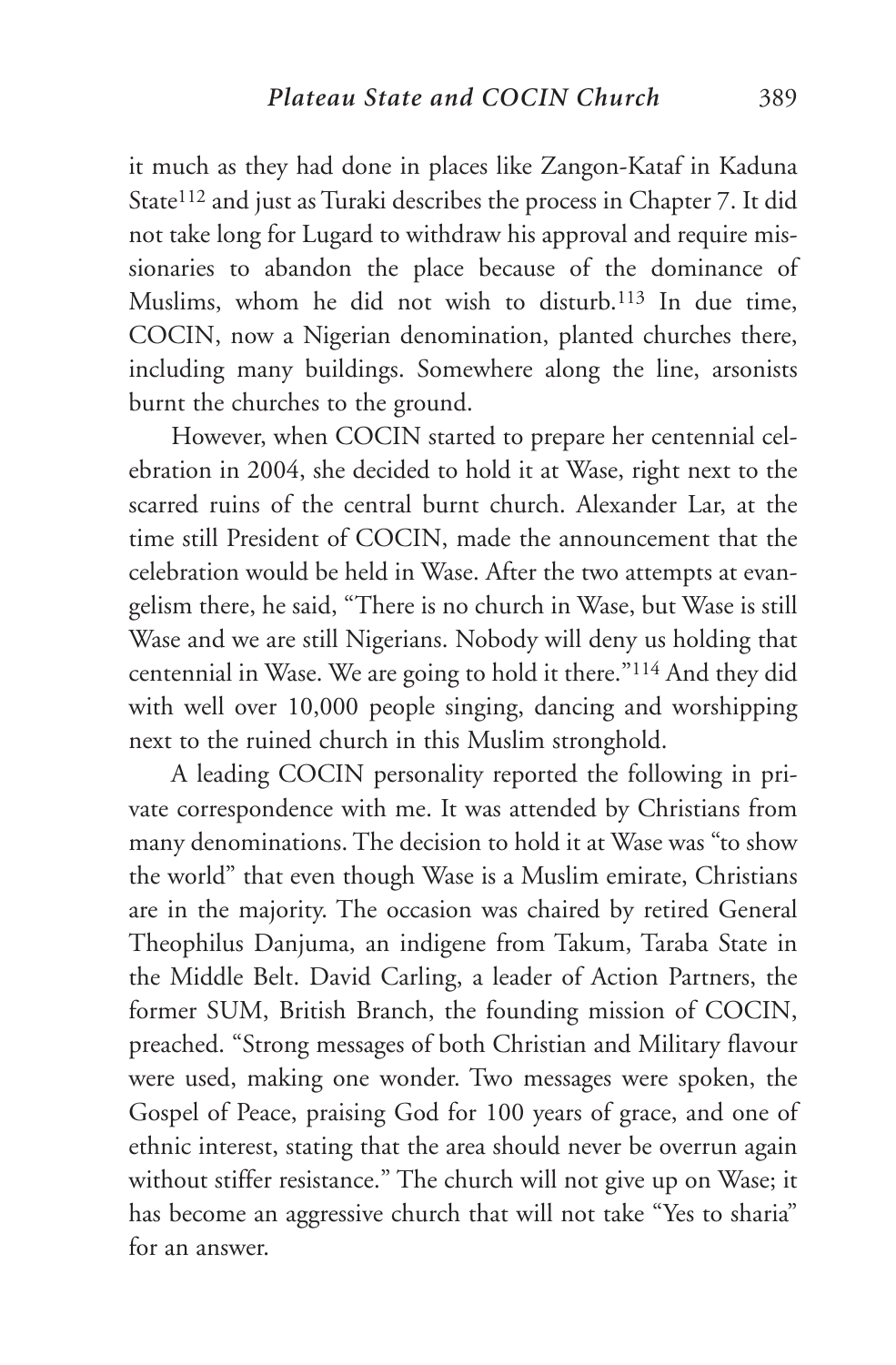Indeed, no one tried to stop the celebration in Wase. To the contrary, Muslims attended the event, led by no one less than Haruna Abdullahi, the Emir of Wase! He even took the opportunity to "preach love and tolerance among the various tribes and religions."115

In a communiqué, the Church "recalls with nostalgia the faith, vision and sacrifices of the founding fathers of the Church." The reference is to the first missionaries. The Church was compelled to move out by the colonialists and now again, but this time by the local Muslims. COCIN had doggedly worked in the Wase area and eventually had 173 local churches there—only to have them all destroyed during the various crises of 2002 and beyond.116

In spite of her brave words, COCIN decided on a temporary retreat from Wase. The violence that led to church burning had spread over a number of villages and produced refugees, who later sought to return to their homes and farms. Minchakpu reported, "Devastation caused by religious conflict and the hostile attitude of Muslims toward Christian refugees returning to their villages, forced COCIN to relocate its regional headquarters from Wase to Kadarko." Pandang Yamsat, the recentlyappointed replacement of Lar as President, announced the decision during a church service in Langtang on April 24, 2005, in these words: "The decision to relocate our regional office and the church in Wase town was made by our Church Council following the complete destruction of all our churches in Wase town and the killing and displacement of the church members in the area." The measure, however, did not constitute capitulation on the part of COCIN. It was a temporary strategy. Yamsat explained that it would "give the church time to strategize on how best to carry on evangelism in Wase amidst the hostile attitude of local Muslims."

It was not mere paranoia on the part of COCIN. The Plateau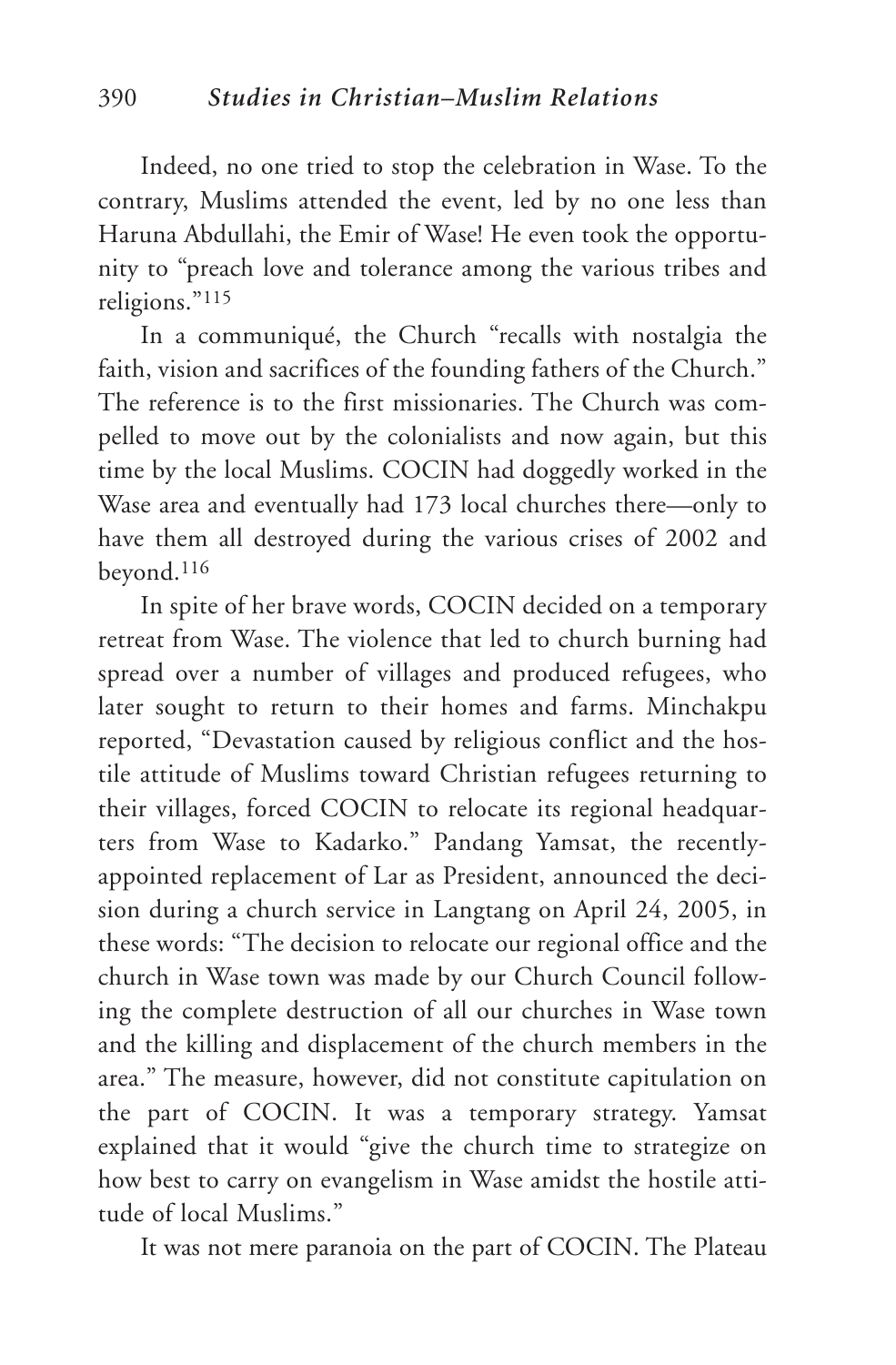State Government was similarly concerned "that although Christians displaced from Wase town and surrounding villages were willing to return to their towns and villages, they are being prevented by Muslims in the area, who had illegally taken over their houses and farmlands as spoils of war." The Government sent a blue-ribbon delegation to Wase to correct the situation. Michael Botmang, Deputy Governor, told local Muslim leaders that those who have taken over those properties "should vacate them immediately or face the wrath of the law. "

In view of the heavy-weight and threatening posture of the government delegation—it included members of the army, the police, state security, customs, immigration and prison services even the bravado of a Muslim emir, Haruna Abdullahi, and a Muslim LGC chairman, Saidu Musa, was seemingly reined in. The two local Muslim authorities in an apparent humble posture promised "to work towards educating Muslims on the need to allow the displaced Christians to return to their homes."117 Note well: "educating," not "ordering" as he had just been instructed. Was this a serious nuance on their part or merely careless language on the part of Minchakpu? And what is lacking in the mind of Muslims that they do not recognize property ownership? That they need to be educated? Is property ownership not an important part of the Muslim perspective? What was so different about this situation? I doubt that they needed education. In a sense, they knew; they needed authorities to order them, to force them to return the properties. However, there is also an aspect to the Muslim concept of property to which Turaki draws our attention in Chapter 7. But that is an issue these Muslim leaders would not want to bring to the table!

Saidu Musa was subsequently interviewed by an anonymous *LB* staff, but it was, in my opinion, an interview marked by a high degree of political correctness. Here was this Muslim leader of an area and a people who had inflicted great damage and violence upon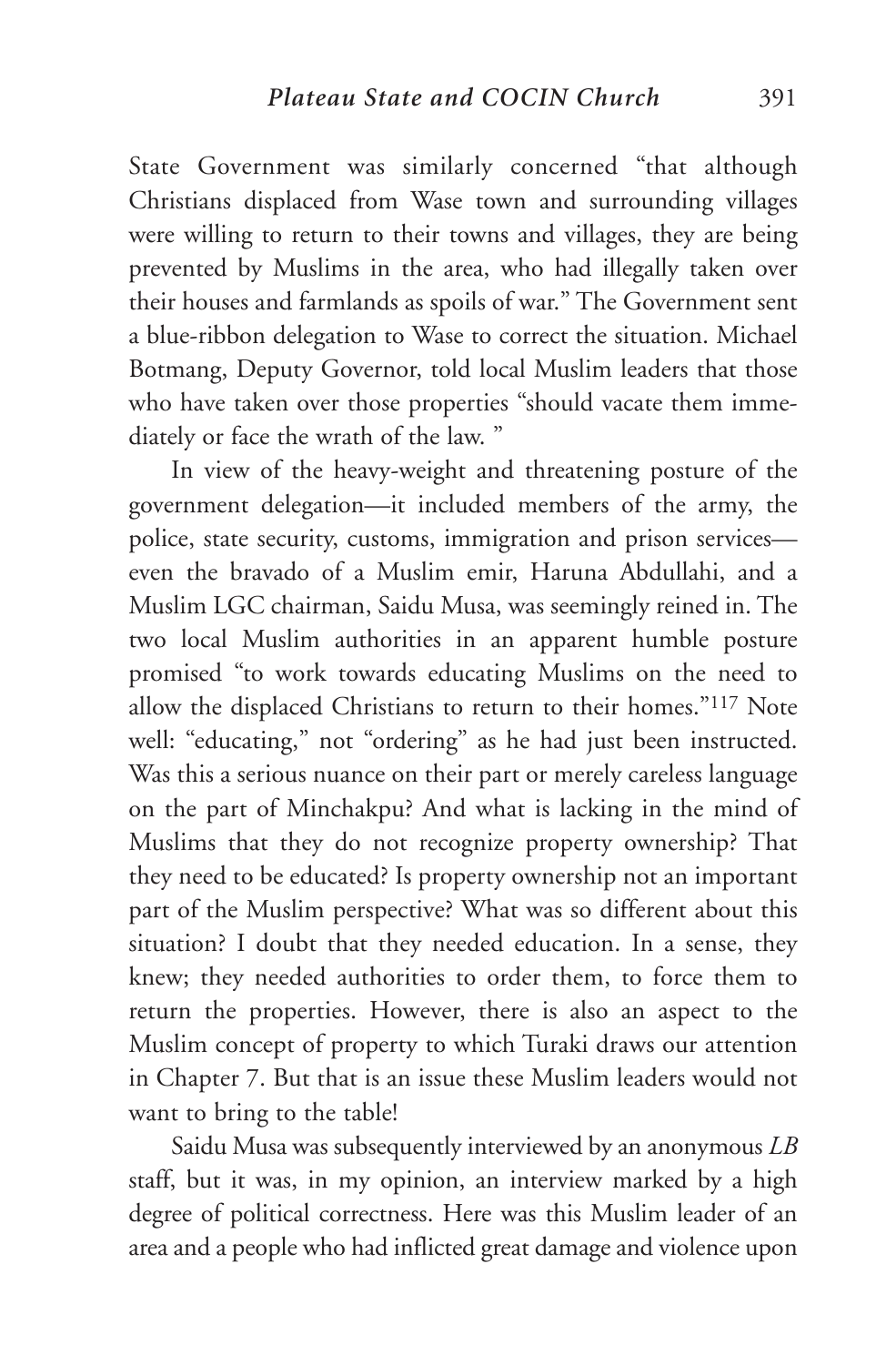the local COCIN constituency, but neither party to the interview referred to that sad history, except by unfeeling references such as "the crisis" without further defining it. While four months earlier state authorities had to intervene by forcing the local authorities to pave the way for the refugees to return home, this time Chairman Musa gushed forth about his attempts at reconciliation via interfaith groups moving throughout the LGA to educate the people to form peace committees. He emphasized that the first interfaith chairperson was the local CAN leader. They had to assuage the hurts caused by *allegations* of religious victimization. The peace committees were to "create understanding between the two religions." And, oh, yes, the local government listened to the people's demand for new chiefdoms as a way towards "absolute peace." Musa claimed that it was now possible for people to travel anywhere without fear of molestation. He was also encouraging Christians who had left the employment of the LG to return, but some have so far refused. "It is high time," he averred, "that they throw away such ideas and come back to work. We have given them time and we are going to discuss with them, because I believe in dialogue." In the meantime, the feeling of insecurity remains high and "there is still that feeling of not wanting to go back."118 It is just too bad that it took all this bloodshed, destruction and subsequently the force of state government to kick start this move towards reconciliation.

Wase had become an important psychological symbol in the heart of COCIN. There was too much history there for COCIN to relent. One Pastor Iliya Nji wrote,

*There is no way anyone who wants to write or reflect on the history of COCIN [can do so] without considering the name "Wase." God in His infinite wisdom chose Wase to be the beginning, birth and nucleus of this Church. No doubt, God did not make a mistake in His choice of Wase from all the other villages and towns then. We must remain committed to*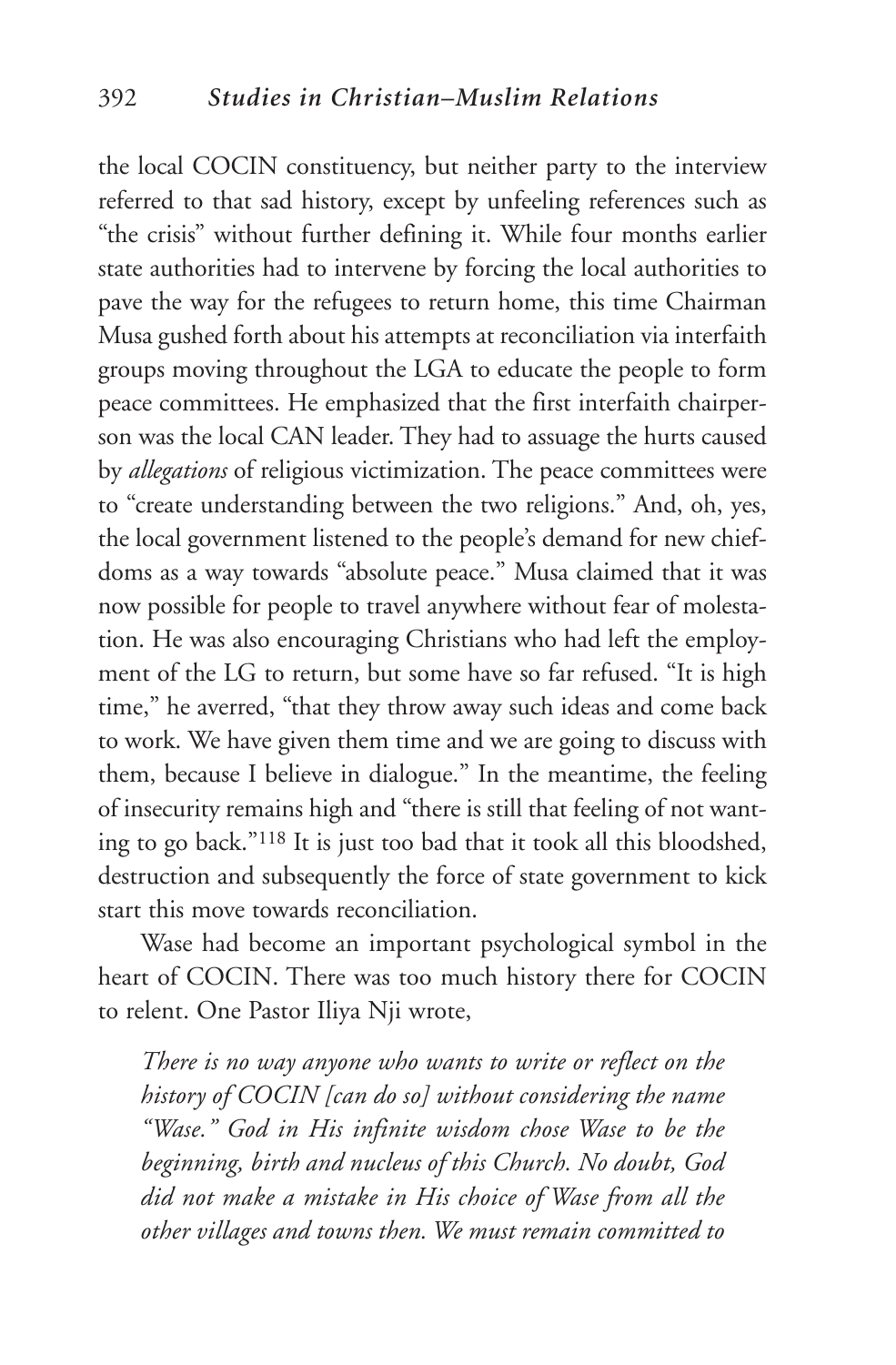*this cause. Wase is synonymous with COCIN, just as Jerusalem is synonymous with Christianity. The fact that Wase is now the domain of some people just at the time of celebrating the centenary is quite challenging and calls for reflection.*<sup>119</sup>

That, as we saw above, was precisely the intention of COCIN leaders.

### $\blacktriangle$  *The Lightbearer (LB)*  $\equiv$

An important COCIN centennial project was the resurrection of *The Lightbearer* and its appropriation by the Church. You have already read a few quotations and other materials lifted from its pages. The magazine had its origin with the SUM ever since its beginning in 1904. In my 1979 dissertation on the SUM, I quoted liberally from the magazine during its British stage. It was a nice touch of the Church to resurrect and take over that magazine, including its title, for Nigerian purposes. I appreciate that the editors saw fit to quote several pages from my 1979 dissertation in their maiden edition of February 2004, precisely on the subject of sharia as I wrote about it at the time. I am proud to now be able to borrow from the Nigerian version. COCIN uses this magazine powerfully as a tool in the struggle with Muslims.

The Church seems poised to use the magazine as one of its major vehicles to defend itself and Plateau State as it develops, perhaps unconsciously, what could be the seeds of a new Nigerian version of a *Corpus Christianum*. The Church clearly regards Plateau as its province and strongly identifies with its aspirations. Several issues of *LB* are largely devoted to the violence that rocked Plateau State. The death and destruction are graphically depicted in both article and photograph. Quite a number of articles present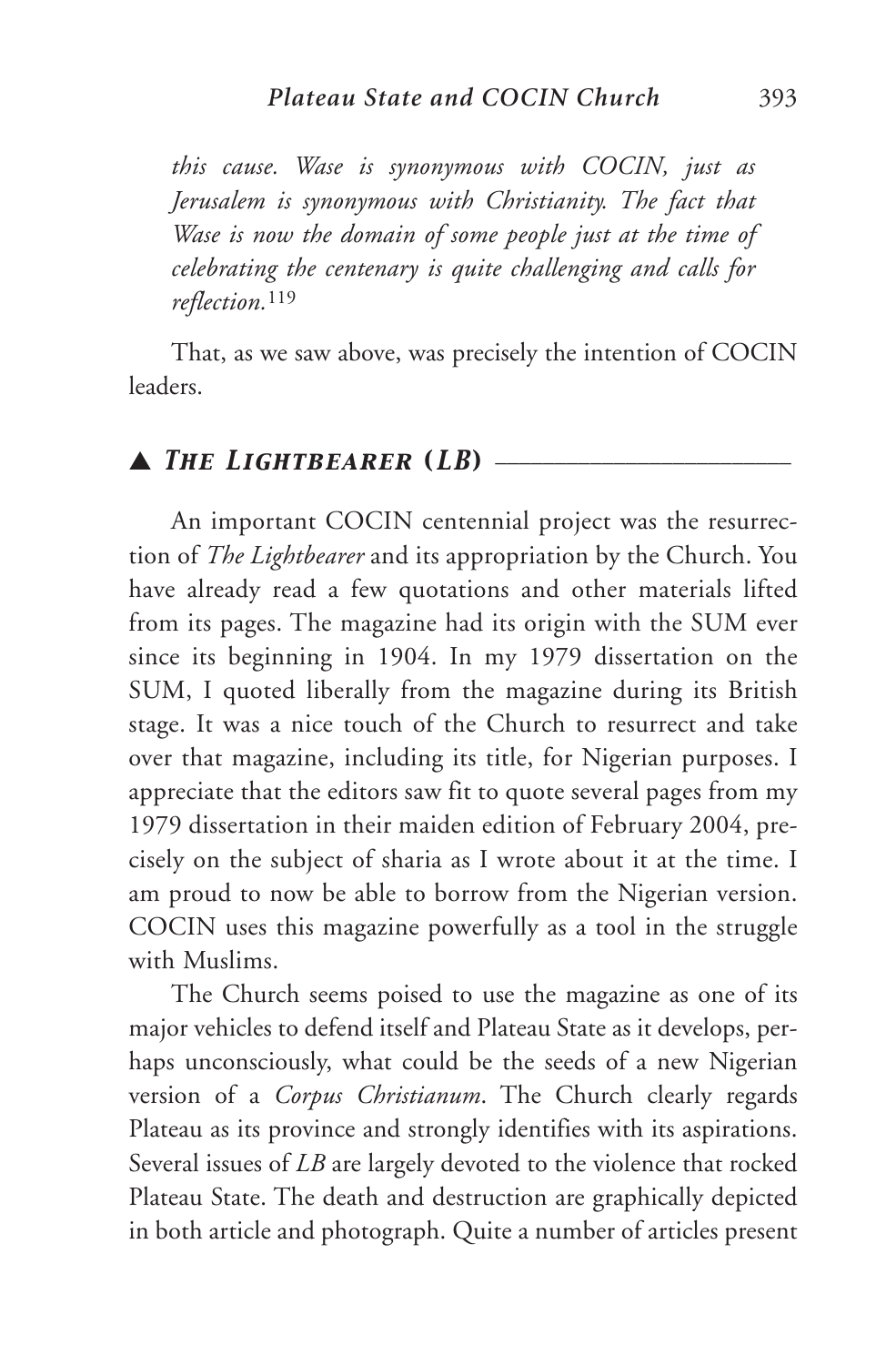explanations of all the violence as well as of the alleged intentions of Muslims to conquer Plateau at any cost. And after all the graphic descriptions of the tragedies of 2004 and powerful articles about Muslim atrocities and designs, the edition of January 2005, features a series of stories about the pre-colonial Muslim slave trade with all of its attendant horrors and suffering. They were copied from early British *LB* editions of 1907. Concrete stories that make one shiver with cold horror at the unimaginable cruelty of these Muslims towards the ancestors of the Plateau Christians.120 And then, reaching even further back into history, we read about the exploits of Usman Dan Fodio with his alleged intolerant Wahabi orientation and the force he employed to establish the Sokoto empire. In addition there are stories about the violent expansion of Islam in certain parts of West Africa. All of this serves to remind the reader of the nature and history of the Muslims whose advance COCIN is seeking to halt. It is a grim history with dark foreboding that people need to understand. "In the face of this story, what becomes of the contention that Islam has humanised, civilized and improved in every way the native races of West Africa?"121

Both the early and the revived *LB* are heavily politicised, the one with the politics of colonialism as seen through Evangelical missionary eyes; the other with the politics of the contemporary Christian-Muslim struggle in Nigeria through COCIN eyes. The early SUM missionaries used these stories to generate interest in and support for their mission. COCIN is now re-issuing those old slavery stories to remind their members that the destruction Plateau has recently suffered at the hands of Muslims is nothing new; it has pre-colonial roots. It disappeared only under the pressure of colonialism and is now once again rearing its ugly head. The leopard has not changed its skin. It is nothing but the revival of earlier practices and attitudes. The magazine reprinted a letter that originally appeared in a 1907 edition, written "by a Muslim sheikh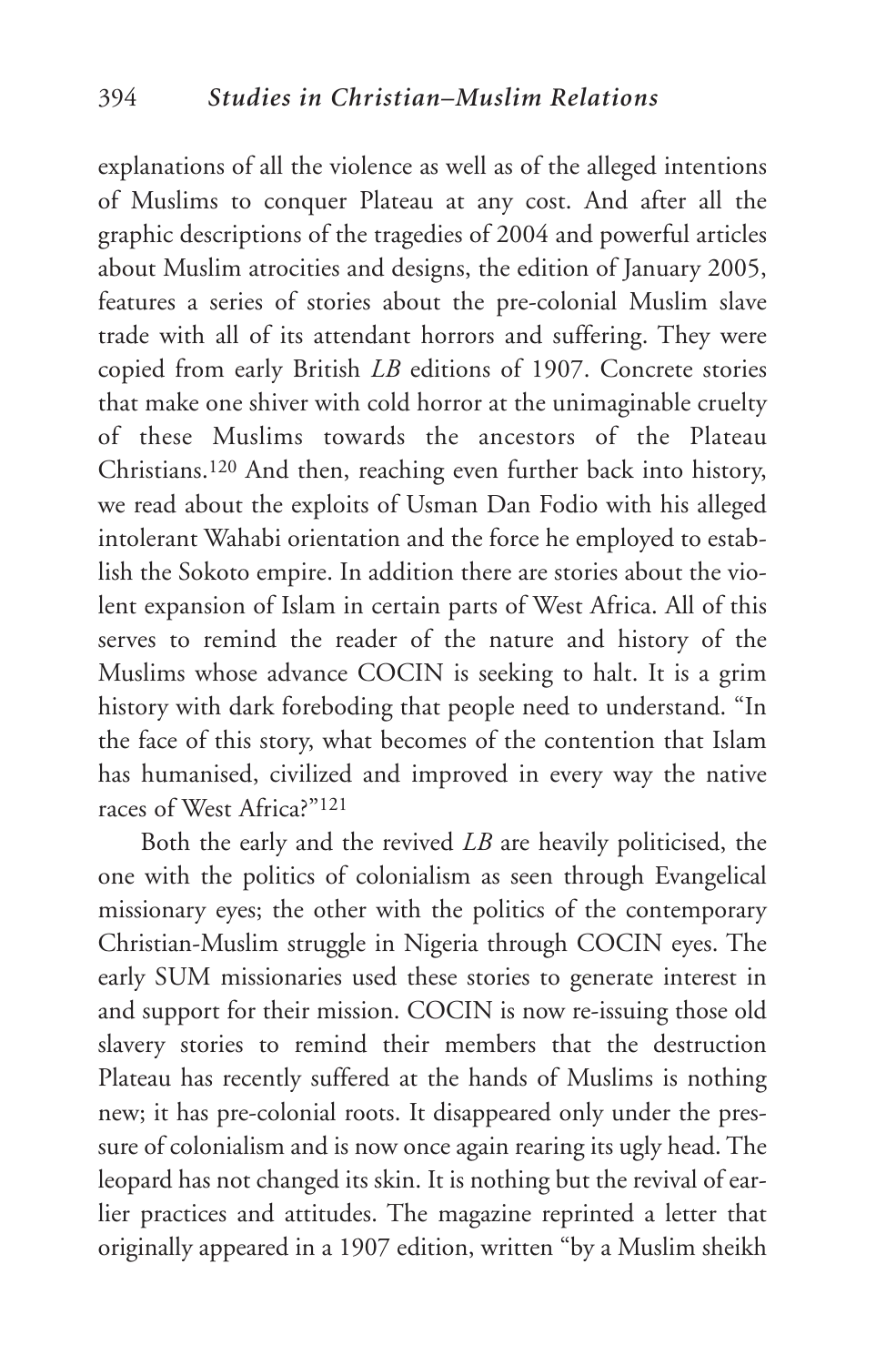of Baghdad" that could have been published by Al-Qaida today. I attach it as Appendix 21.122 The attitudes of some Zaria emirs towards their non-Muslim subjects even in more recent times as described by Matthew Kukah are shocking indications that not much has changed.123

The new *LB* features stories also of contemporary violence visited upon the churches. Sometimes it features abrasive front pages that graphically introduce current Muslim violence inflicted on Christians: "My Muslim In-Laws Murdered Him;" "As Persecution of Christians Persists in Kano;" "More than 50 Christian Children and Women Lured into Islam;" "Hell in Maiduguri: 12 Children Roasted; 52 Christians killed; 37 Churches Burnt;" "Namu's 'Operation No Mercy'—How Gamai Women and Children Were Massacred."124

Within the magazine are many stories of horror and violence Christians keep suffering at the hands of Muslims. They are similar to those already told in previous volumes, especially Volume 1. Liya Usaman, a Muslim from Jigawa State, reacted to a story about "Abduction Syndicate in Bauchi" by denying that Islam allows such behaviour and therefore it could not have happened. *LB* should check up on its facts before publishing. Furthermore, it seemed to him that the magazine was trying to "generate tension" with such stories. Bulus Wakili, the Editor-in-Chief, responded by insisting on the facts and explaining that "the main purpose of this newspaper is to bring into the limelight the persecutions suffered by Christians."<sup>125</sup> Of course, any publication with that purpose is bound to emphasize negative violent events, though that by no means characterizes the paper as a whole. By the time Plateau had returned to the normal mode, in the opinion of Yakubu Datti, State Commissioner for Information, *LB* had been particularly helpful "in the restoration of democracy" in the state 126

I herewith treat you to three articles from the pages of *LB* that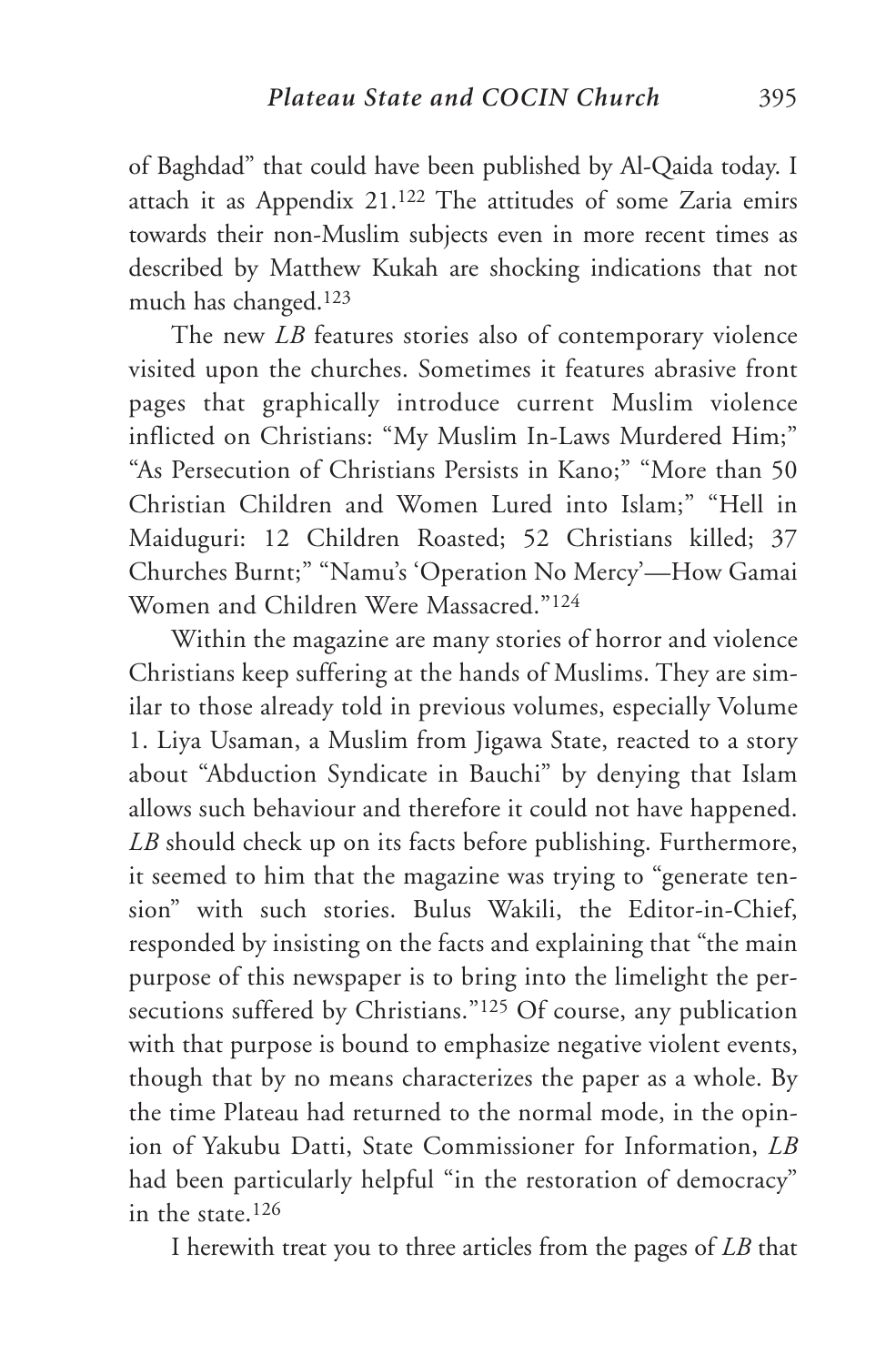touch upon many of the issues and that give you a good impression of the spirit of COCIN vis a vis the Muslim *jihad* for Plateau. The issues in Plateau and throughout Nigeria are more blatant than they are in the Western world. There they are covered by layers of legality, democracy, human rights, political correctness—and, not to ignore, the ingenious Muslim campaign to utilize all of these in the West for their own purposes, to gain for themselves what they deny minorities in their countries of origin.

COCIN SHAPES PLATEAU POLITICS<sup>127</sup> BY SOLOMON NAANMIYAP, PAM ZANG, PETER TITLE, JENNIFER YARIMA, GODFREY BANWAT, EZEKIEL CHOLLOM

*COCIN, an offshoot of the SUM, has come a long way in this country as one of the dominant Christian denominations north of the Niger. Indeed, Karl Kumm and others did a marvellous job out of sheer humanity to plant Christianity among the hitherto "Pagan tribes" here, most of whom had successfully resisted the aggression of the ferocious jihadists for their proselytisation [on behalf] of Islam.*

*This particular denomination, alongside its sister body, SIM, which gave birth to ECWA, became acceptable to the so-called Pagans on the Plateau and other parts of the Middle-Belt. This was due to the fact that the new-found faith as preached by the missionaries was devoid of coercion, unlike the Islamic effort for the same purpose of conversion. What is more, the "Pagan tribes" readily accepted Christianity because of the concept of the "Bible and the plough" as the basis of human salvation and existence while serving the Lord.*

*Incidentally, just as Jerusalem was to the Jews, so is Plateau to Christians north of the Niger in Nigeria. It came to be used as the radius to reach the unreached in other parts of the Middle-Belt and the North with the message of salva-*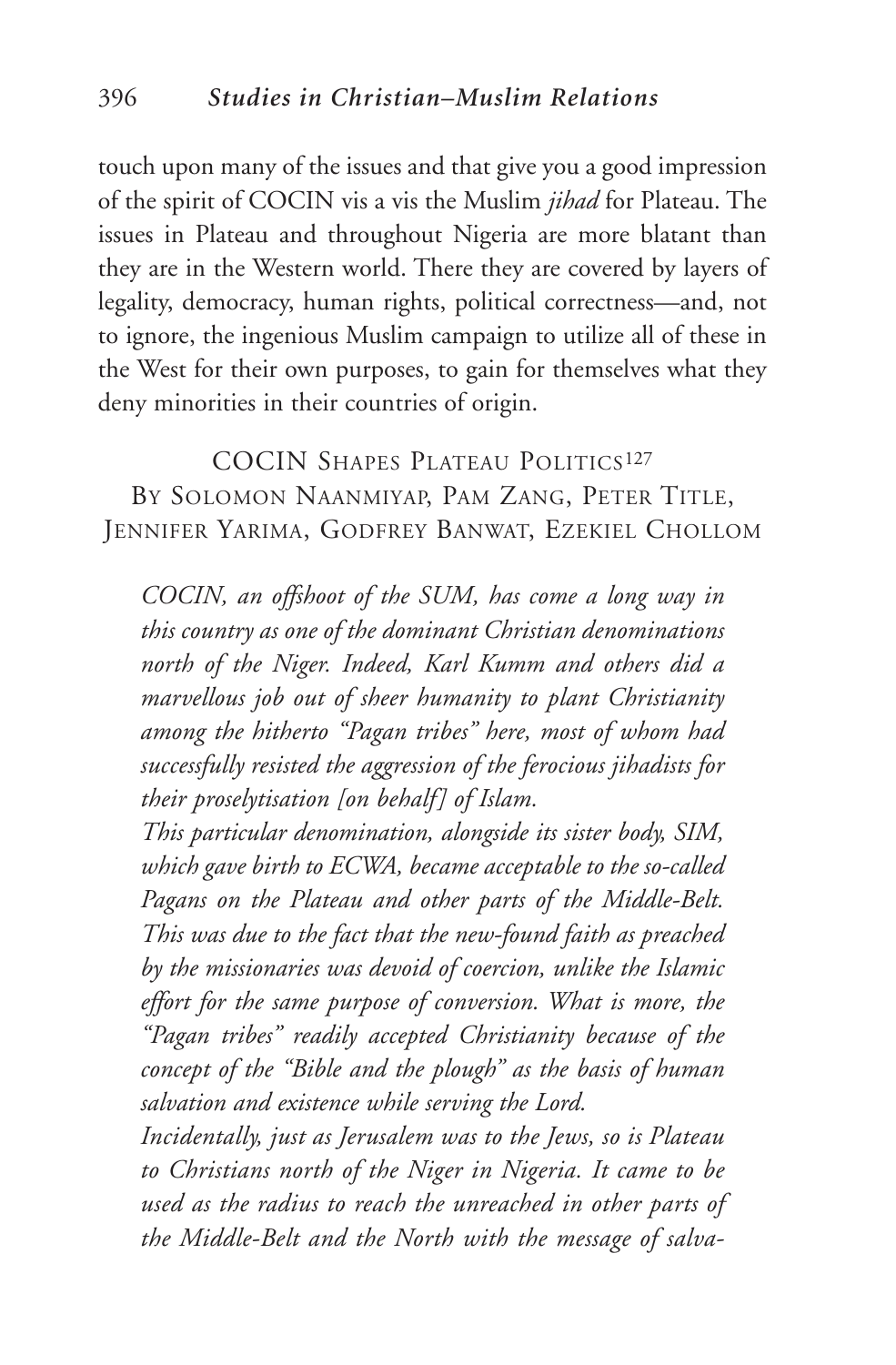*tion. This in essence means that Plateau became the headquarters of COCIN and ECWA, among other Christian denominations in Nigeria today. This development was to the chagrin of Islam which had initially wanted the area subdued both for political and religious reasons. Had the Plateau been vanquished during the aggressive days of the Shehu Usman Danfodio Jihad [early 1800s], it would have facilitated their southward thrust for the planned Islamisation of the entire country. However, since the stout resistance by Plateau groups impeded the realisation of this tall dream, the Islamic forces had to look for other options. Some of them were carefully hatched and cocooned in sharia law that was introduced in most parts of the north. The same was advised to be imposed on the Middle-Belt with special emphasis on Plateau State. The sole objective was to destroy Christianity here.*

*Having mentioned that jihad was to be prosecuted in phases in Nigeria until results were achieved, special focus was to be on Plateau State which could not be conquered by the forces of Islam in the 1800s. And as part of a new strategy, the Hausa/Fulani were encouraged to infiltrate the area in their numbers, especially when it was opened up for tin mining by the colonial government, and that, having settled down, they should begin to agitate for both political and traditional leadership in their host communities. Besides that, they should place themselves above other settler groups on the Plateau, even if the latter first arrived in the area.*

*Since the mission was defined and the role assigned to their willing agents on the Plateau, they were expected to craftily arrogate to themselves the status of indigenes like other bona fide Plateau groups and then implement the jihadist agenda. Unfortunately, the indigenes of Plateau State and the church*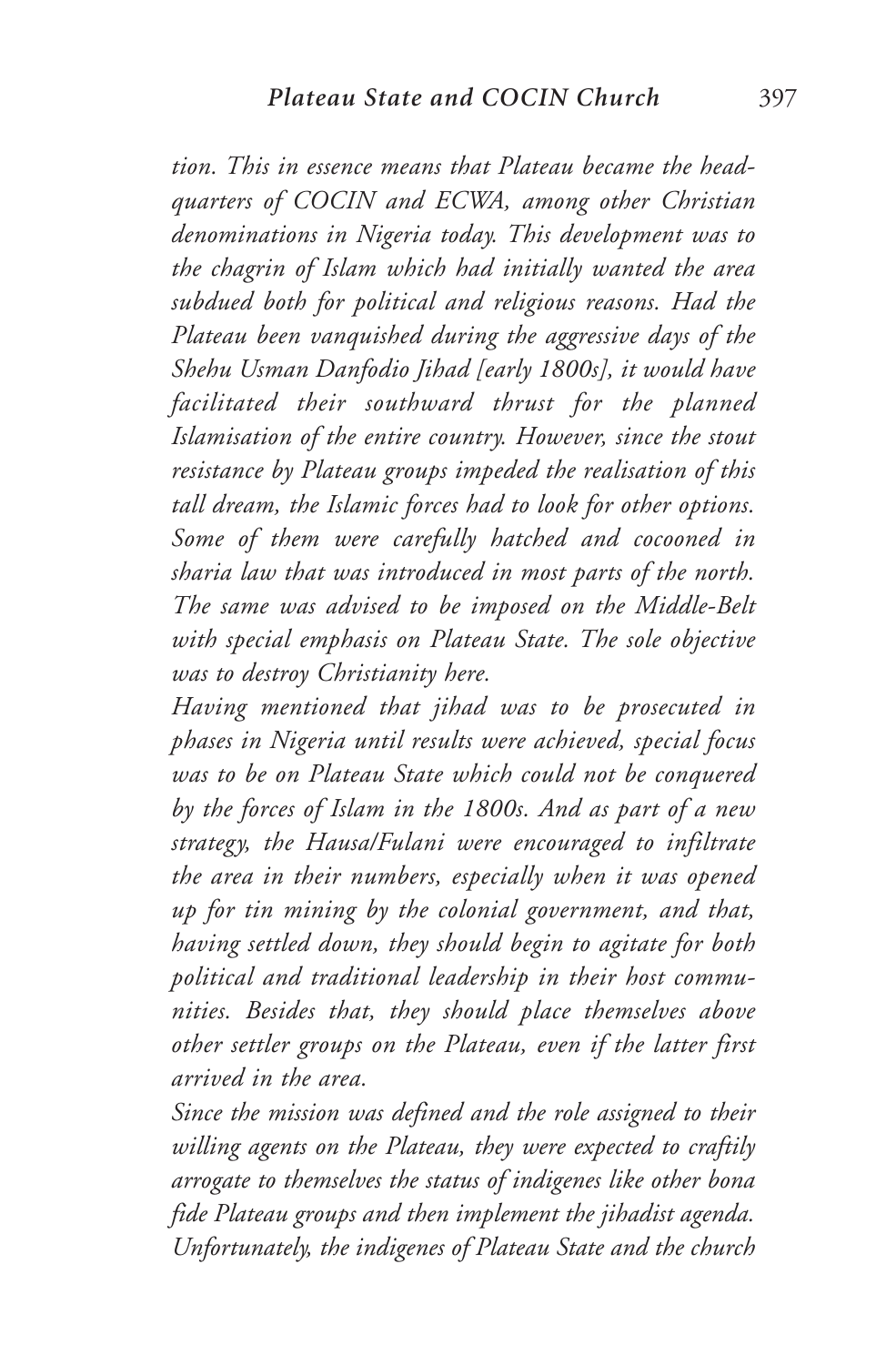*were conscious enough to decipher this shrewd scheme. They wasted no time in opposing it until the agents of the jihad exhausted their patience and decided to risk a direct confrontation with all the indigenous groups on the Plateau, beginning with the northern zones, on September 7, 2001 and terminating at the southern zone.*

*However, having acknowledged the enormity of the task before them, they had to demand for reinforcement from their faceless sponsors from the North, who added mercenaries from Niger, Chad and Cameroon. As they transformed Plateau into a battlefield for about three years, sophisticated arms were freely used against the helpless indigenes until the imposition of a state of emergency by the FG on May 18, 2004.*

*Even though Muslims were alleged to have masterminded the declaration of a state of emergency in Plateau, believing that it was going to favour them, it turned out to be a blessing to the indigenes after all. The resolutions of the defunct Plateau Peace Conference which are being implemented today, speak volumes in this regard.*

*Despite the fact that COCIN is celebrating its centenary, it has been a target of attacks by those claiming to be prosecuting a jihad in Plateau State. During their invasions they levelled down many churches belonging to COCIN and mowed down many of its clerics and members. This action has been deliberate, because COCIN is the largest Christian denomination in Plateau State and it is fast making inroads into barrier states in the North dominated by Islam.*

*As COCIN celebrates this centenary, it would lament the persecution of its members by the jihadists and the destruction of its churches. Worthy of note was the destruction of the first church in Plateau State at Wase, which was built*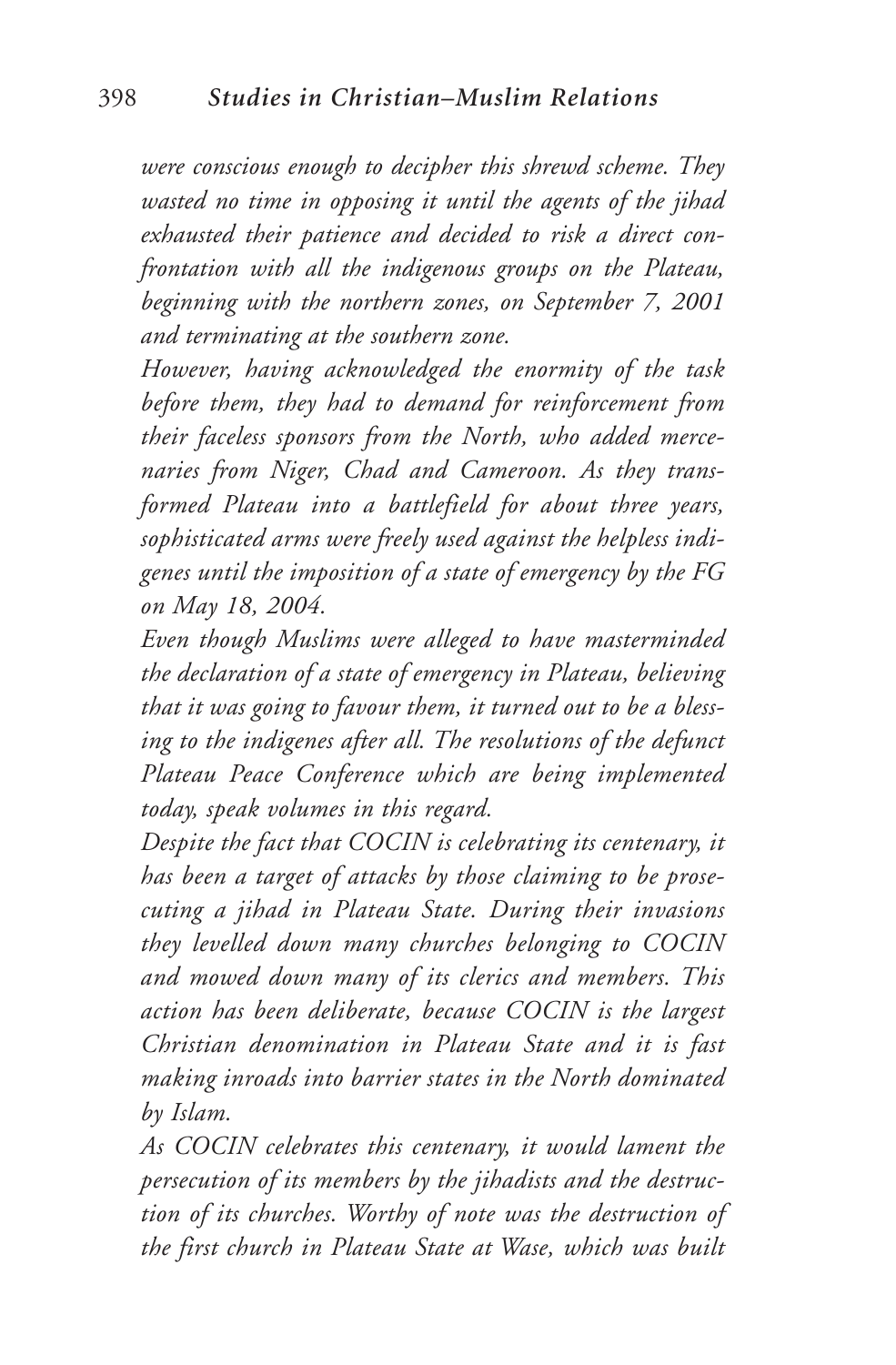*by the erstwhile SUM before the COCIN metamorphosis. COCIN would continue to reminisce with grief the inhuman massacre of its clerics alongside other worshipers in the church by the jihadists in Yelwa-Shendam when they came prowling to cleanse the area of Christians and other indigenous groups.*

*Being the dominant Christian group in Plateau, COCIN should take up the gauntlet of defeating anti-Christian forces in this part of the country and must not compromise its position for fear of intimidation.*

## PLATEAU ULAMA COUNCIL SCRIBE MUST HEAR THIS! BY BULUS GAMBO128

*It is sad, disheartening, unpleasant and unfortunate that some people appear not impressed with the efforts by both the federal and state governments to reinstate and subsequently sustain lasting peace on the Plateau. One of them goes by the name Barrister Lawal Ishaq. His recent unguarded utterances in the media have portrayed him as one who does not have the best of wishes for the state and have clearly portrayed him as intolerant and narrow minded in a society that is fast learning moral accommodation.*

*The issues are contained in one of the interviews Barrister Lawal, the Secretary General of the Ulama Elders Council in Plateau State, granted the Weekly Trust Newspaper.*<sup>129</sup> *The interview was intended to "highlight the flash points of the Plateau crisis and reveal the behind-the-scene activities that led to the eventual restoration of democratic structures, against the backdrop of various protests by groups and individuals opposed to Dariye's return." It featured misrepresentation of facts and insults to the prestige of the Plateau people.*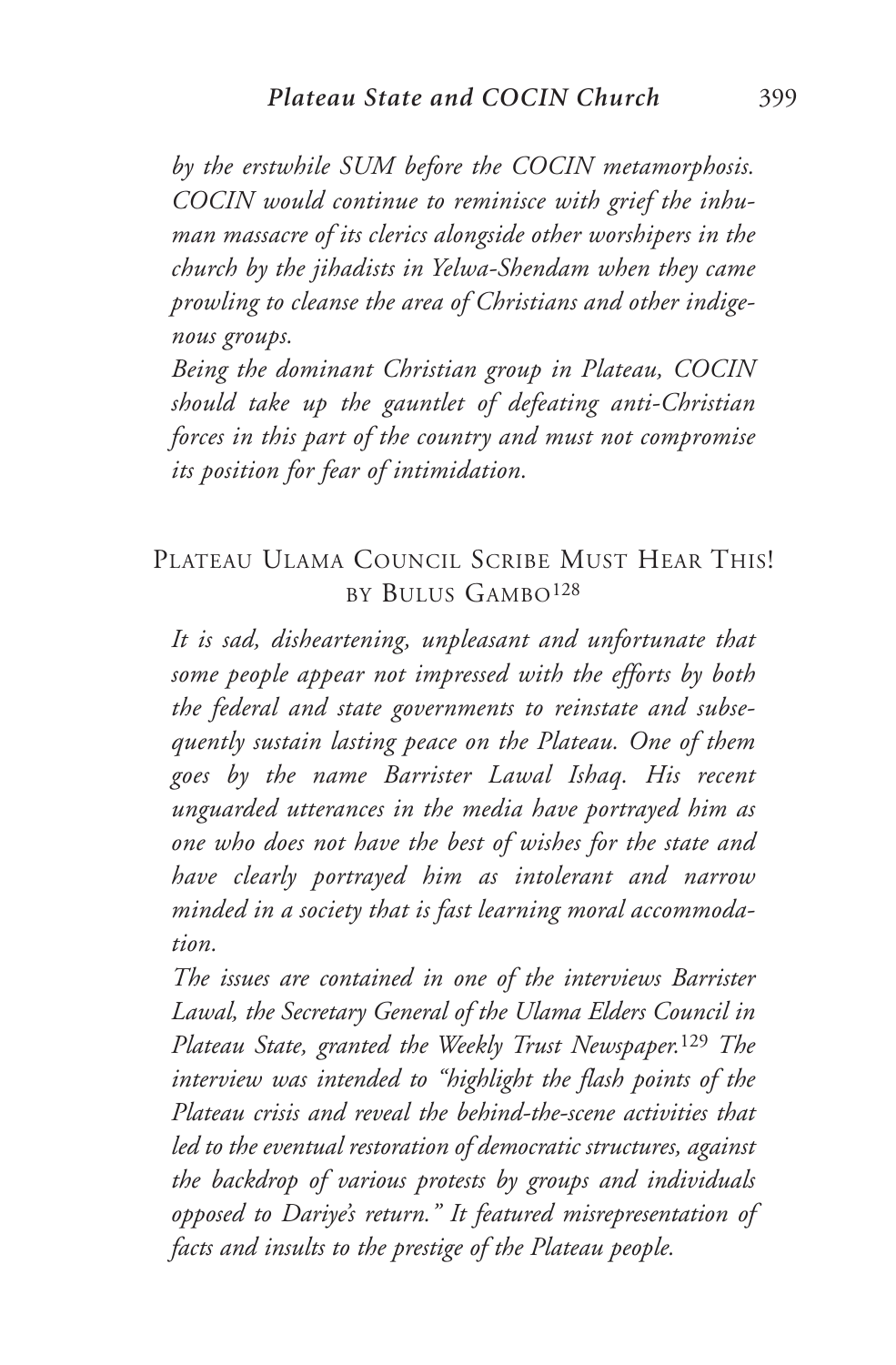*In the interview, Barrister Ishaq alleged that "when sharia as a judicial system was introduced in Zamfara and other northern states, the Christians in Plateau felt it was time to also establish a 100 percent Christian state.*130 *A sort of answer to the Zamfara model, or even an improvement on it" adding that "it was probably a northern Christian project." Barrister Ishaq further asserted that the alleged move to declare Canon law in Plateau State "led to a situation where the over 40 percent Muslim population became agitated. Because when this starts, you know that we as a group were targeted for hate and discrimination. Then it so happened that the lopsidedness, even in appointments, was beginning to show. The ratio figures were strikingly discriminatory. Out of 17 commissioners, 16 were Christians." Continuing, Barrister Ishaq presented a distorted history by saying "that from 1912–1946, a Hausa chief was in charge of affairs here for the Native Authority during the colonial times." That was several years before the office of the Gbong Gwom was instituted.*<sup>131</sup> *He added that by this historical misrepresentation, the Hausa/Fulanis deserve a district. Another issue that the barrister was quick to add in order to generate unnecessary public sympathy, was the rumour peddled around that the Northern Christian Elders Forum, comprising of people like General Gowon, General Theophilus Danjuma, former Governor Solomon Lar and other notable northern Christians, went to Aso Rock to lobby for Dariye's return. He also stressed that the recently concluded Plateau Peace Conference was lopsided in representation and left many issues untouched.*

*After reading the interview, I planned not to join issues with the Secretary General. However, I subsequently reversed my decision because of the fact that, while the scribe is busy campaigning for cheap publicity, certain facts must be told*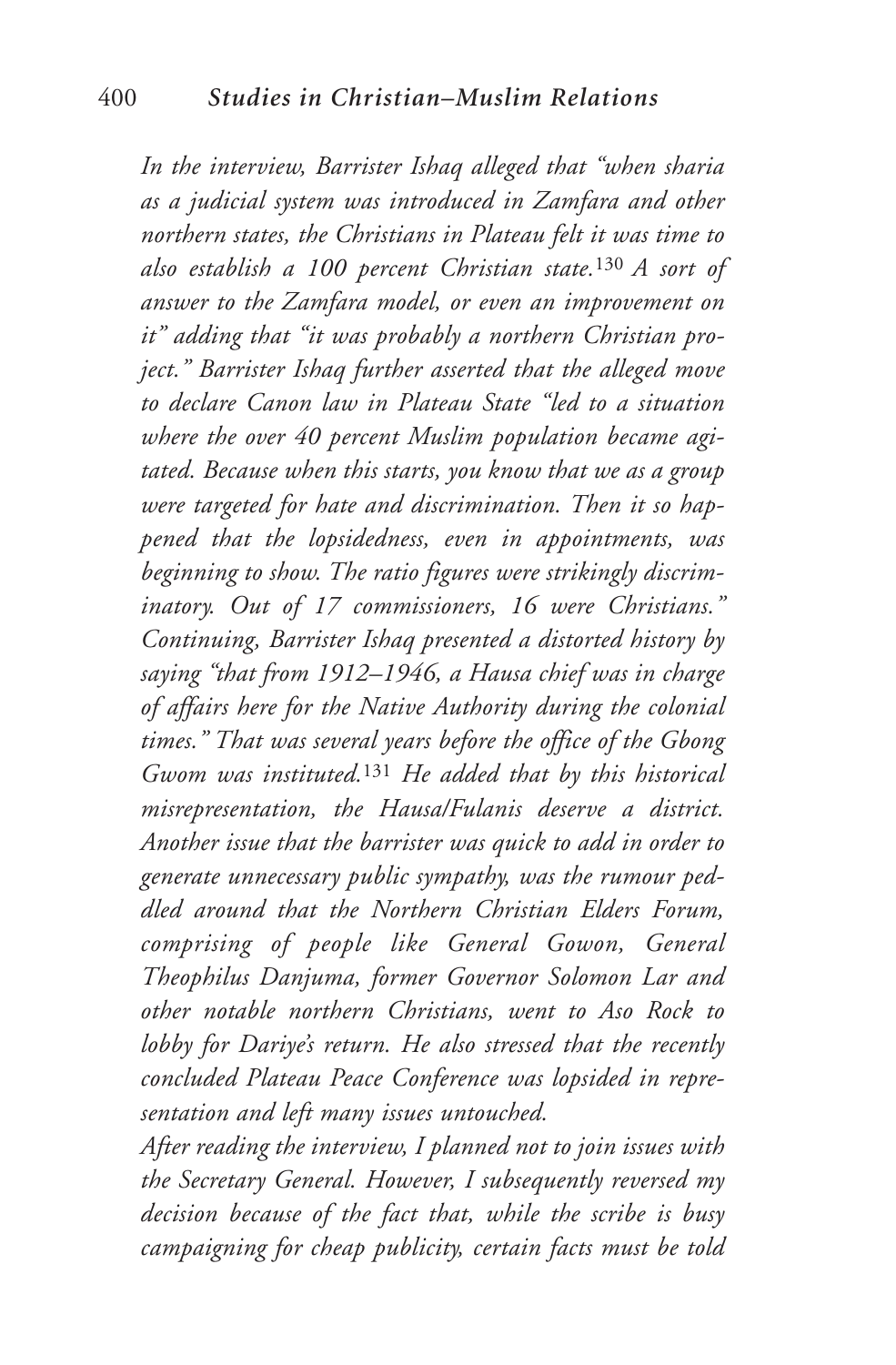*for the sake of the future generation. Let me ask Barrister Ishaq: What is wrong in the quest by the Christian majority to agitate for the adoption of a Canon Law in Plateau State? Why would the Muslims in Plateau State be agitated by the introduction of Canon Law? Since Plateau State indigenes in states that declared sharia legal system are not agitated in these states, why is he afraid of the introduction of Canon Law on the Plateau?*

*It is quite interesting that, instead of totally rejecting the introduction of a state religion in any part of this country, this learned man has derailed from his professional responsibilities and is presently championing sentimental issues. Perhaps, he needs to be reminded that in terms of tolerance, Plateau State is by far better than [the sharia] states like Zamfara, Kano, Jigawa, Sokoto or even Katsina. Plateau State has remained the only state in the north that has embraced everybody irrespective of tribal or religious inclinations.*<sup>132</sup>

*Is Barrister Ishaq not aware of the fact that in Zamfara State, churches have been earmarked for possible demolition? Has he not heard of the torture of human beings and innocent Nigerians by the notorious members of the Hisbah Commission in Zamfara State? For Barrister Ishaq's information, leaders of CAN in that state are never recognized during any state or national programmes. Many Christian organizations and churches pay through their nose for their programmes to be aired on either the state television or radio stations.*

*Fortunately, the reverse was the case on the Plateau where every Muslim is given equal right to worship without molestation. I don't even know whether Barrister Ishaq has the right to comment on the issue of lopsidedness in appointment, unless he is an indigene of the state. For the sake of clarification, however, no indigene of Plateau State is against*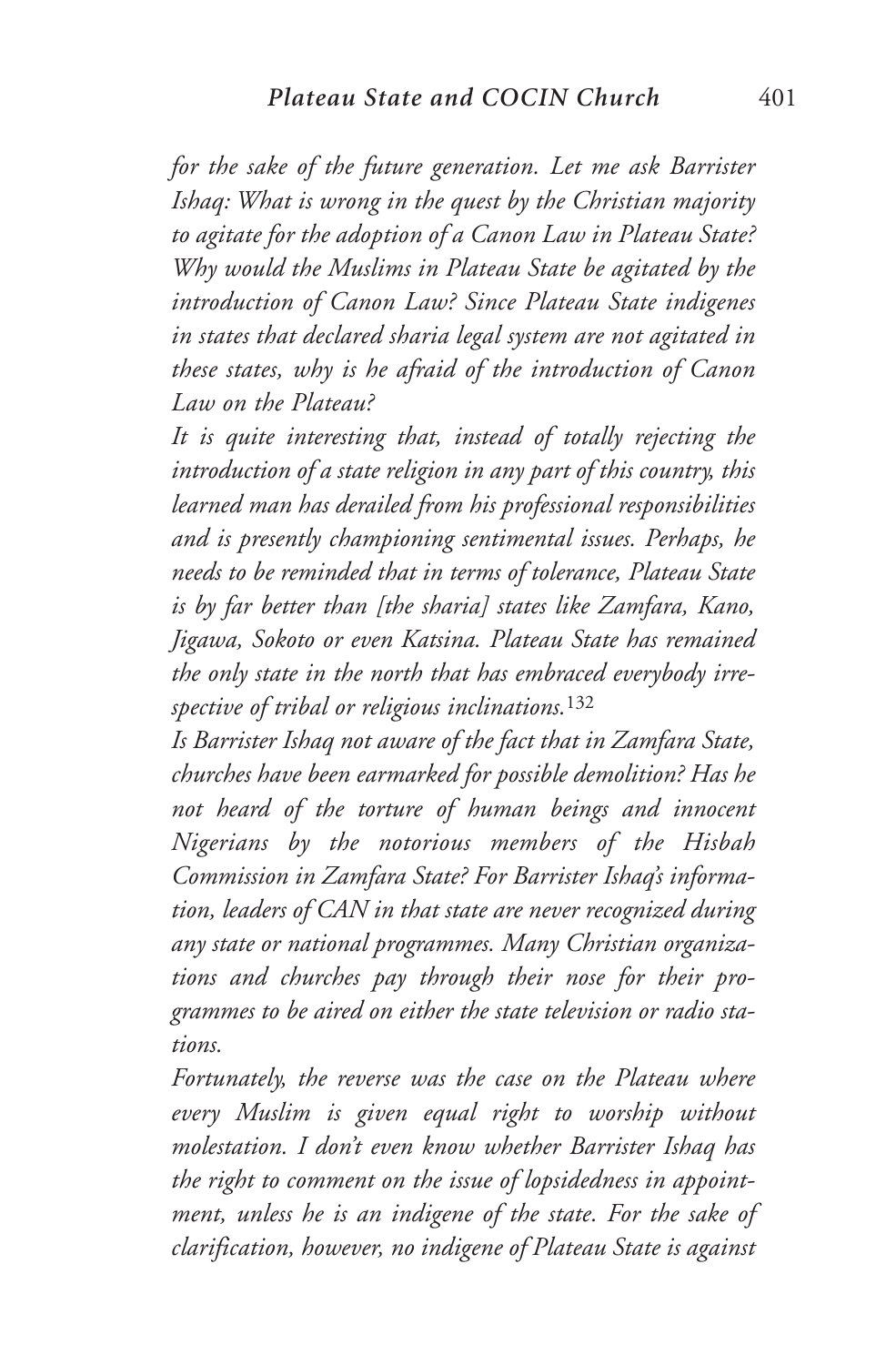*the appointment of an indigenous Muslim as a commissioner, deputy governor or even a governor in the state. In any case, no Plateau man has been appointed commissioner in other states in the core north.*<sup>133</sup> *Maybe the barrister has forgotten the favour enjoyed by the Nasiru Goshis, Sama'ila Mohammads, Sale Hassans amongst others.*

*No Plateau man or woman has disputed the fact that the Hausa/Fulanis came up to Jos for trading. If our historical antecedent is anything to go by, the White man recognized the Hausa/Fulani as head of native authorities, because the indigenes then were not interested in trading. But if facts must be revealed and respected, when the Hausa/Fulanis came, were there no people on the land? Did the Beroms, Anagutas and Afizeres agree that the Hausa/Fulani should be their native authority leaders or was the Hausa emir appointed by the White man? To the best of my knowledge, a chief is nominated only by his own people, not by a foreigner. Barrister Ishaq should restrict himself to the truth, and not be carried away by sentiments. In any case, all is now history, since the resolutions of the Plateau Peace Conference have given respect and honour to whom they are due. If Barrister Ishaq or any of his cohorts think that there are yet issues to be addressed, the answer to their quest is simple: Please kindly wait for another Plateau Peace Conference, where your views may be heard. For now, it will be better for you to please shut up and allow us to put our dear state on the path to glory. Again Ishaq should be aware of the fact that "Mutanen Philato sun gyara zamansu, sun kuma sasanta da juna. Wannan labari ne mai dadi."*<sup>134</sup>

*How could in the first instance Barrister Lawal Ishaq throw decency to the wind and out of his wildest imagination and unwarranted exaggeration afford to create an impression that many groups and individuals protested against the*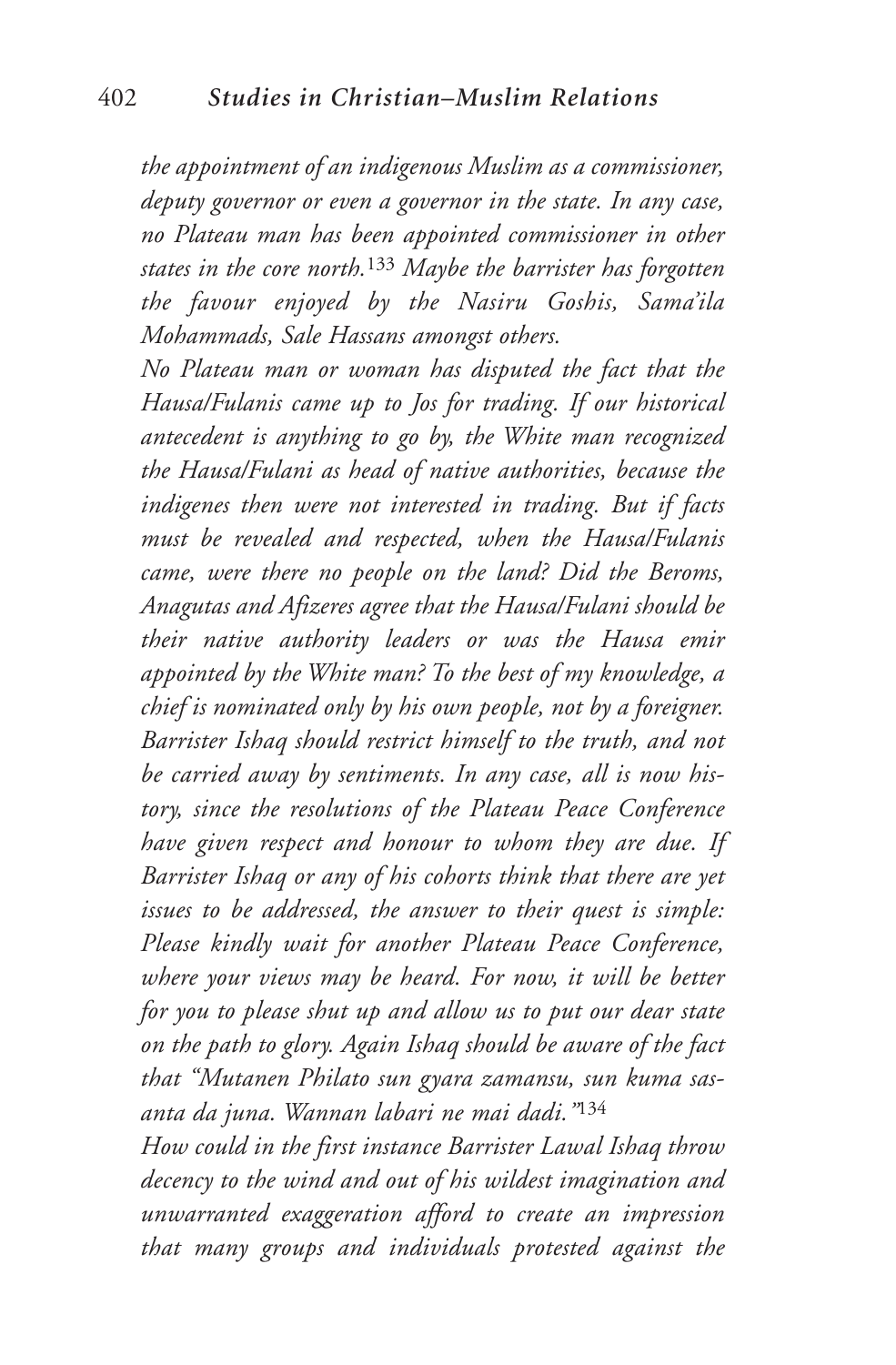*return of the suspended governor? The first question to ask Ishaq is: Was he in Jos when the governor was received by a mammoth crowd and subsequently accompanied to Rayfield? Though most of the civil servants and his political opponents were undecided about possible reconciliation, none of them took to the streets to distort the proceedings. It was only the Council of Ulamas through their spokesman, one Dr. Bawa Abdullahi Wase, and some members of the Amalgamated Union of the Motor Cycle Association, Plateau State chapter, who objected to the reinstatement of the suspended governor.*

*To help refresh Barrister Ishaq's memory, while Dr. Abdullahi Wase on behalf of the council officials read the resolution objecting to the return of Governor Dariye, the members of the Motorcycle Association protested just for an hour before they were dispersed by security agents. If this development is anything to go by, are these two incidences enough to thwart the collective destiny of the Plateau people? Haba, my learned colleague!*

*In any case, if the governor deliberately hurt his people as their leader, it is only his people who have the right to discipline him. As far as the Plateau people are concerned, Dariye as a person is a human being like any other and was unfortunate to have been caught up in the web of the intrigues of contemporary politics.*

*It is true that Dariye hurt the civil servants who went for months without pay. It is equally true that he did not live up to his expected obligations in terms of providing the necessary facilities needed to create an enabling environment for the socio-economic emancipation of his people. Yes, he did little or nothing to stand up to his responsibilities when needed most. Today, he has sounded out that he is a brand new person. The one who hurt his people so much has begged in tears for forgiveness from God and humanity.*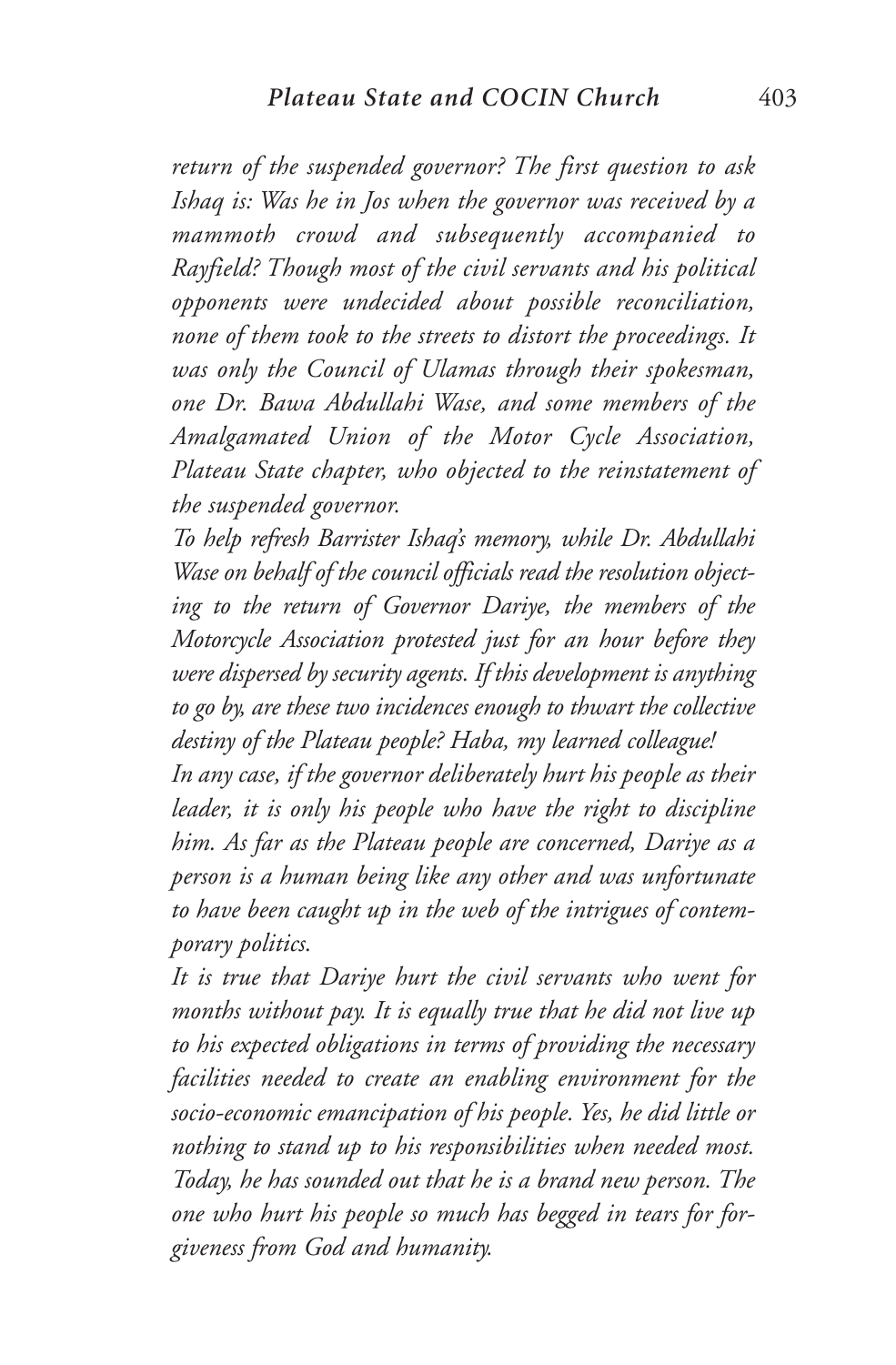## [MUSLIMS] KILLING ISLAM YILJAP ABRAHAM135

*The story is told that a few days after Muslims in Bauchi decided to descend on their unsuspecting Christian neighbours, killing some, looting their property, setting their churches, houses and shops on fire, a group of young people was walking down a street with the air of arrogance of conquerors who had the whole town to themselves. A young man in the group was said to have pursed his lips, pushed his chest out, with arms spread out and proclaimed aloud: "Jesus is stupid. Jesus, stupid. Stupid."*

*Christian passers-by who heard him were reported to have simply walked on, not bothering to take a second look at the boy or respond to his captive mind.*

*It is not difficult at all to understand why those Christians behaved the way they did. Any true believer, when confronted by a similar scenario will act the same. General Secretary of the Church of Christ in Nigeria (COCIN), Rev. Seth Usman Nden, explained the reasoning when he visited and condoled believers in Maiduguri who were traumatized by their Muslim neighbours last February, "After all, the church is not a building that can be burnt as some people think; it is wherever God's people are gathered for worship. Besides, you have a God who does not need humans to fight for His protection. The church is still intact."*

*If Christians had reacted like these jihadists, there would have been perpetual war launched by Christians against Muslims because of that Islamic writer, Ahmed Deedat, who had proved himself as one of the worst critics of the Christian faith. Deedat, not even an Arab, had such an insatiable obsession hating Christ and Christianity, that he devoted his lifetime to writing books in which he wanted to prove that Jesus, the Christ, was never crucified; was never*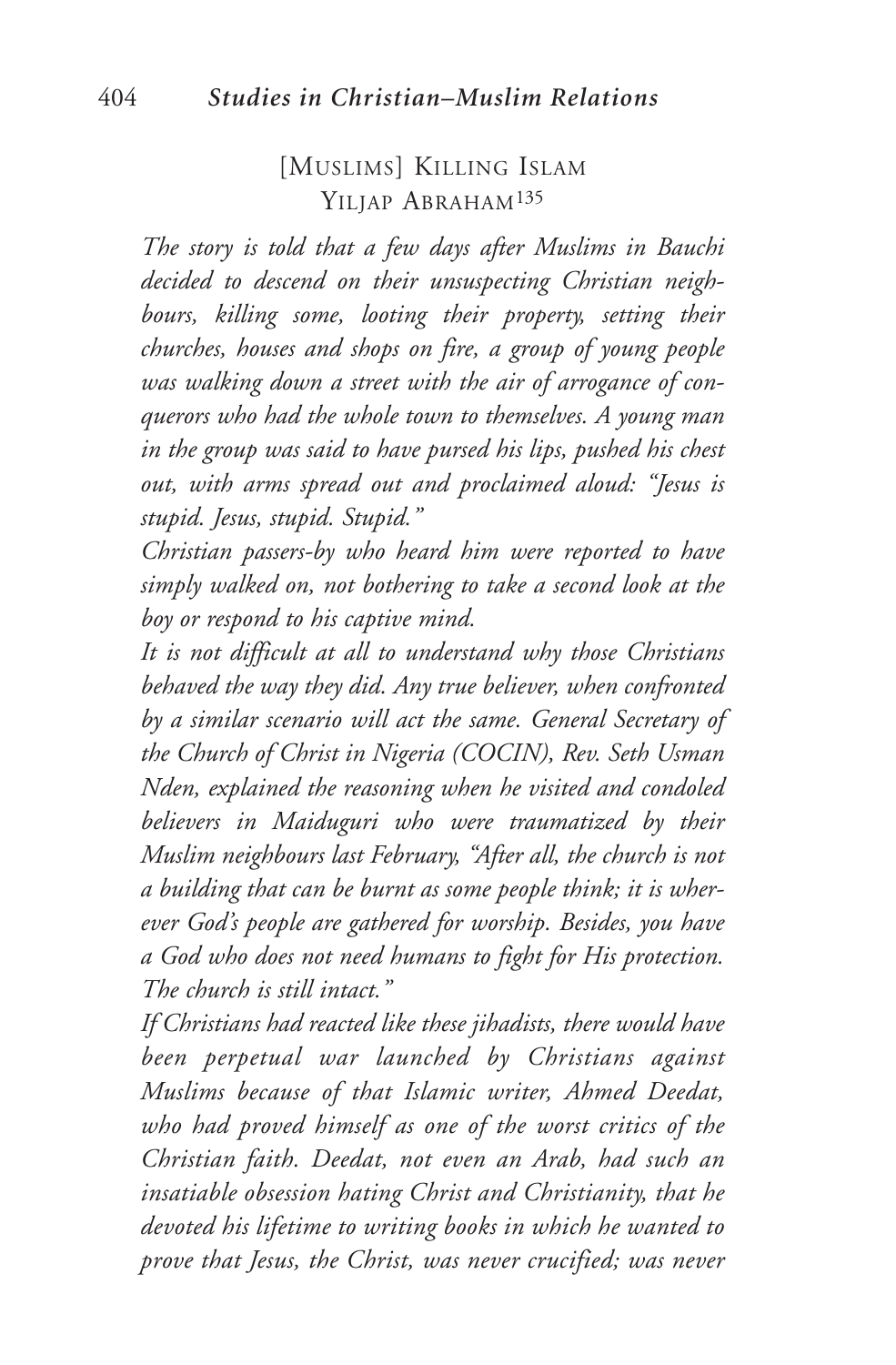*the Son of God; was never the Messiah and all that his depraved mind could cook up. It was quite my privilege as a very young Christian to read a great deal of what this man had to write. He even got into a debate in South Africa with a Christian, John Gilchrist. But I didn't hate Deedat at all. No Christian ever organized a rally against this anti-Christ. We read his books and prayed for him. Unfortunately, he spent the later part of his life on a lifesupporting machine and passed on. I still feel it; because he has left behind quite a heap of religious nonsense. Now, Deedat will certainly meet the same Christ he had so ferociously maligned. Now he will bow the knee and make the confession that Jesus is indeed Lord.*

*Jesus knows how to take care of Himself, and does not need "another saviour." Yet in Nigeria, we have people who believe in the superiority of their faith, and unless they shed the blood of Christians, they do not see their "service" to the divine as complete. It is no big deal for them to turn peaceful neighbourhoods into abattoirs. In the hands of the intemperate, the ready sword of Islam has proved relentlessly bloody, merciless and unfeeling and the next moment, they proclaim: Islam is a religion of peace.*

*Nobody who saw what happened in Maiduguri will not bury his head in shame and shock, wondering whether it was humans who committed these heinous murders or they were "some things" that came from some place. It is too painful to recount here. Yet, it was done in the name of Islam!*

*In the last fifty years, Nigerian Christians have lived literally under the sword of Islam. There have been at least 44 attacks on Christians in towns, cities and university campuses. The reasons have ranged from a solar eclipse, to the use of slaughter slabs, celebration of Easter, a girl passing by a place of prayer, a Christian female student taking her*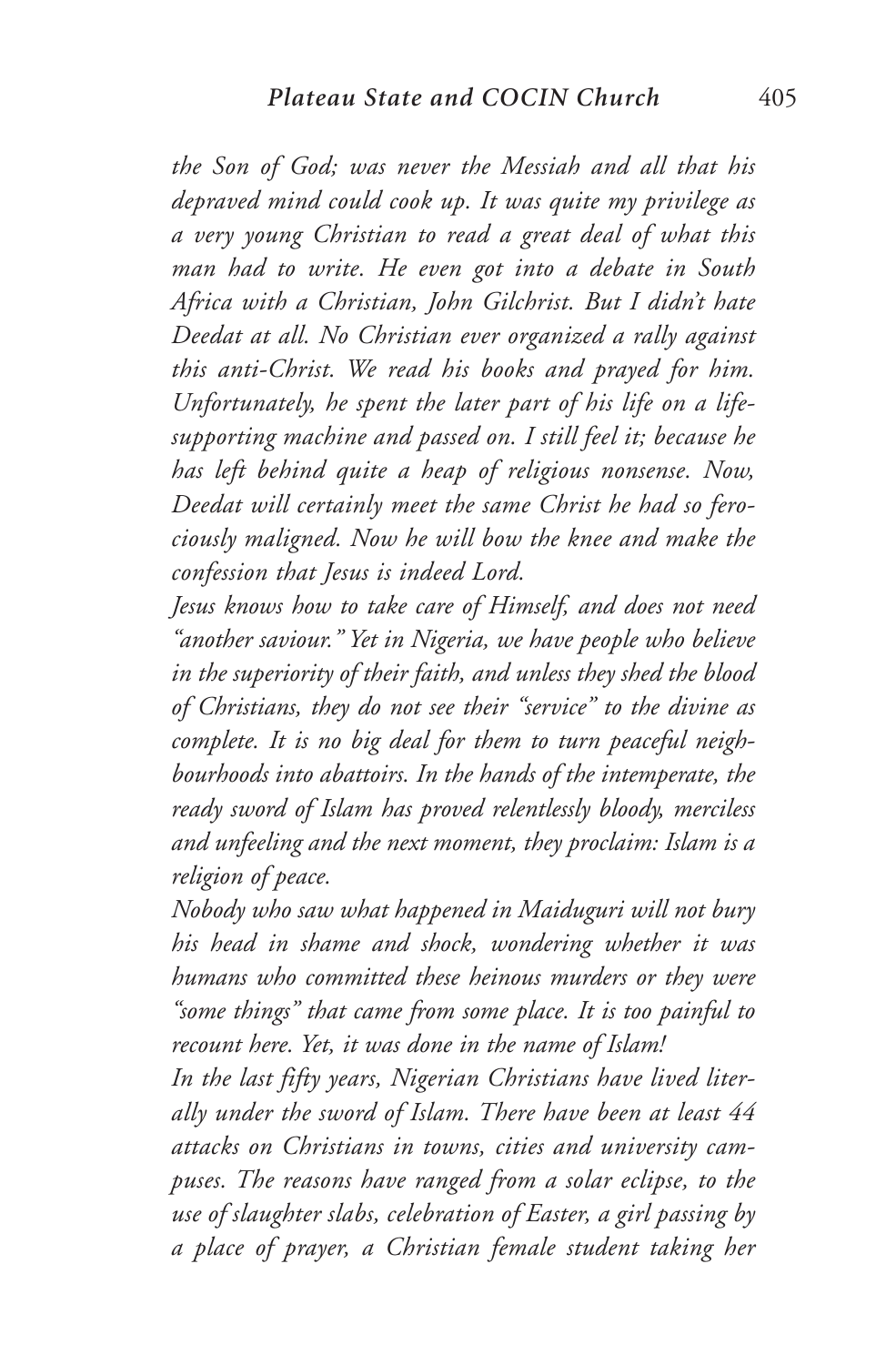*bath in her hostel or the cartoon of the Muslim prophet in a town Nigerian Christians had nothing to do with.*

*Expectedly, many reasonable Muslims have come out to condemn what the Maiduguri butchers have done. I was particularly touched by the opinion of my very senior colleague, Adamu Adamu, in the Daily Trust newspaper of Friday, February 24, 2006. In his Friday Column, under the title "Mayhem in the name of God," Adamu wrote very strongly on the Maiduguri killing of Christians, "The happenings in Maiduguri are symptomatic of the failure of the Muslim Collective and its leadership in this country, or more correctly, at least in the North and it requires an urgent solution." Reading through that write-up, I truly experienced the pain that Adamu felt at just being a Muslim. "Isn't it heart-rending for Muslims that their compatriots who live in their midst cannot expect plain good neighbourliness, justice and the doing of good for which this religion is so famous? I bow my head in shame and put up my hands in penitence and condolence to Ndigbo and those non-Muslims who have had to suffer loss as a result of the stupid acts of those who, without knowing Islam, have become its vanguard."*

*All the same, the damage can't be undone. And how many Nigerians, no, Northern, Muslims are as true, bold, balanced and Islamised as Adamu Adamu? In almost all attacks on Christians, Muslim leaders in such states have branded the actions as politically motivated, even when it was glaring to the blindest of the blind that Muslims attacked Christians! In other words, such politicians in government are claiming that their political opponents instigated the killing of Christians so that they would make the state ungovernable for them. That was the epitaph from the Borno State Governor, Ali Modu Sheriff,*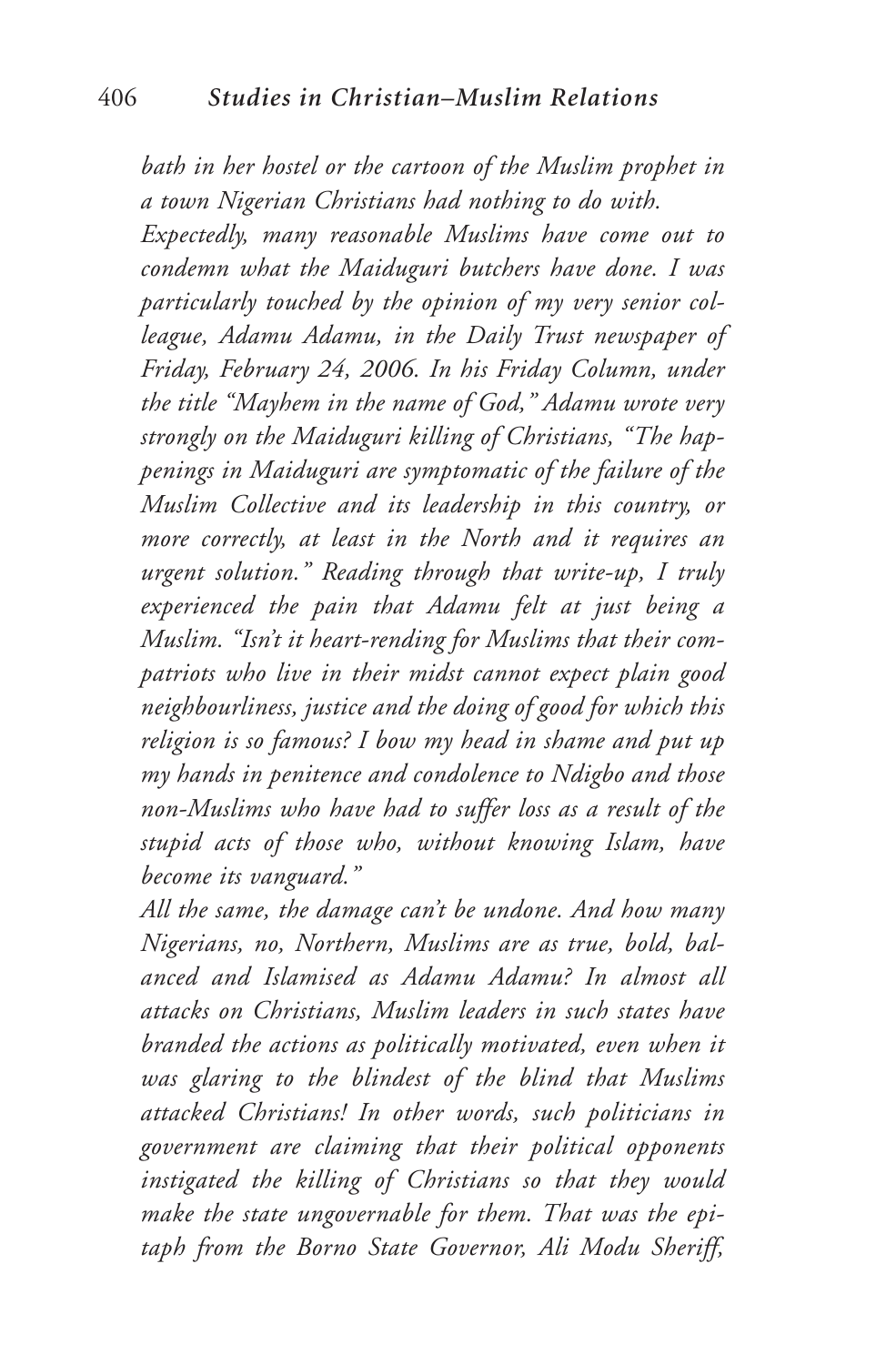*who appeared to have felt no qualms about the roasting of 12 innocent children in their parents' houses by religiously intoxicated killers.*

*As if that was not enough, General Mohammadu Buhari, a Fulani from Katsina who wants to rule Nigeria under a democracy, has accused the government of President Obasanjo, a Christian, of complicity in the killings that took place in Maiduguri, his home Katsina and Kontagora, in Central Nigeria. In a press statement released in Kaduna on Friday, February 24, 2006, Buhari said the violent crises were part of the strategies undertaken by President Obasanjo's government aimed at achieving the third term agenda! Kai! Kai!! Kai!!! Such a stance and statement show Buhari painfully lacking in political decency.*

*This is the same man who had asked Muslims to vote in only fellow Muslims in the 2003 elections. This man had ruled Nigeria as a military general. It doesn't bother Buhari that since Obasanjo came to power in 1999 Muslims have attacked Christians some 19 times! Is Buhari's mind so taken captive by his lust for power, his hatred for Obasanjo as a Christian in the presidency that he can only seek to make capital out of a tragedy? Has Buhari no human sensibility to rebuke people who have deprived parents their children and children their parents and other law-abiding citizens their businesses, homes and worship places? Doesn't he have any sympathy for the Catholic mission whose Reverend Father was butchered and his body set ablaze? Or Joseph Tukwa whose seven children were roasted in their home? He could not visit the victims; but he went to Maiduguri to attend the National Executive Council meeting of his faction of the ANPP. He did not send any condolence message to Christian leaders either. All he wants to do is to make Obasanjo look very bad so that he can look politically, irresistibly good. Come on, Buhari.*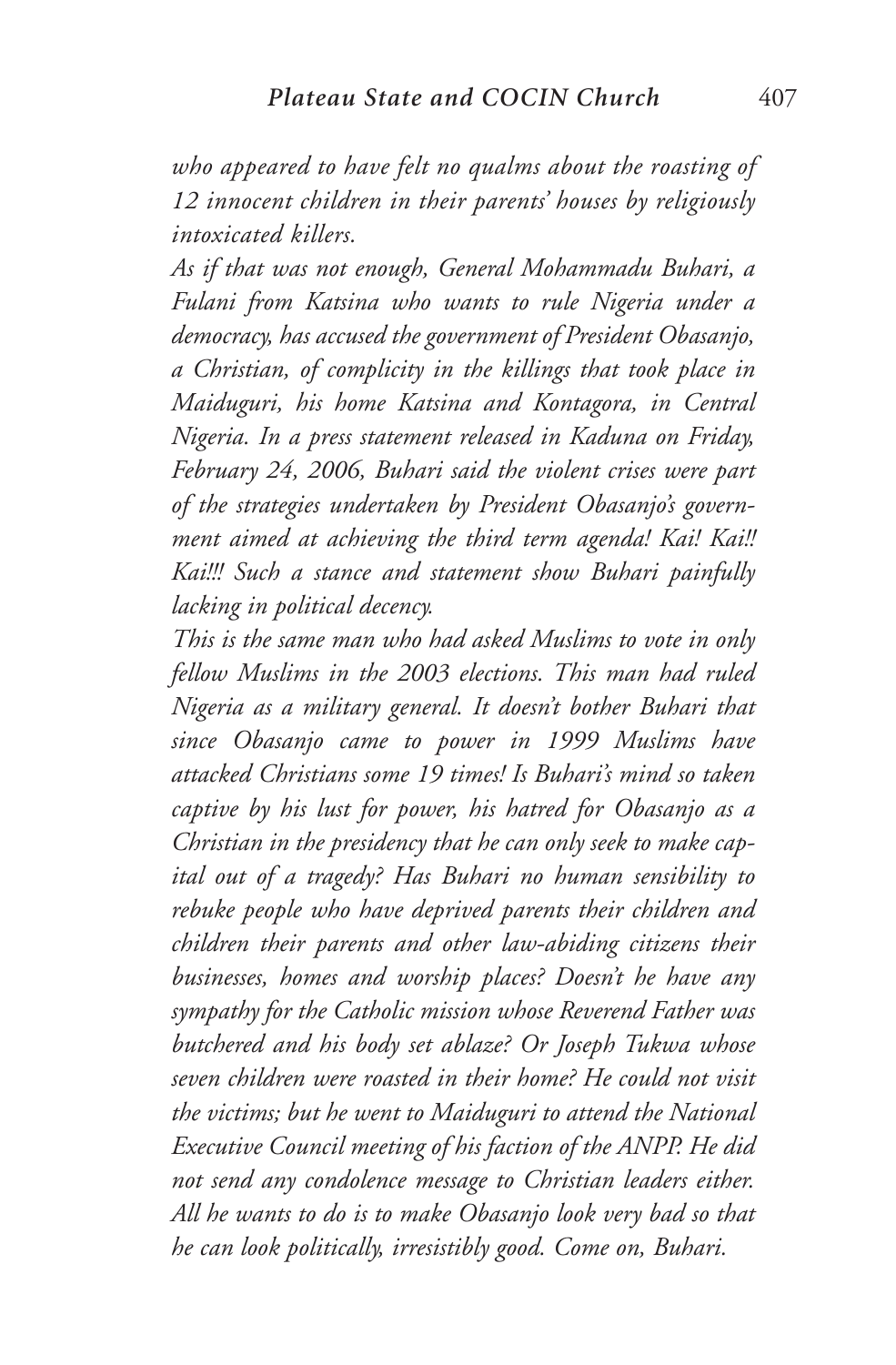*Again, the likes of Buhari are many. Governor Abdulkadir Kure of Niger State in North Central Nigeria has engaged officials of the Christian Association of Nigeria (CAN) in his state in a war of words over the killing of three Christians and burning of 16 churches in Kontagora last February. He told the CAN leaders who visited him that, "You people voted for People's Redemption Party (PRP) and the thugs the party you voted for trained are the ones destroying your buildings and wreaking havoc in the town."*

*He was apparently referring to the 2003 gubernatorial election in which he won anyway. Kure is from the same state with, and an ardent campaigner for another retired general and former military ruler, Ibrahim Babangida, who recently signified intention to contest the presidency in 2007. With politicians like these very much in positions of influence, who can stop the attacks against Christians in this nation? What have been the cumulative effects of these jihads on the Christian population especially in Northern Nigeria and in other parts of the nation?*

*The most recent is the reprisal in Onitsha, South Eastern Nigeria. There, the Igbo descended on the Hausa-Muslim population in a move that showed that they were tired of burying their people who were always killed in the North by Muslims and their bodies brought home in the South for burial.*

*In Nshar (formerly Yelwa), Plateau State, the native population displayed the fact that the Muslims who had killed Christians in a church and chased every Christian out of town in February 2004, did not have monopoly of violence. In Langtang and Jos, Christians have stood on firm ground, always on the alert to confront and contain any attacks by Muslims. In Bauchi, the indigenous Christians know what modern religious warfare is or else the damage would have*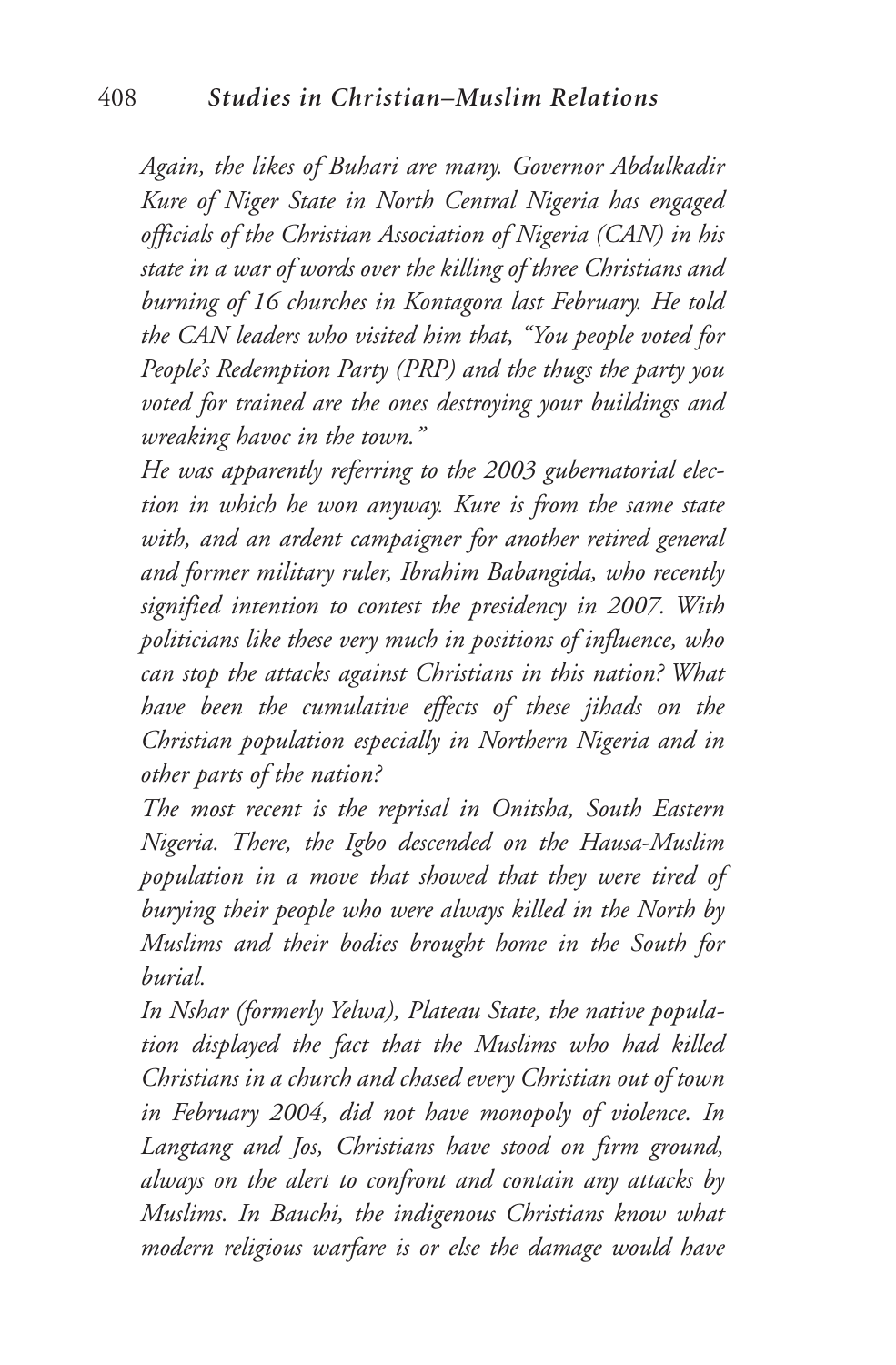*been more than what was witnessed on February 20 in which 27 Christians were killed by Muslims.*

*All over Christendom, the determination is: Enough is enough! These people of Jesus who did not know how to get into physical combat now know techniques of defence and offence. Those who had forgotten the art of self-defence because there was peace have now firmed up their muscles and got themselves ready for battle. For the very first time, I have observed in my travels to cover areas of conflicts that Christians have learned the art of warfare and they are truly ready to fight. It is sad. But that is what modern Islam in Nigeria has taught non-adherents.*

*Vice President, Abuja zone of the Pentecostal Fellowship of Nigeria (PFN), Bishop John Praise, got the mood right when he told a national news magazine last month, "Enough is enough to destructions. We, the Christians will not just sit down and see what we have laboured for years destroyed in a matter of hours." Faced with endless crises the church never bargained for, Christians appear to be working on a theology that will enable them to be pro-active and responsive at the same time as indicated by Bishop Praise, "I believe with all my heart that the Bible says we should resist the devil, but it didn't tell us how to resist him. We have to have an understanding that I am not going to sit down and you will kill me for what I have not done."*

*I have also observed the deep level of distrust, even among neighbours and friends. Christians know that no matter how friendly they get with Muslims, when doomsday arrives, there will be no mercy. President of the Church of Christ in Nigeria (COCIN) Rev. Dr. Pandang Yamsat spoke on this when he addressed a world press conference in March, "Are we truly to believe the Hausa slogan which says, Sabuwa da kaza ba ya hana yanka?" This too, is what Islam in Nigeria has earned for*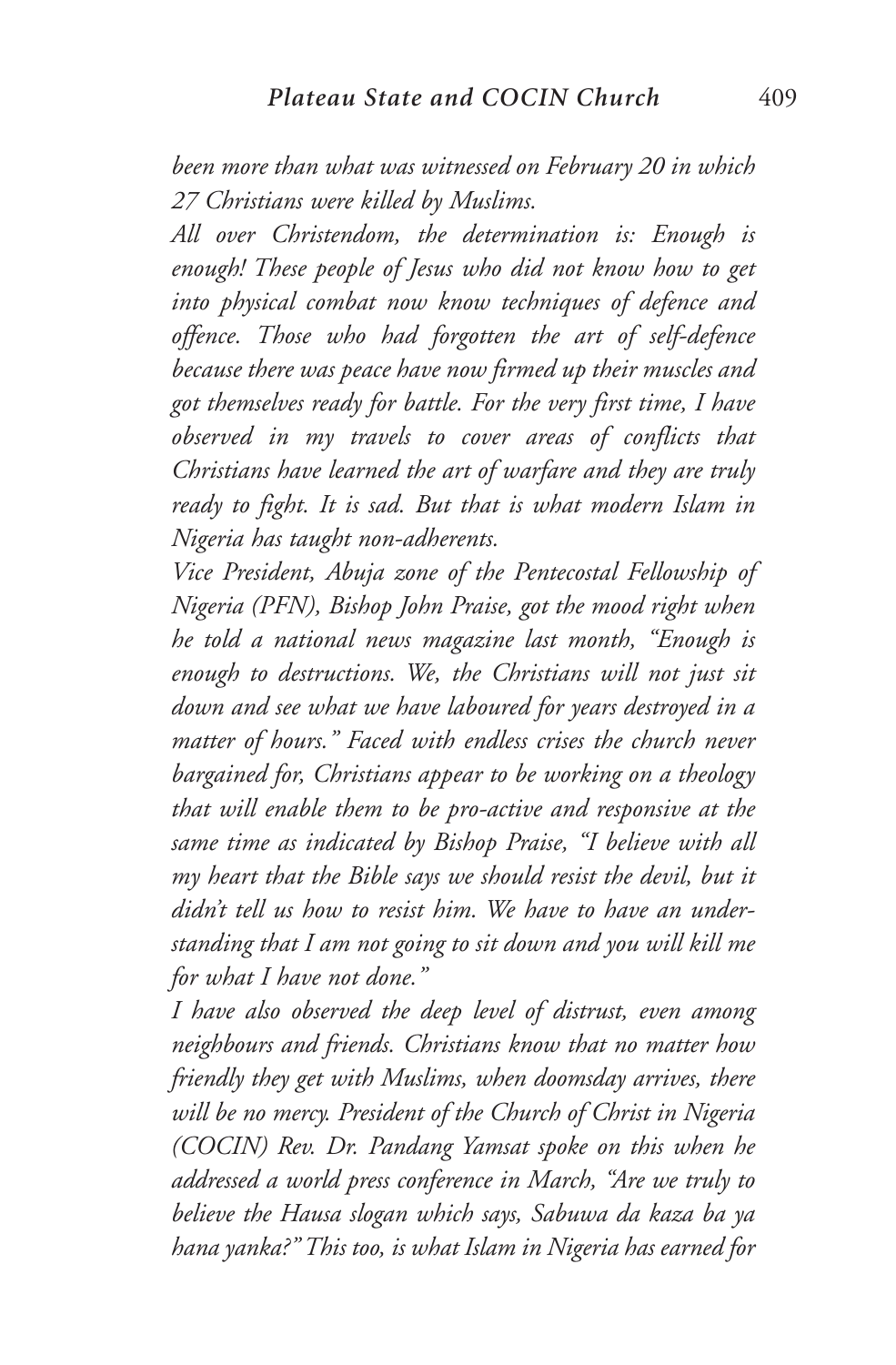*itself. It is so bad that the Niger-Delta crisis is being blamed on the world terror organization, Al-Qaeda, and the group has taken credit for it by commending the act in its website.*

*Painfully too, our children are growing up to see international terrorism, mostly blamed on Muslims, and all the blood-letting in Nigeria against Christians. All these children are learning is that they are being hated by Muslims just because they are Christians.*

*Add to these the fact that perpetrators of these crimes usually escape with their loot and are shielded from justice. Then, spice it up with the remarks of people like Buhari, Governor Kure and Governor Sheriff, what do you have?*

*They imagine that they are depleting the population of Nigerian Christians so that they can take over power and rule them with an iron hand. But do they know that they are instead hardening Christians and teaching them warfare? Someday, they will encounter the results face-to-face, when perhaps, it is all too late. Because the reality is that: It is Muslims that are killing Islam!*

May these write-ups from the trenches and, in fact, this entire series, serve to tear away the blinders with which many Westerners regard their current situation. We need to see both the virtues of Muslims and their vices, their strong and their weak points—as well as our own. This series tries to help develop that sensitivity on both sides.

## ▲ *Who Wins?* \_\_\_\_\_\_\_\_\_\_\_\_\_\_\_\_\_\_\_\_\_\_\_\_\_\_\_\_\_\_\_\_\_\_\_\_\_\_\_

In his outgoing speech as President of COCIN during 2004, Alexander Lar threw a serious challenge to the Church's leaders: "Never must we allow Plateau State to be humiliated again for whatever reason. This state is the cradle of enlightenment in the North of Nigeria and we must showcase this in the way we support and respect one another."135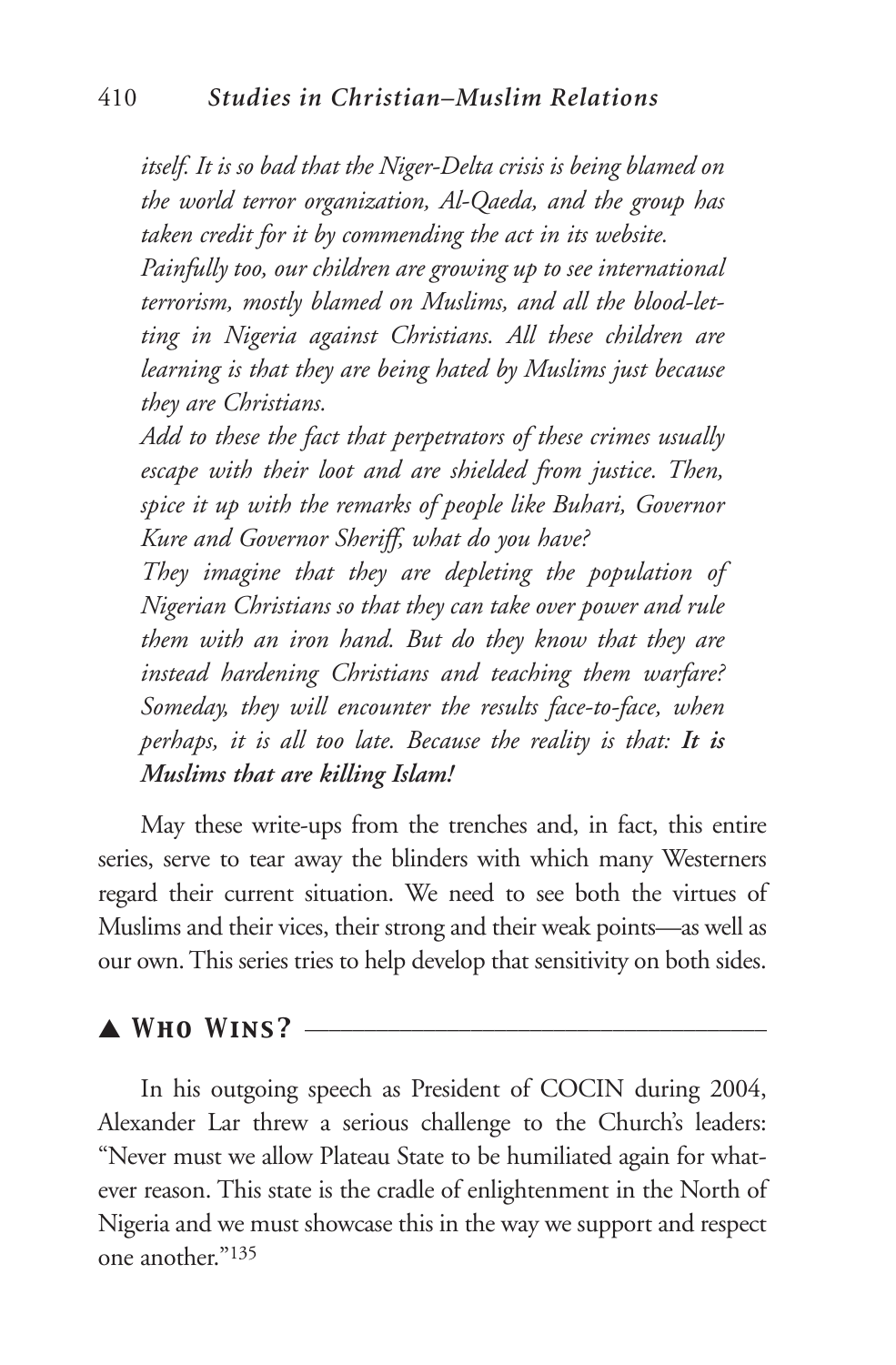COCIN seems to feel that she, together with Plateau State, achieved an important victory at the Plateau Peace Conference. Well, the Main Report of the Conference did state the following: "The Conference further noted that Plateau State is a predominantly Christian state with a considerable Muslim population."136 Over the years, there have always been Muslims disputing that observation, so that the statement does represent official closure on that issue. The statement drove up La-Nibetle's adrenalin. In the context of the 2005 Bonnke crusade in Jos, he jubilantly boasted, "The Muslim Hausa/Fulani were put in their place. This is not their territory. They have lost their power and no longer dare to object to Bonnke Crusades!"137

Another Christian who attended the crusade reported to me that Muslims attended it and actually enjoyed the occasion, even though it was held on a special long weekend celebrating the end of the pilgrimage, when they should have been involved in Muslim celebrations! Perhaps that was the result of the catharsis of the Peace Conference?138 It may also indicate a disconnect between many grass-root Muslims and their aggressive leaders. The very timing of the event almost seemed like a pre-meditated Christian challenge to Muslims: Try if you dare! And then there was that huge billboard advertising a "crusade" of all things at a major junction into the city. How Muslims must have grated their teeth! Wow, what a gamble—but it worked! Perhaps it proved that the above boast was not far off the mark.

But the Bonnke visit *was* a demonstration of Christian power in the state that left no one in doubt. Upon his arrival at the Jos Airport and after the proper protocol with respect to the Christian leaders that had gathered to welcome him, Bonnke immediately proceeded to Government House to meet with the Governor and his associates. CAN's report contains many pictures of Bonnke in the company of the Plateau elite—the Gbong Gwom Jos, Da Victor Pam; the Governor, Joshua Dariye; his Deputy, Michael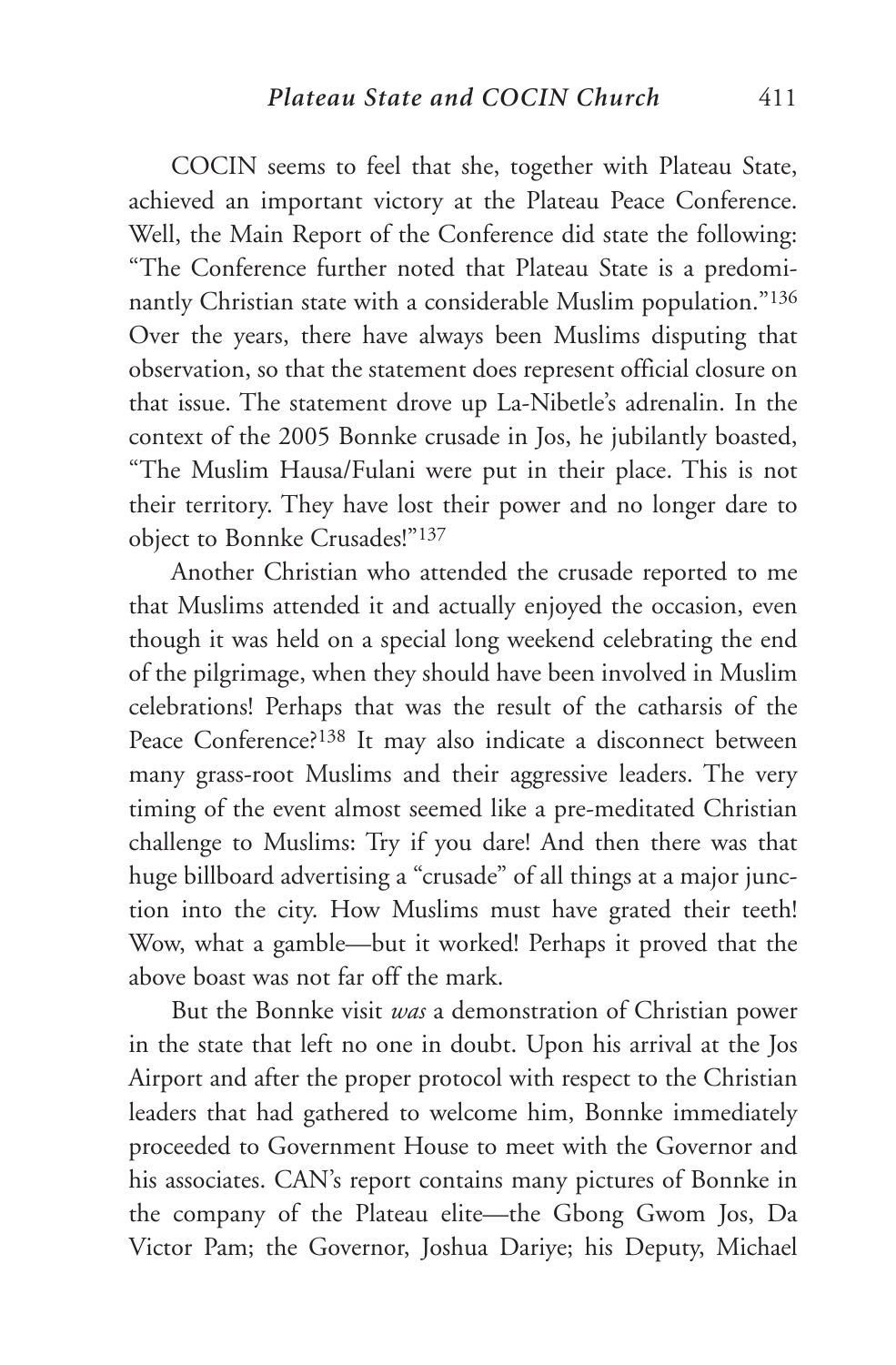Botmang; Speaker of the House, Simon Lalong; the Chairman of CAN, Yakubu Pam and various bishops. The Gbong Gwom or Chief of Jos declared Bonnke his "spiritual father." The Governor is pictured entranced in a prayer by the evangelist.<sup>139</sup> This was a complete coalescence of church and state. *That* would have taken some stamina and courage on the part of the Muslim community to resist.

Did Christians really win the battle as La-Nibetle boasted with such glee? *Did anyone win*? It remains to be seen. Will those evicted from their land actually return? Who will pay for the destroyed churches, mosques and other properties? *Or did everyone win some and lose some?*

There is at least one battle that the Muslims won. The riots of 1991 and 2001 were about having Muslim participation in the power structures of Jos. The indigenes won those two events.<sup>140</sup> But after four years of the most bitter fighting, Governor Dariye announced on January 2005, that a Hausa man had been appointed member to the newly-established governing council of Jos*—"Majalisar Masarautar Jos*," a body that includes representatives of all the ethnic groups living in Jos. The Governor explained that now that all ethnic groups were represented, the bitterness of the past should be forgotten in the interest of peace. The leader of the Hausa/Fulani living in Jos, Baban Iya Muhammad, praised Dariye for this move. This move alone would, according to Muhammad, wipe away all the shenanigans of the Governor in the past.<sup>141</sup> No wonder Muhammad was pleased. The Muslims finally achieved one of their intermediate aims for which they had struggled long.

*I would rather consider it a victory for everyone*. No political system that excludes a large segment of the population can succeed in the long run. Even if various groups are hostile to each other, it is better to have a place to discuss than to pursue a policy of exclusion. The whole world breathed a sigh of relief when some years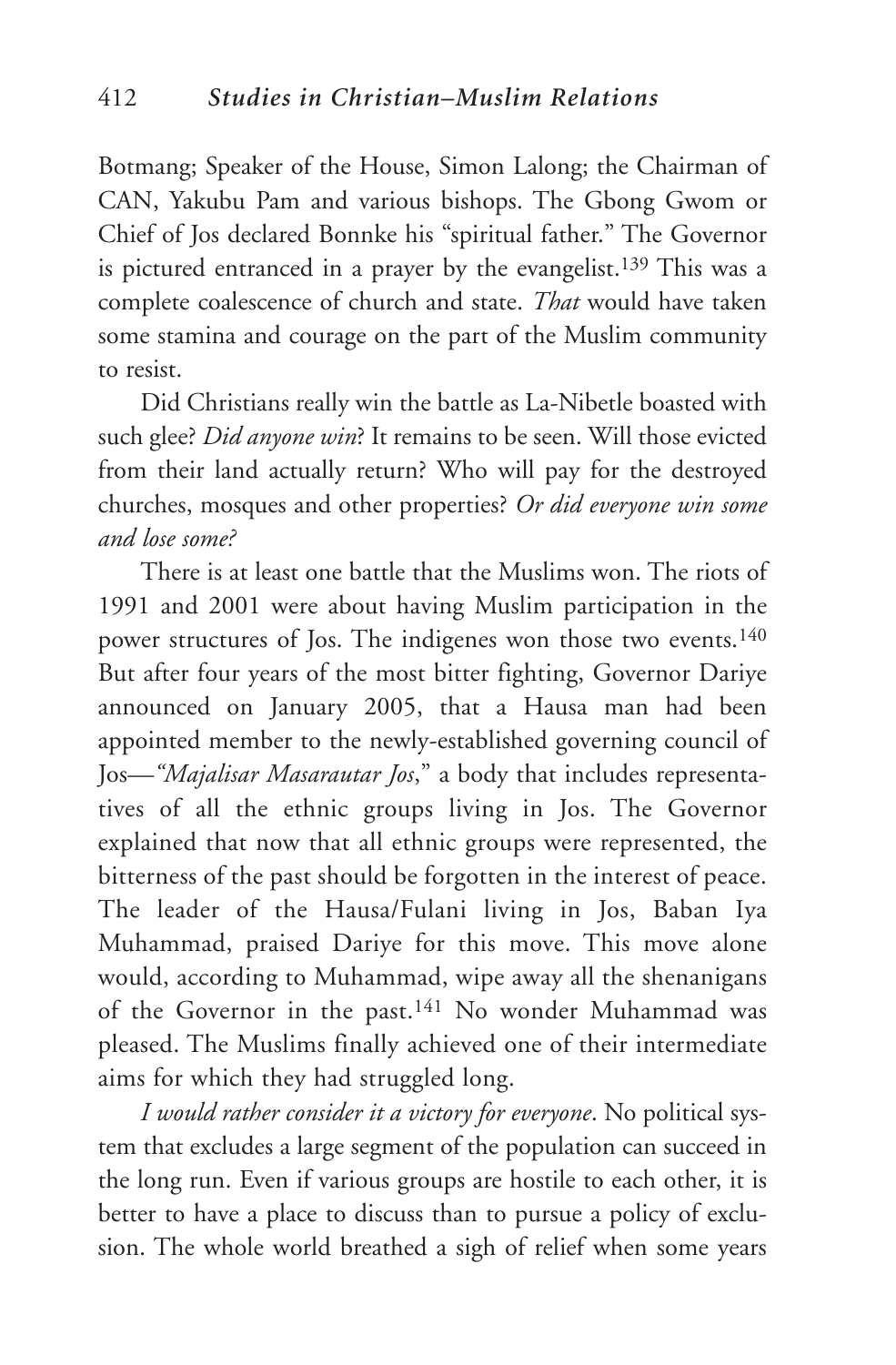ago the USA finally recognized China after a long period of denial. All of Plateau will gain from having all parties at the table. Christians and Muslims cannot live together with any semblance of order, let alone peace, unless they sit at one table to discuss. They cannot simply wish each other away anymore than China could be wished away.

At this stage of the game, it looks like both parties both won some and lost some. The real battle rages on still. Minchakpu's article about "The Roots of Persecution in Plateau State," written a year after the Peace Conference, leaves me with the impression that all the issues, anger and bitterness are still there, that nothing has been settled. In November 2005, Bulus Wakili, referring to a new political crisis in the state's People's Democratic Party that is threatening to upset the peace once again, asked, "Why is the state moving from one crisis to another? Is it that the people have refused to learn from the bitter devastating consequences of the past?" After the emergency of 2004, "the people resolved to let go their differences to move the state to the next level. Today, there is panic in the land. The hand writing on the wall [shows] that all is indeed not well with the 'Home of Peace and Tourism.'"142 A forceful reminder is the "bloody crisis" that included death of humans and destruction of properties in Namu, Qua'an Pan LGA, another post-Peace Conference battle that apparently was again that volatile Plateau mix of religion with issues of politics, indigene/settler and ownership.143 The old issues still burn; the same arguments are still aired. It gives me the impression that it was only an official peace on paper that had been achieved. I sincerely hope that this is a false impression.<sup>144</sup> But, when apparently there has been no serious follow up to the Peace Conference, what can you expect? The report seems to have gone the way of all such enquiries.

Empirically speaking and keeping in mind post-Conference developments, it is difficult to predict the eventual final outcome.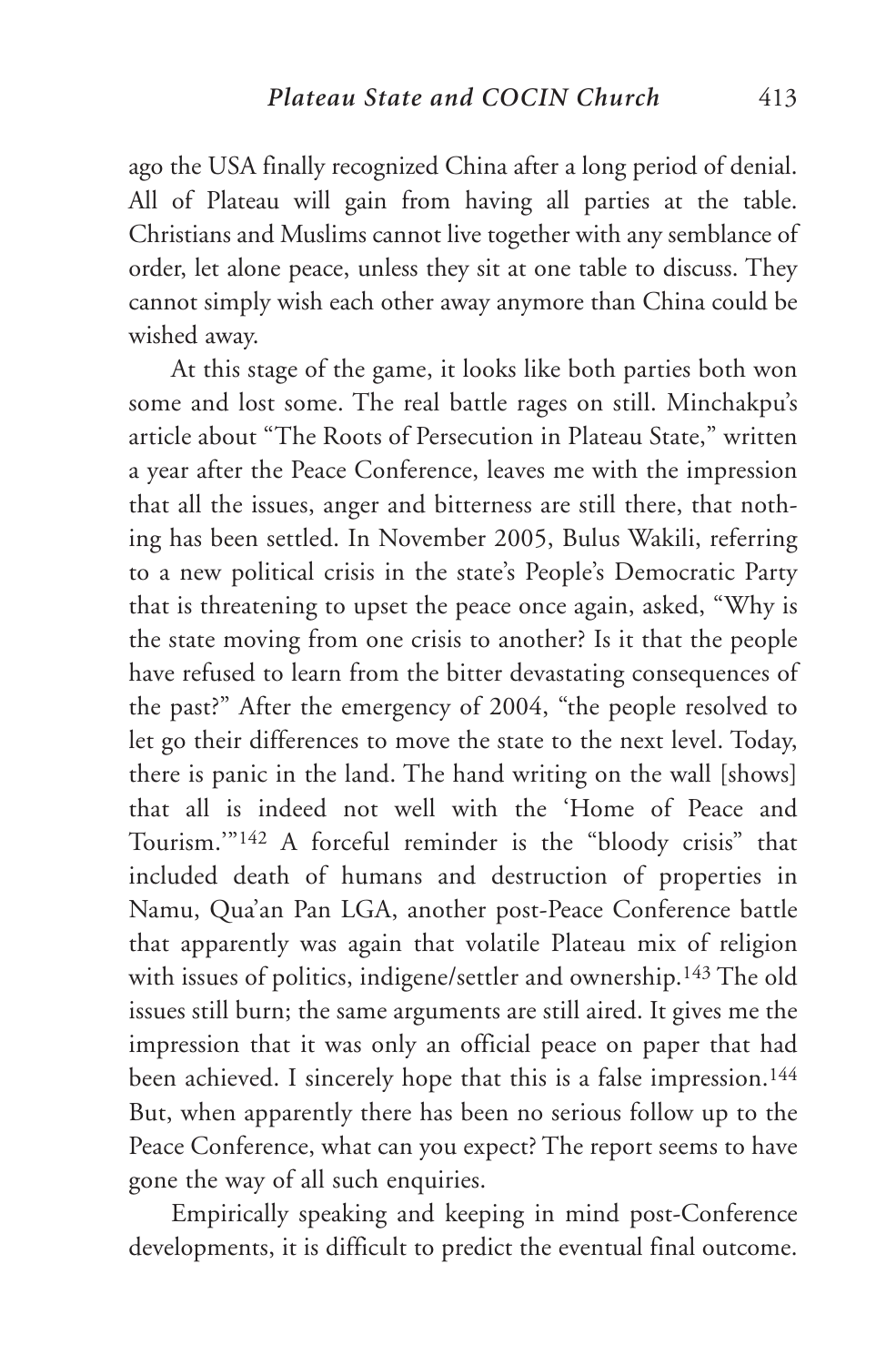Plateau Christians and indigenes have the determination; Muslims, the patience, political acumen and a degree of ruthlessness. If Church leadership can retain a true spiritual posture of faith and service,<sup>145</sup> Plateau will not likely succumb to Islam. They have the Lord's guarantee of protection. La-Nibetle is positive that God will protect and keep His Church and even the current Government of President Obasanjo, for "prayers are being offered from every quarter for this great nation." "God loves Nigeria and Nigerians and He must surely put to shame all enemies of progress."146 However, those promises are conditional; they are based on the faithfulness of His people. Both the Bible<sup>147</sup> and history are full of this warning. If the leadership becomes selfserving and corrupt, that promise automatically becomes dormant and the Church will lose out to Islam, as has happened in many places throughout the history of the expansion of Islam.148 In fact, the people, because of their being tired of their leaders, could eventually *invite* Islam. This, too, has happened more than once…. 149 COCIN should not imagine itself beyond this law of life. I have in my files more than one comment of disappointment about corruption within the denomination. One member, whose anonymity I need to protect, wrote that, though COCIN condemns corruption, some of its leaders "are after sordid gain at the expense of the well-being of the Christian community and the entire state. Some ministers are characterised by fear and greed, so they won't speak out even if their members are manhandled or tortured by the powers that be." Yiljap Abraham warned, "Where leaders who profess Christ do not take Him serious enough, they are denying Him—and He will leave them to their vulgarities. Biblical narratives have shown that when godly leaders become too self-centered, they soon part company with God."150 Abraham's remarks may have been directed to Plateau's "Christian" politicians, but they are mostly COCIN members. He hit pretty close to home. Enlarging the circle, Matthew Kukah,